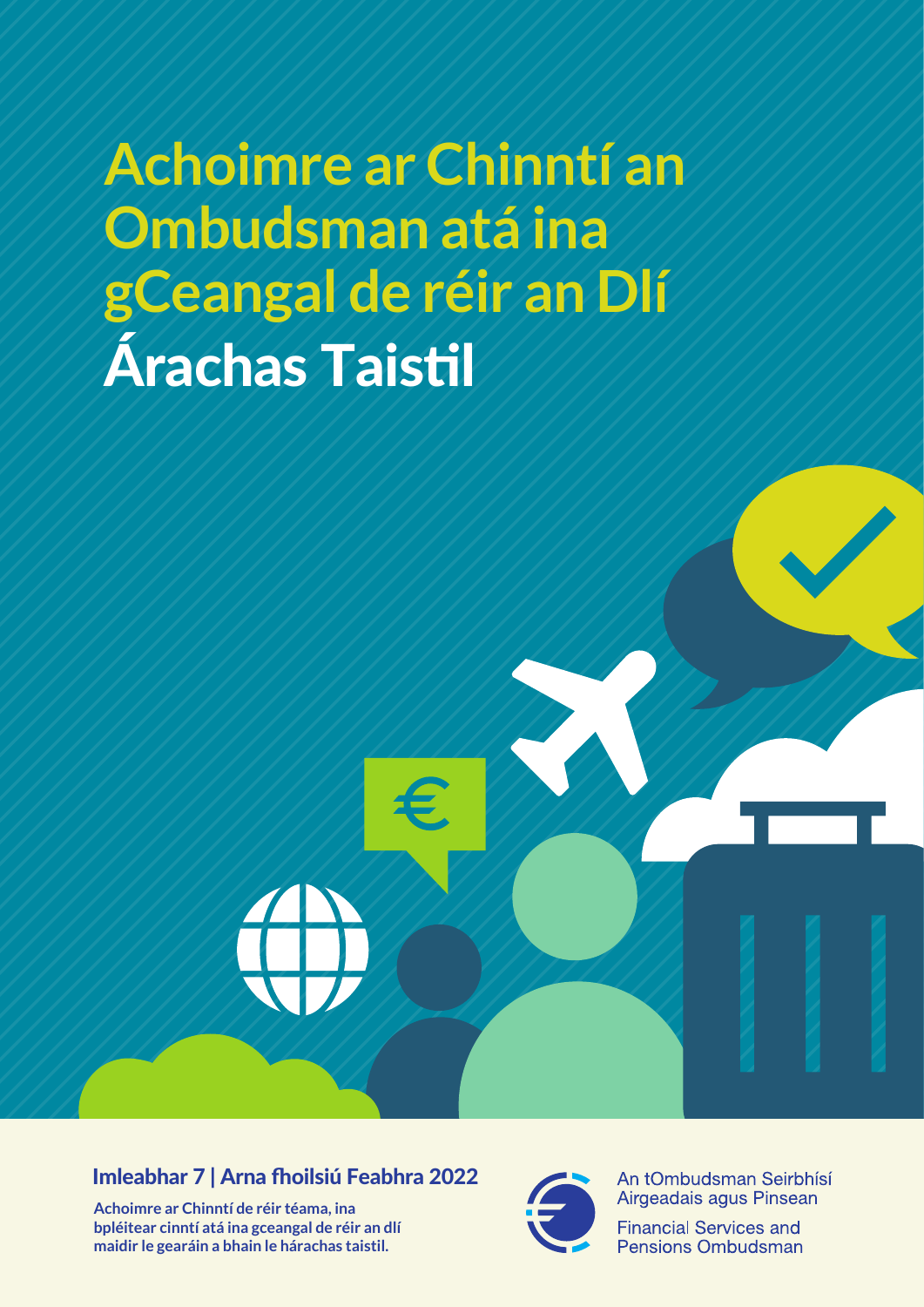# An Clár Ábhar

| An tOmbudsman Seirbhísí Airgeadais agus Pinsean (OSAP) |   |
|--------------------------------------------------------|---|
| Cinntí an OSAP a fhoilsiú                              | 3 |
| Teachtaireacht ón Ombudsman                            | 4 |
| Ár gcinntí a chuardach ar www.fspo.ie                  |   |

#### **Arachas Taistil**

| Níor nochtadh imscrúdú leighis nuair a ceannaíodh árachas                                                       | 10 |
|-----------------------------------------------------------------------------------------------------------------|----|
| Goideadh maoin ó bhúit feithicle faoi ghlas - forálacha polasaí ag teacht salach ar a chéile                    | 11 |
| Bhí tionchar ag srianta COVID-19 ar chrús                                                                       | 12 |
| Ciorraíodh turas de bharr ráig COVID-19                                                                         | 13 |
| Tugadh drochsheirbhís do chustaiméir i ndiaidh gortú thar lear                                                  | 14 |
| Chaill sealbhóir polasaí eitilt de bharr a bheith cúig nóiméad<br>mall mar gheall ar charr ar cíos nach dtosódh | 16 |
| Cuireadh eitilt ar ceal mar gheall ar stailc lucht rialaithe aerthráchta                                        | 18 |
| Níor chlúdaigh polasaí éilimh a d'eascair as imní                                                               | 20 |
| Lorg árachóir taistil ranníocaíocht le costas éilimh ó árachóir tí na sealbhóirí polasaí                        | 21 |
| Chuir tinneas cosc ar lánúin dul ar chrús                                                                       | 23 |
| Chaill aerlíne bagáiste agus trealamh sciála                                                                    | 25 |
| Goideadh mála droma ó thaisceadán lasnairde nach raibh "á iompar ag sealbhóir polasaí"                          | 26 |
| Níor clúdaíodh éileamh mar gheall ar chomharthaí sóirt sular ceannaíodh an polasaí                              | 27 |
| Rinne lánúin éileamh i ndiaidh dhá ghoid ar an lá céanna                                                        | 28 |
| Measadh gur riocht a bhí ann cheana a bhí i bhfadhb leighis                                                     | 29 |
| Diúltaíodh d'éileamh as cóir leighis a d'eascair as riocht a bhí ann cheana                                     | 30 |
| Níor clúdaíodh saoire a cuireadh ar ceal le polasaí árachais taistil                                            | 31 |
| Rinneadh éileamh ar shochar Míchumais Iomláin<br>Bhuain i ndiaidh dul faoi scian mar gheall ar ghortú thar lear | 32 |
| Níor clúdaíodh costas eitiltí nua agus speansais i ndiaidh<br>don aerlíne an eitilt bhunaidh a chur ar ceal     | 34 |
| Bhí fianaise ar chomharthaí sóirt sular ceannaíodh polasaí                                                      | 36 |
|                                                                                                                 |    |
| 3 Chéim chun gearán a dhéanamh faoi sholáthraí seirbhísí airgeadais nó soláthraí pinsean                        | 37 |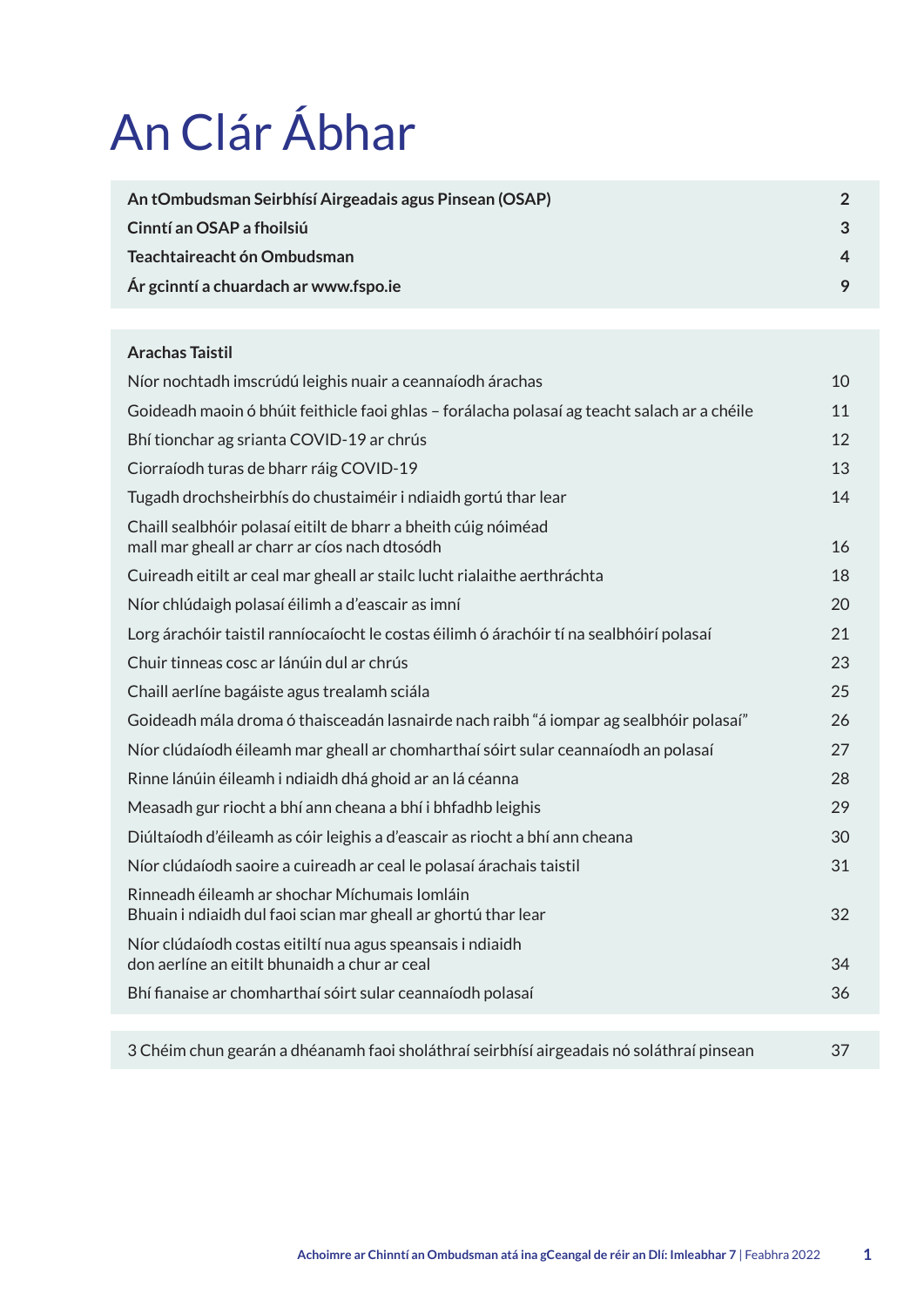# <span id="page-2-0"></span>An tOmbudsman Seirbhísí Airgeadais agus Pinsean (OSAP)

Bunaíodh an OSAP i mí Eanáir 2018 faoi **Acht an Ombudsman Seirbhísí Airgeadais agus Pinsean, 2017**. Is é ról an OSAP gearáin ó thomhaltóirí, gnóthaí beaga agus eagraíochtaí eile ina measc, in aghaidh soláthraithe seirbhísí airgeadais agus soláthraithe pinsean a réiteach.

Cuirimid seirbhís neamhspleách, chóir, neamhchlaonta, rúnda agus saor in aisce ar fáil chun gearáin a réiteach trí idirghabháil neamhfhoirmiúil, as a n-eascraíonn socrú féideartha a chomhaontaíonn na páirtithe, nó trí imscrúdú agus breithniú foirmiúil, as a n-eascraíonn cinneadh atá ina cheangal de réir an dlí.

Nuair nach bhfuil tomhaltóir ar bith, idir dhaoine aonair, ghnó beag agus eagraíochtaí, in ann gearán nó aighneas le soláthraí seirbhísí airgeadais nó soláthraí pinsean a réiteach, is féidir an gearán a chur faoi bhráid an OSAP.

Téimid i ngleic go neamhfhoirmiúil le gearáin ar dtús, trí éisteacht leis an dá pháirtí agus plé leo chun teacht ar réiteach a shásódh an dá pháirtí. Tarlaíonn cuid mhaith den phlé neamhfhoirmiúil sin ar an nguthán.

I gcás na ngearán nach réitíonn na hidirghabhálacha luatha sin an t-aighneas, déanann an OSAP imscrúdú foirmiúil ar an ngearán agus eisíonn cinneadh atá ina cheangal de réir an dlí ar an dá pháirtí, agus nach féidir a achomharc ach os comhair na hArd-Chúirte.

Tá cumhachtaí fadréimseacha ag an Ombudsman chun dul i ngleic le gearáin a dhéantar faoi sholáthraithe seirbhísí airgeadais. Féadfaidh an Oifig seo a ordú go dtabharfadh soláthraí faoin iompar ab údar leis an ngearán a cheartú. Níl aon teorainn le luach an cheartaithe a d'ordófaí. Féadfaidh an tOmbudsman a ordú do sholáthraí freisin cúiteamh suas le €500,000 a íoc le gearánach. Anuas air sin, féadfaidh an tOmbudsman a chuid cinntí a fhoilsiú go hanaithnid agus féadfaidh an tOmbudsman freisin ainmneacha aon soláthraithe seirbhísí airgeadais a fhoilsiú má seasadh, go hiomlán, go substaintiúil nó go páirteach, le trí ghearán ar a laghad ina n-aghaidh in imeacht bliain amháin.

Nuair atáthar le dul i ngleic le gearáin faoi sholáthraithe pinsean, tá srian níos mó ar chumhachtaí an Ombudsman. Cé gur féidir leis an Ombudsman ceartú a ordú, leagtar amach sa reachtaíocht a rialaíonn an OSAP nach sáróidh an ceartú sin aon chaillteanas iarmhír sochair faoin scéim pinsin atá i gceist.

Chomh maith leis sin, ní féidir leis an tOmbudsman a ordú do sholáthraí pinsean cúiteamh a íoc. Ní féidir leis an Oifig ach cás-staidéir a fhoilsiú i gcás na gcinntí pinsin (in áit an chinnidh iomláin), ná ní féidir léi ainmneacha aon soláthraí pinsean a fhoilsiú beag beann ar an líon gearán ina aghaidh ar seasadh leo, ar seasadh leo go substaintiúil, nó ar seasadh leo go páirteach in imeacht bliana.

Is próiseas mionsonraithe, cóir agus neamhchlaonta é an t-imscrúdú foirmiúil a dhéanann an OSAP ar ghearán, próiseas a dhéantar de réir nósanna imeachta córa. Chuige sin, bailíonn an OSAP fianaise cháipéise agus fuaime, agus ábhar eile, chomh maith le haighneachtaí uathu siúd atá páirteach san aighneas, agus malartaítear idir na páirtithe iad.

Mura ndéantar achomharc leis an Ard-Chúirt faoi chinneadh, caithfidh an soláthraí seirbhísí airgeadais nó pinsean aon ordú a dhéanann an tOmbudsman i gcinneadh atá ina cheangal de réir an dlí a chur i bhfeidhm. Ní fhoilsítear cinntí atá á n-achomharc leis an Ard-Chúirt fad is atá siad faoi réir achomhairc.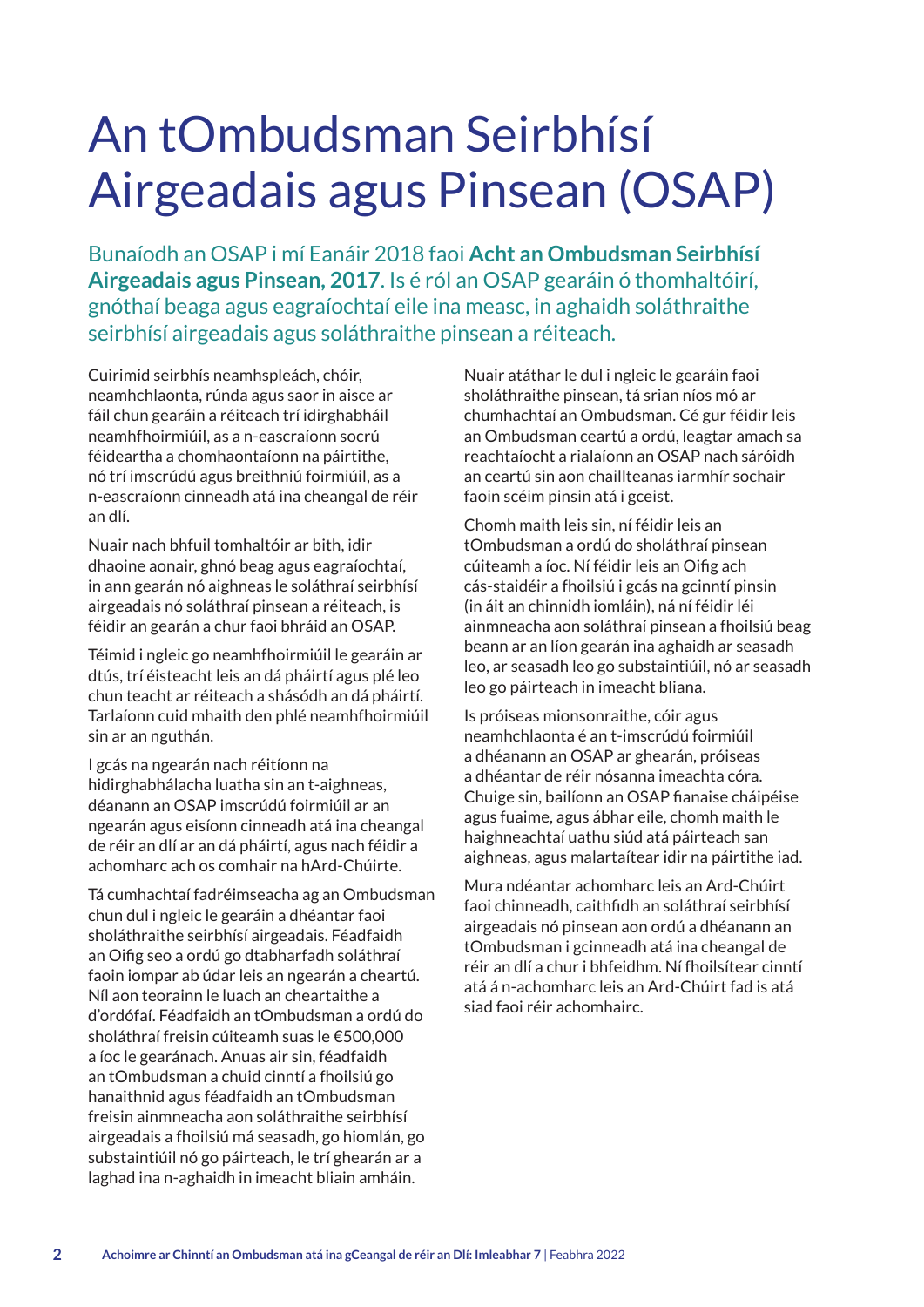# <span id="page-3-0"></span>Cinntí an OSAP a fhoilsiú

Éilítear le halt 62 d'**Acht an Ombudsman Seirbhísí Airgeadais agus Pinsean, 2017** ar an Ombudsman cinntí atá ina gceangal de réir an dlí a fhoilsiú nuair a bhaineann siad le gearáin faoi sholáthraithe seirbhísí airgeadais.

Éilítear sa reachtaíocht go bhfoilseofaí cinntí ar bhealach a chinntíonn nach n-aithnítear gearánach ó ainm, seoladh ná eile, agus nach n-aithnítear soláthraí ó ainm ná seoladh. Caithfidh an foilsiú reachtaíocht agus rialacháin Cosanta Sonraí a chomhlíonadh freisin. Ní fhoilsítear cinntí atá á n-achomharc leis an Ard-Chúirt fad is atá siad faoi réir imeachtaí dlí.

Nuair a eisíonn an tOmbudsman cinneadh atá ina cheangal de réir an dlí, is féidir agóid a dhéanamh in aghaidh an chinnidh sin trí achomharc reachtúil leis an Ard-Chúirt faoi cheann 35 lá féilire ón dáta sin. Dá bharr sin, ní fhoilsíonn an OSAP cinntí sula dtéann an tréimhse 35 lá sin in éag, tréimhse inar féidir leis na páirtithe achomharc reachtúil a dhéanamh leis an Ard-Chúirt. Anuas air sin, ní fhoilsítear cinntí a ndearnadh achomharc ina leith leis an Ard-Chúirt, ar feitheamh chinneadh na n-imeachtaí cúirte sin.

Sula bhfoilsíonn an OSAP aon chinneadh atá ina cheangal de réir an dlí, tugann sé faoi athbhreithniú cuimsitheach agus dian chun a chinntiú go gcloítear le ceanglais neamh-aitheantais an Achta chun rúndacht na bpáirtithe a chosaint.

Tá sé de chumhacht ag an OSAP freisin faoin reachtaíocht cás-staidéir de chinntí a bhaineann le soláthraithe pinsean a fhoilsiú, ach ní an cinneadh iomlán.

Tá achoimre ghairid ar 20 cinneadh a roghnaíodh san Achoimre seo. Athraíodh roinnt sonraí sna hachoimrí dá dtagraítear san Achoimre seo, ar nós ainmneacha agus láithreacha, chun aitheantas na ngearánach a chosaint. Tá sé tábhachtach go gcuimhneofaí nach dtugtar anseo ach achoimrí gairide, ach gur féidir na cinntí iomlána anaithnide a d'eisigh an OSAP do na páirtithe a léamh trí chliceáil ar an nasc ag uachtar gach leathanaigh.

Is í an Achoimre seo ar Chinntí an Ombudsman an seachtú himleabhar i sraith achoimrí.

Tá na hAchoimrí ar fad agus na cinntí foilsithe ar fad ar fáil ar [www.fspo.ie.](https://www.fspo.ie/)

Tá eolas faoin gcaoi le teacht ar chinntí agus réimsí nó cinntí sonracha a chuardach sa bhunachar sonraí cinntí ar leathanach 9 den Achoimre seo.

Anuas ar na hAchoimrí tréimhsiúla a léiríonn achoimrí agus cás-staidéir ar chinntí a eisíodh, foilsíonn an tOmbudsman Forléargas ar Ghearáin don bhliain roimhe sin, faoi dheireadh na chéad ráithe de gach bliain, ina n-áirítear:

- achoimre ar na gearáin ar fad a rinneadh leis an OSAP
- $\sum$ athbhreithniú ar threochtaí agus patrúin sna gearáin a rinneadh leis an OSAP
- miondealú ar an gcaoi a ndeachthas i ngleic leis na gearáin ar fad a rinneadh leis an OSAP
- achoimre ar thoradh na ngearán ar fad a tugadh chun críche nó ar cuireadh deireadh leo i rith na bliana féilire sin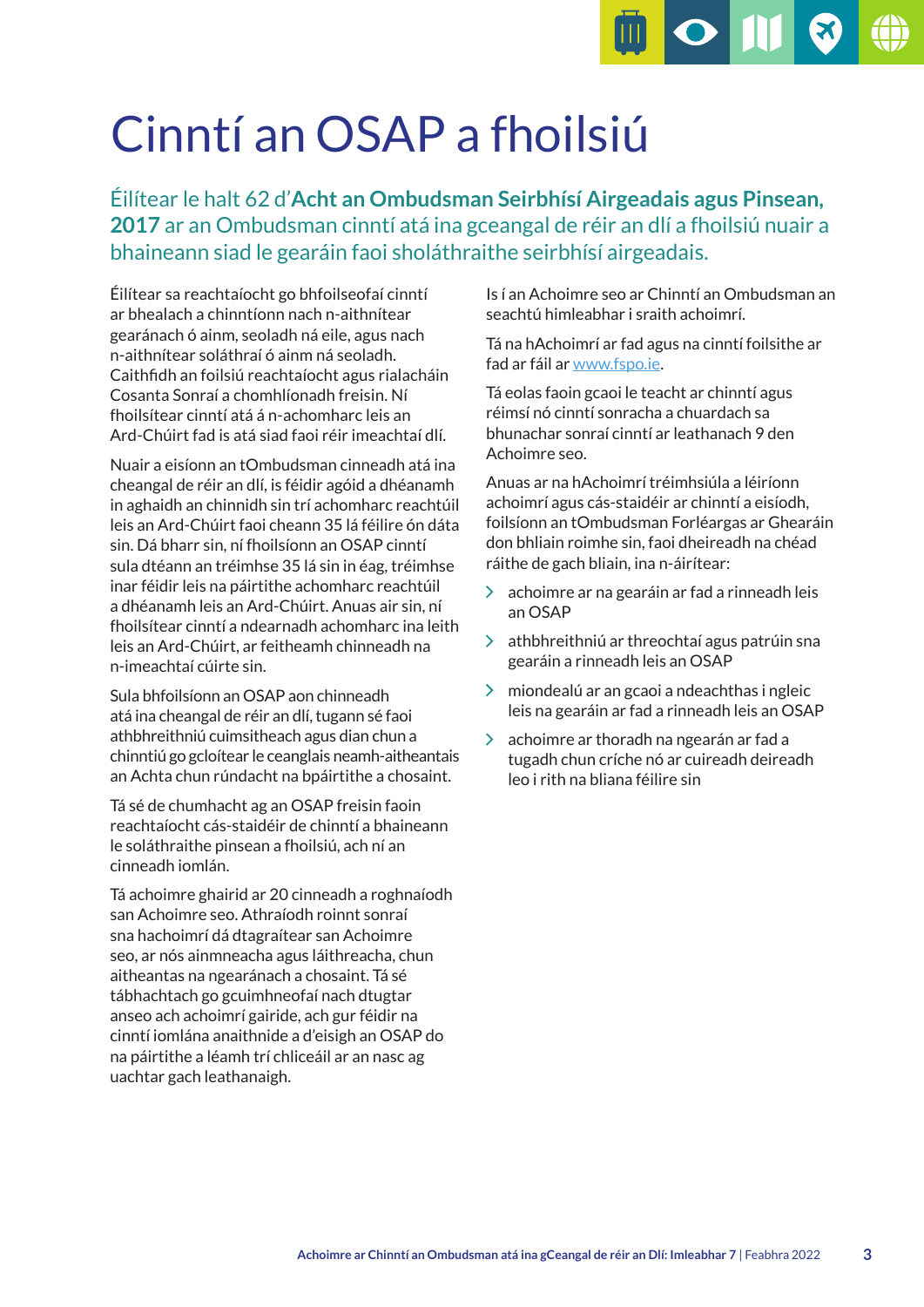# <span id="page-4-0"></span>**Teachtaireacht** ón Ombudsman



Bíonn árachas taistil, ach oiread le cineálacha eile árachais, á cheannach ag tomhaltóirí chun cosaint de shaghas éigin a thabhairt dóibh má théann rudaí in aimhréidh. Bímid ar fad ag súil nach mbeidh orainn éileamh a dhéanamh riamh ar pholasaí árachais taistil, ach má tharlaíonn rud éigin, táimid ag iarraidh a bheith cinnte go dtugann an polasaí an clúdach lena rabhamar ag súil nuair a ceannaíodh an polasaí. I gcás gach táirge airgeadais, tá sé thar a bheith tábhachtach go dtuigfeá a bhfuil á cheannach agat agus go mbeadh a fhios agat nach ionann gach polasaí árachais. Tarraingíodh cuid de na cinntí san Achoimre seo aird ar thomhaltóirí a chreid go raibh clúdach acu faoina bpolasaí árachais taistil le haghaidh eachtraí nó cúinsí faoi leith, ach gur diúltaíodh dá n-éileamh.

Is í seo an seachtú hAchoimre ar Chinntí a d'fhoilsigh an Oifig seo ó bunaíodh í. Is í seo an chéad Achoimre a d'fhoilsigh an Oifig a dhíríonn go hiomlán ar árachas taistil agus ar na fadhbanna a tharraing gearáin anuas a cuireadh faoi bhráid an OSAP. Pléitear cinntí atá ina gceangal de réir an dlí san Achoimre a d'eascair as gearáin a bhain le hárachas taistil. Eisíodh na cinntí sin idir 2018 agus 2021, agus tarraingítear aird leo ar chásanna a chruthaigh éileamh ar pholasaí árachais taistil agus gearáin a d'eascair as na héilimh sin.

Is é cuspóir na nAchoimrí ar Chinntí seo a chinntiú go mbíonn cinntí na hOifige seo atá ina gceangal de réir an dlí ar fáil don lucht spéise is forleithne is féidir agus go leagtar béim ar na deacrachtaí as a n-eascraíonn na gearáin a chuirtear faoi bhráid na hOifige seo do thomhaltóirí, soláthraithe seirbhísí airgeadais agus an lucht déanta beartas. Trí na hAchoimrí ar Chinntí seo a fhoilsiú, anuas ar théacs iomlán na gcinntí atá ina gceangal de réir an dlí a fhoilsiú, leathnaítear feasacht ar ról na hOifige seo agus cuirtear tuiscint níos fearr chun cinn ar na cineálacha gearán a fhaighimid, an chaoi a mbímid ag plé le gearáin, agus an chaoi a bhféadfaí gearáin dá leithéid a sheachaint an chéad lá riamh.

#### **Riochtaí sláinte a bhí ann cheana**

Tarraingíonn roinnt de na cinntí san Achoimre seo aird ar chúrsaí a bhaineann le riochtaí sláinte a bhí ann cheana agus a dtionchar ar chomh maith agus a n-éiríonn le daoine éileamh a dhéanamh ar a bpolasaí. Baineann go leor de na gearáin san Achoimre seo le cúinsí inar chuir sealbhóirí polasaí a laethanta saoire ar ceal mar gheall ar fhadhbanna sláinte. I gcás polasaithe árachais taistil, tá sé an-tábhachtach go dtuigfí go bhféadfadh sé nach gclúdófaí laethanta saoire a chuirtear ar ceal mar gheall ar riochtaí sláinte a bhí ann cheana. Mar shampla, baineann ceann de na cinntí san Achoimre seo le polasaí árachais taistil [Jack agus Jennifer](#page-29-0). Roimh a dturas, bhíodh drochphian leanúnach ar dhroim Jennifer. Diagnóisíodh go raibh riocht an chorda dromlaigh ar Jennifer agus chuaigh sí faoi scian. Toisc nach raibh Jennifer in ann dul ag taisteal, chuir Jack agus Jennifer a laethanta saoire ar ceal agus rinne siad éileamh ar speansais os cionn €6,000 as an gcealú sin. Dúirt an chuideachta árachais nár clúdaíodh riocht sláinte Jennifer faoin bpolasaí mar, cé nár diagnóisíodh an riocht a bhí uirthi go sonrach, thuig Jennifer go raibh comharthaí sóirt uirthi ar an dáta ar ceannaíodh an polasaí. Faoin bpolasaí, b'éigean do Jack agus Jennifer sonraí a nochtadh faoi aon riocht sláinte a raibh siad ag tógáil cógas ar oideas lena aghaidh nó ag fanacht ar chóir leighis mar gheall air, le dhá bhliain anuas. Anuas air sin, faoin bpolasaí, níor clúdaíodh Jack ná Jennifer as aon éilimh a d'eascair go díreach nó go hindíreach as an riocht sláinte sin, seachas má comhaontaíodh i scríbhinn go gclúdódh an polasaí an riocht sláinte. Níor seasadh leis an ngearán, ach bhí an t-árachóir tar éis 50% de luach an éilimh a thairiscint roimhe sin, agus luadh go raibh sé sin fós ar fáil do Jack agus Jennifer dá mba mhian leo.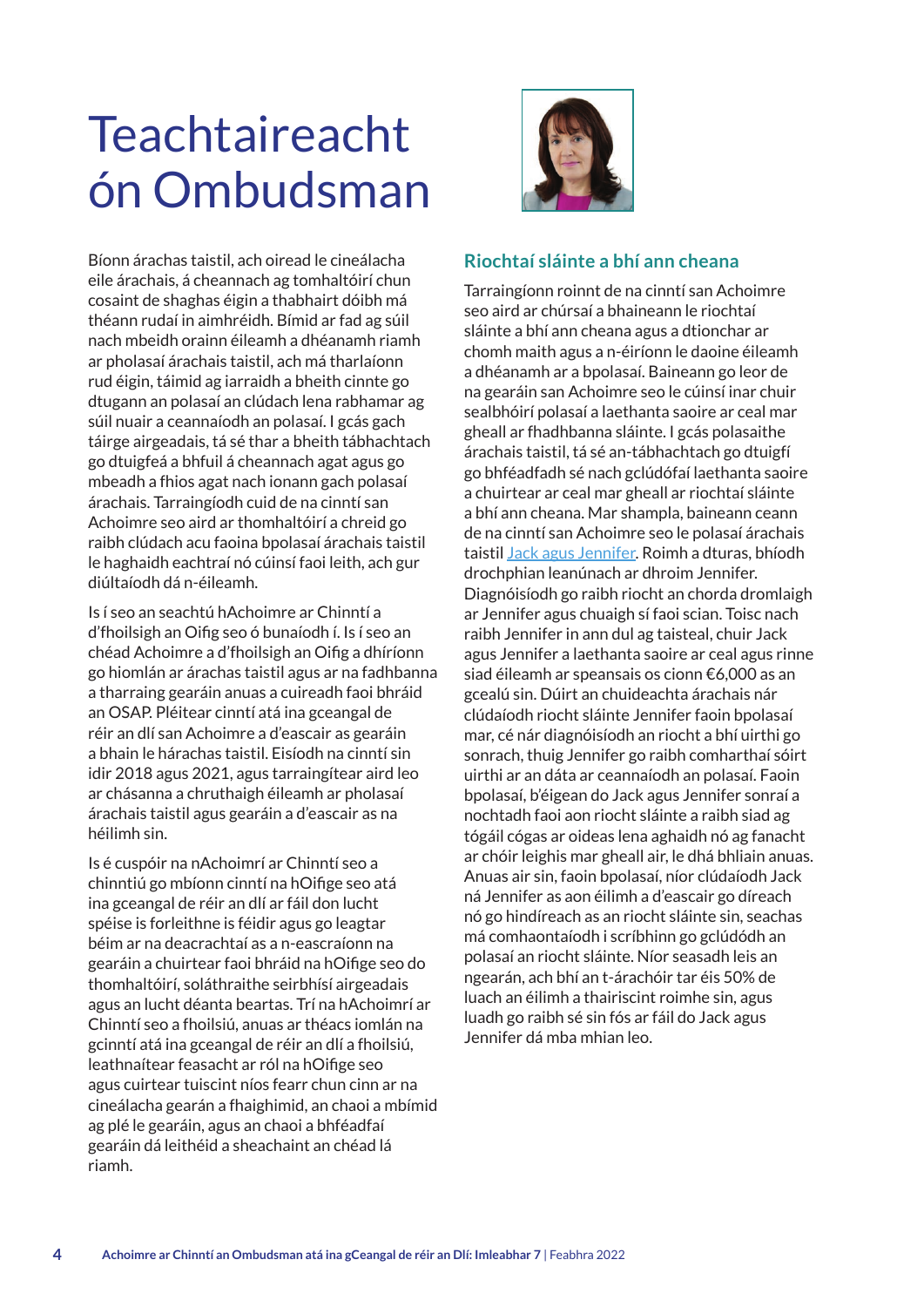

#### **Imscrúduithe leighis**

Cé gur eol do go leor daoine go bhféadfadh nach gclúdófaí éilimh a eascraíonn as riochtaí sláinte a bhí ann cheana, tarraingíonn ceann de na cinntí san Achoimre seo aird ar thionchar féideartha imscrúduithe leighis nár nochtadh nuair a ceannaíodh an polasaí.Chuir [Maeve agus John](#page-10-0) laethanta saoire in áirithe agus ghlac siad polasaí árachais taistil ar an 17 Márta 2015. Bhí siad le dul ag taisteal i mí Aibreáin 2015, ach b'éigean dóibh an turas a chur ar ceal toisc go raibh pian uafásach ar Maeve agus í ag siúl. Rinne Maeve agus John éileamh ar a bpolasaí árachais taistil, ach dhiúltaigh an t-árachóir don éileamh sin toisc go raibh riocht sláinte uirthi cheana, is é sin, oisté-airtríteas. Dúirt Maeve agus John, cé go ndearnadh imscrúduithe agus x-ghathanna ar Maeve i mí Feabhra 2015 chun an chúis a raibh pian uirthi a aimsiú, níor dúradh léi ag an am go raibh oisté-airtríteas uirthi, agus go deimhin nach raibh a fhios aici go raibh go dtí gur dhiúltaigh an chuideachta árachais don éileamh. Dúirt an t-árachóir go raibh x-gha ag Maeve i mí Feabhra 2015 ar a corróg chun an chúis a bhí leis an bpian agus an míchompord a bhí uirthi a aimsiú. Dúirt sé cé nach bhfuair Maeve diagnóis i mí an Mhárta 2015, ceannaíodh an polasaí agus fios acu go raibh comharthaí sóirt ar Maeve nár tugadh diagnóis dóibh. D'áitigh an chuideachta árachais go raibh sé réasúnta a cheapadh ar an dáta ar ceannaíodh an polasaí go bhféadfadh éileamh eascairt as na comharthaí sóirt sin. Tharraing an t-árachóir aird ar eisiamh a bhain le comharthaí sóirt gan diagnóis, a leagadh amach go soiléir i dtéarmaí agus coinníollacha an pholasaí. Níor seasadh leis an ngearán.

#### **Ní gá go gclúdófaí gach riocht sláinte**

Nuair atáthar ag ceannach árachas taistil, tá sé tábhachtach a thuiscint nach gclúdaítear gach riocht sláinte i gcónaí. Mar shampla, chuir [Emma agus Ross](#page-20-0) laethanta saoire san Iodáil in áirithe agus bhí siad le dul ag taisteal i mí Mheán Fómhair 2016. Cheannaigh siad polasaí árachais taistil don turas i mí Eanáir 2016.

Chuaigh Emma chuig a dochtúir go luath i mí Mheán Fómhair mar go raibh pian uirthi. I ndiaidh na coinne sin, shocraigh Emma agus Ross a dturas chun na hIodáile a chur ar ceal. Dhiúltaigh an chuideachta árachais d'éileamh Emma agus Ross toisc gur eisiaigh téarmaí agus coinníollacha an pholasaí go sonrach éileamh a eascraíonn go díreach nó go hindíreach as imní. D'áitigh Emma gur eascair a riocht imní go díreach as an bpian a bhí uirthi, pian a thosaigh níos túisce an samhradh sin. Dúirt an chuideachta árachais gur chuir Emma agus Ross a laethanta saoire ar ceal mar gheall ar chomhairle leighis a fuair siad ó dhochtúir Emma, a shonraigh "imní" mar an príomhriocht ar an bhfoirm éilimh leighis a comhlánaíodh. D'áitigh an chuideachta árachais freisin gur luaigh dochtúir Emma go ndeachaigh Emma chuig an dochtúir mar gheall ar imní i dtús mhí Mheán Fómhair, agus gur mhol an dochtúir di na laethanta saoire a bhí beartaithe a chur ar ceal ina dhiaidh sin. Cé go bhféadfadh Emma a mhíniú go raibh imní uirthi mar gheall ar an drochphian a bhí ar a droim, luaigh an Oifig seo gur dheimhnigh a dochtúir gur cuireadh na laethanta saoire ar ceal mar gheall ar a himní, riocht a eisiadh go sonrach sa pholasaí.

#### **Forálacha polasaí mearbhlacha nó a thagann salach ar a chéile**

I roinnt de na cinntí san Achoimre seo, is léir go bhféadfaí soiléire fhoclaíocht fhorálacha na bpolasaithe a fheabhsú uaireanta. I gceann de na cinntí a phléitear anseo, tagraíodh do Chaibidil 4 den Chód Cosanta Tomhaltóirí, 2012 ó Bhanc Ceannais na hÉireann, toisc go ndeirtear ann go gcaithfidh eintiteas rialáilte a chinntiú go bhfuil an fhaisnéis ar fad a sholáthraíonn sé don tomhaltóir soiléir, cruinn, cothrom le dáta agus scríofa i mBéarla simplí. Chun deacrachtaí a sheachaint nuair atá sealbhóirí polasaí ag léamh a bpolasaí agus á dtuiscint, agus ag cinneadh an gclúdaítear a gcúinsí, caithfidh árachóirí a chinntiú go bhfuil téarmaí agus coinníollacha polasaí soiléir, intuigthe agus chomh héasca agus is féidir do dhaoine árachaithe a úsáid. Rachadh béim ar an tsoiléire sin a chinntiú chun tairbhe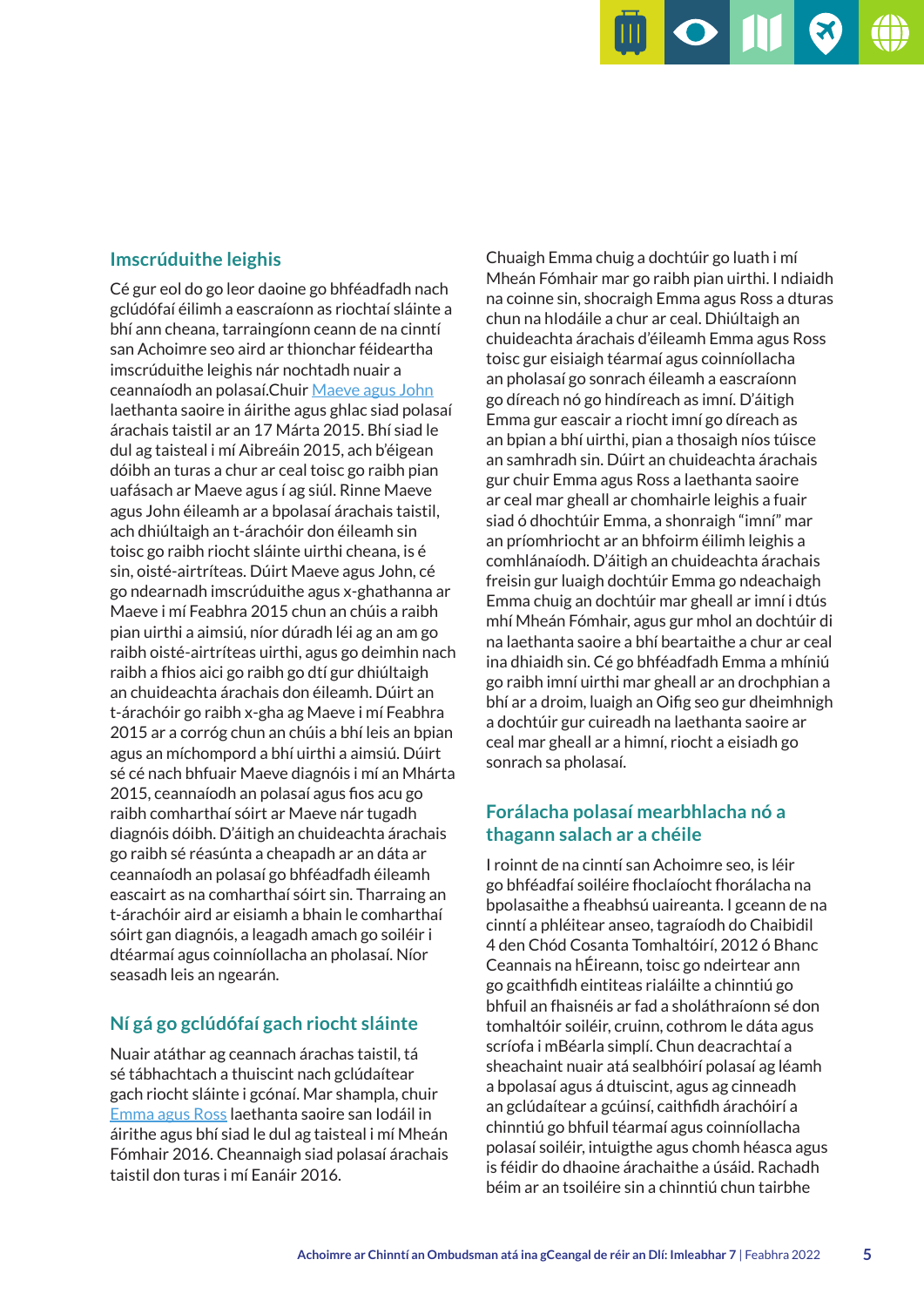sealbhóirí polasaí go mór agus d'fhéadfadh go laghdófaí líon na ngearán a eascraíonn as éilimh nach gceadaítear, nó as míthuiscint faoi chlúdach polasaí.

Mar shampla, baineann ceann de na cinntí san Achoimre seo le [Mark agus Sandra](#page-11-0), a ghlac polasaí árachais taistil le haghaidh a laethanta saoire sa Spáinn i mí Eanáir 2018. Agus iad sa Spáinn, briseadh isteach sa charr a bhí ar cíos acu agus goideadh earraí ón mbúit. Mhínigh siad gur chuir siad a n-earraí ar fad faoi ghlas i mbúit an chairr agus go ndeachaigh siad ar siúlóid ar feadh thart ar thrí uair go leith. Dhiúltaigh an chuideachta árachais d'éileamh Mark agus Sandra ar an mbonn nár chlúdaigh a bpolasaí árachais taistil cailliúint, goid ná dochar a tharlódh d'earraí luachmhara a d'fhágfaí gan aon duine á bhfaire ag am ar bith, fiú agus iad fágtha i gcarr. Chuir Mark agus Sandra gearán faoi bhráid an OSAP, ag rá go raibh foráil ina bpolasaí freisin nach gclúdófaí bagáiste i gcarr gan aon duine á fhaire, seachas má bhí sé i mbúit faoi ghlas. Chruthaigh foclaíocht na gclásal eisiaimh sin cás mearbhlach ina raibh sé dodhéanta beagnach ag sealbhóir polasaí a thuiscint an raibh siad clúdaithe nó nach raibh. Sa chinneadh seo, bhí an tOmbudsman den tuairim go raibh an fhaisnéis sa dá eisiamh sa pholasaí árachais, nuair a léifí in éindí iad, doiléir, agus nár tháinig sí le ceanglais an Chóid Cosanta Tomhaltóirí, 2012. Seasadh leis an ngearán agus ordaíodh don chuideachta árachais taistil an t-éileamh a íoc le Mark agus Sandra chomh maith le híocaíocht bhreise €500 mar chúiteamh.

I gcinneadh eile, cheannaigh [Tara](#page-26-0) árachas taistil i mí Aibreáin 2018 agus an mhí dár gcionn chuaigh sí ar laethanta saoire thar lear. I rith na heitilte, chuir sí a hearraí pearsanta i mála droma a chuir sí sa taisceadán lasnairde sa chábán. Ach nuair a thuirling an t-eitleán, ní raibh Tara in ann teacht ar a mála droma agus thuairiscigh sí gur goideadh é. Chuir Tara éileamh faoi bhráid a cuideachta árachais ina dhiaidh sin. Diúltaíodh d'éileamh Thara ar an mbonn nach raibh a hearraí pearsanta á n-iompar aici agus dá bhrí sin nach raibh siad clúdaithe ag an bpolasaí agus nach bhféadfadh sí cruthúnas úinéireachta na n-earraí faoi thrácht

a thaispeáint. Mhaígh Tara go raibh cinneadh na cuideachta árachais diúltú dá héileamh éagórach agus míréasúnta. Dúirt sí nár thug an polasaí clúdach seachas má bhí an mhaoin phearsanta á hiompar ag an duine árachaithe, ach go raibh sé sin míthreorach, i bhfianaise nár tugadh aon sainmhíniú ar "á iompar" sa pholasaí féin, cé go raibh an chuideachta árachais in ann diúltú d'éilimh a bheadh bailí murach sin dá bharr sin. Bhí an tOmbudsman den tuairim go bhféadfadh na clásail i bpolasaí na cuideachta árachais mearbhall a chur ar dhuine agus dá mbeadh an chuideachta árachais tar éis sainmhíniú soiléir a thabhairt ar "*á iompar*" ina téarmaí agus coinníollacha, go mbeadh sé soiléir do Thara dá gcuirfeadh sí a mála droma sa taisceadán lasnairde, nach measfaí go raibh sé á iompar aici, ach nár tugadh aon sainmhíniú mar sin. Chinn an tOmbudsman cé nach raibh aon oibleagáid ann gach uile chúinse ina ndiúltófaí d'éileamh a leagan amach, bheadh sé réasúnta go mbeadh tomhaltóir ag súil go n-áireofaí na cúinsí ab ábhartha. Ghlac an tOmbudsman leis go raibh sé réasúnta go n-iarrfadh an chuideachta árachais ar Thara cruthúnas a thabhairt ar úinéireacht na n-earraí ina mála droma, ach i bhfianaise easpa sainmhínithe ar "*á iompar*" sa pholasaí, chinn an tOmbudsman go raibh sé míréasúnta gur dhiúltaigh an t-árachóir d'éileamh Thara. Sheas an tOmbudsman le gearán Thara go páirteach agus d'ordaigh sé don chuideachta árachais €600 a íoc le Tara mar chúiteamh.

#### **Gearáin a d'eascair as tionchar COVID-19 ar phleananna taistil**

Pléann an Achoimre seo dhá chinneadh faoi ghearáin a tháinig chun cinn i bhfianaise ráig COVID-19. Cé go bhfuil tionchar ag an bpaindéim fós ar gach gné dár saol, tarraingíonn na gearáin seo aird ar an tionchar láithreach a bhí aici ar dhaoine a bhí ag taisteal nuair a thosaigh an ráig.

Chuaigh [Bethany agus Luke](#page-12-0) ar bord long chrúsála i mí Feabhra 2020, ar thuras a bhí le stopadh cúpla babhta. Ach mar gheall ar shrianta COVID-19, athraíodh cúrsa taistil na loinge crúsála cúpla uair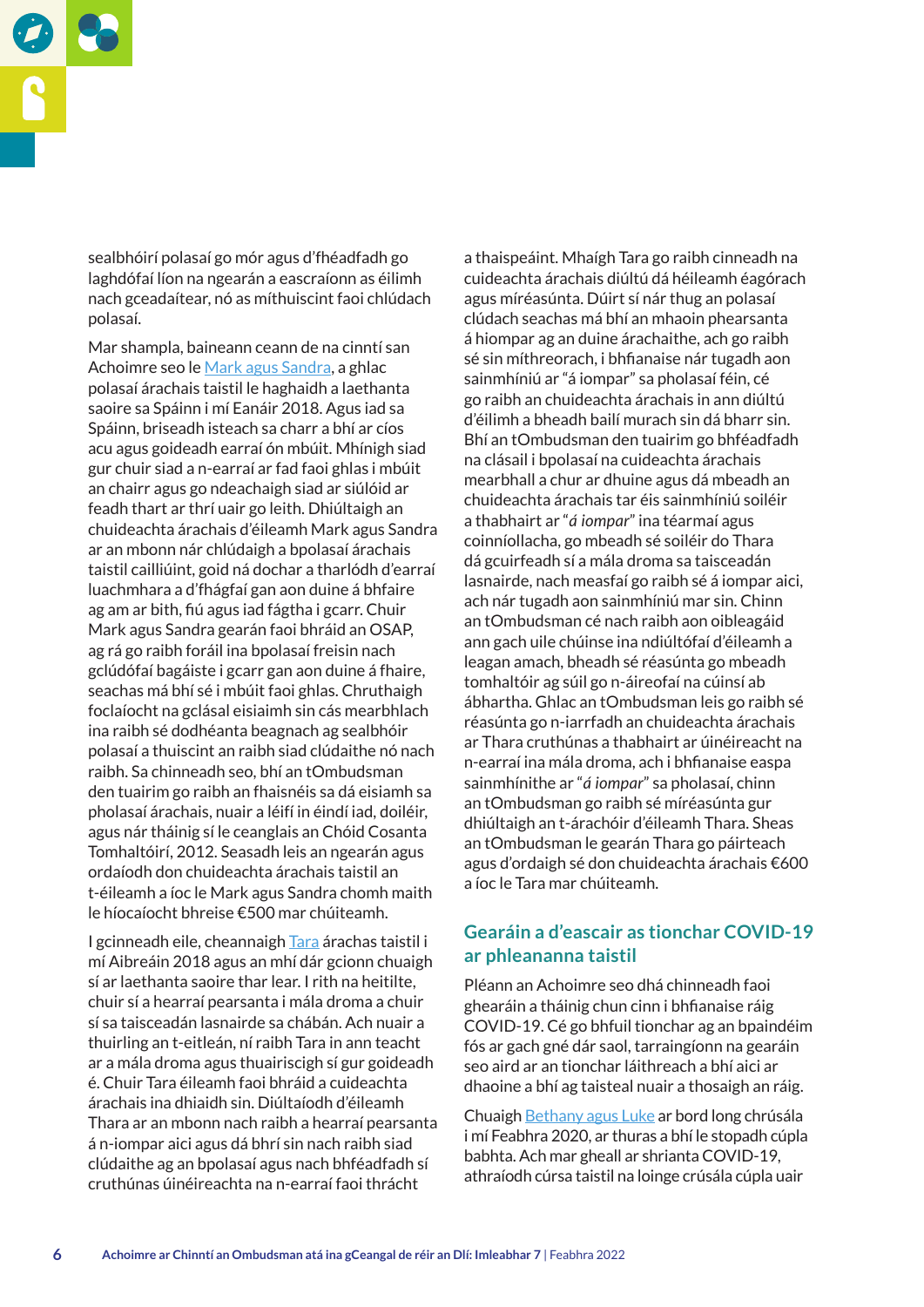

i rith an aistir. Rinne an captaen sraith fógraí faoi thionchar shrianta COVID-19 ag áiteanna éagsúla agus ar deireadh, b'éigean don chriú agus don fhoireann ar fad fanacht ar bord ar feadh níos mó ná mí, go dtí an ceann scríbe deiridh, i mí Aibreáin 2020.

Dúirt Bethany agus Luke gur "ciorraíodh" a dturas mar gheall ar shrianta COVID-19. Mhaígh Bethany agus Luke freisin nach raibh cead acu sóisialú agus go raibh siad i gcoraintín i ndáiríre ar feadh 33 lá; anuas air sin níor stop an long chrúsála mar a bhí sceidealaithe don chúrsa taistil.

Cé go ndearna captaen na loinge crúsála cur síos ar an turas mar cheann "ciorraithe", leagadh amach go soiléir sa pholasaí árachais líon teoranta cásanna ciorraithe a chlúdófaí. Sonraíodh sa chinneadh cé go raibh sé díomách nach raibh sainmhíniú ar "coraintín" i measc na sainmhínithe i bpolasaí Bethany agus Luke, ní raibh aon fhianaise ann a thug le fios gurbh éigean do Bethany agus Luke fanacht ag leithlisiú go hiomlán ina gcábán. Cé gur laghdaigh sé sin cinnte an taitneamh a bhain Bethany agus Luke as an turas, níor thug an polasaí árachais aon chlúdach do chaillteanas taitnimh agus níor seasadh leis an ngearán.

I gcinneadh eile, bhí [Sebastian](#page-13-0) tar éis taisteal thar lear agus bhí sé le teacht abhaile go hÉirinn ar an 28 Márta 2020. Mar gheall ar ráig COVID-19, d'eisigh an Roinn Gnóthaí Eachtracha ráiteas fad a bhí Sebastian thar lear, ag moladh do gach saoránach Éireannach filleadh abhaile. Chinn Sebastian a thuras a chríochnú luath agus d'fhill sé ar Éirinn ar an 19 Márta 2020. Chuir sé éileamh isteach ag lorg aisíoc ar chostas an lóistín nár úsáideadh, agus speansais taistil bhreise, mar gheall ar chiorrú a thurais (dar luach níos mó ná €1,000). Mhaígh an t-árachóir go raibh Sebastian faoi árachas in aghaidh imeachtaí sonraithe faoin rannóg faoin "turas a chríochnú luath" sa pholasaí, ach nár tháinig na cúinsí ba chúis lena éileamh leis na himeachtaí sonraithe sin. Níor thug Sebastian le fios gur bhain a chúinsí le ceann ar bith de na himeachtaí sonraithe a pléadh faoin rannóg faoi "turas a chríochnú luath" ina pholasaí, agus mhaígh sé ina ionad sin go n-éireodh lena

éileamh dá gcaithfí leis faoi fhorálacha "cealaithe" an pholasaí. Luadh i gcinneadh an Ombudsman mura raibh turas Sebastian tosaithe, go mbeadh sé i dteideal éileamh a dhéanamh faoi fhorálacha cealaithe an pholasaí. Ach toisc go raibh sé tar éis tús a chur leis an turas cheana féin, tháinig deireadh leis an gceart sin. Bhí mí-ádh ar Sebastian mar gheall air sin, ach níor chlúdaigh forálacha a pholasaí árachais taistil cúinsí sonracha a éilimh.

#### **Tábhacht sainmhínithe i bpolasaithe**

Nuair a imscrúdaítear gearán san Oifig seo, breithneofar i rith an imscrúdaithe cáipéisí an pholasaí agus aon sainmhínithe a bhfuil sealbhóir polasaí nó árachóir ag brath orthu ina n-aighneachtaí. I gceann de na cinntí san Achoimre seo, thagair an t-árachóir d'fhoclaíocht nár léirigh an fhoclaíocht sa pholasaí.

I mí an Mhárta 2017, chaill [Liam](#page-16-0) eitilt ón nGearmáin chun na hÉireann toisc nach dtosódh an carr a bhí ar cíos aige nuair a theastaigh uaidh dul go dtí an t-aerfort. D'éirigh leis an fhadhb leis an gcarr a réiteach é féin laistigh de 20 nóiméad, ach fós féin bhí sé cúig nóiméad rómhall don eitilt. Mhaígh an chuideachta árachais gur theip ar Liam dóthain ama a chur ar leataobh ar fhaitíos "*moilleanna féideartha*". Luaigh an tOmbudsman nár tháinig tagairt na cuideachta árachais do "moilleanna féideartha" le foclaíocht an pholasaí. D'éiligh an polasaí ar dhuine árachaithe dóthain ama a thabhairt le haghaidh "*moilleanna a mbíonn súil leo*" seachas "*moilleanna féideartha*". Dúradh sa chinneadh go bhfuil difríocht shuntasach idir an dá cheann, agus cé go bhféadfaí moill fhéideartha a thabhairt ar chliseadh an chairr a bhí ar cíos, ní raibh aon fhianaise ann le tacú leis an moladh gur mhoill a bhí ann ar cheart a bheith ag súil léi. Dá bhrí sin, bhí an tOmbudsman sásta nár cheart an t-eisiamh sin, bunaithe ar fhoclaíocht bheacht an pholasaí, a chur i bhfeidhm. Thug an tOmbudsman aghaidh freisin ar thagairt na cuideachta árachais don am a mholann aerlínte go hiondúil do phaisinéirí, chun dóthain ama a thabhairt don tseiceáil isteach agus slándáil.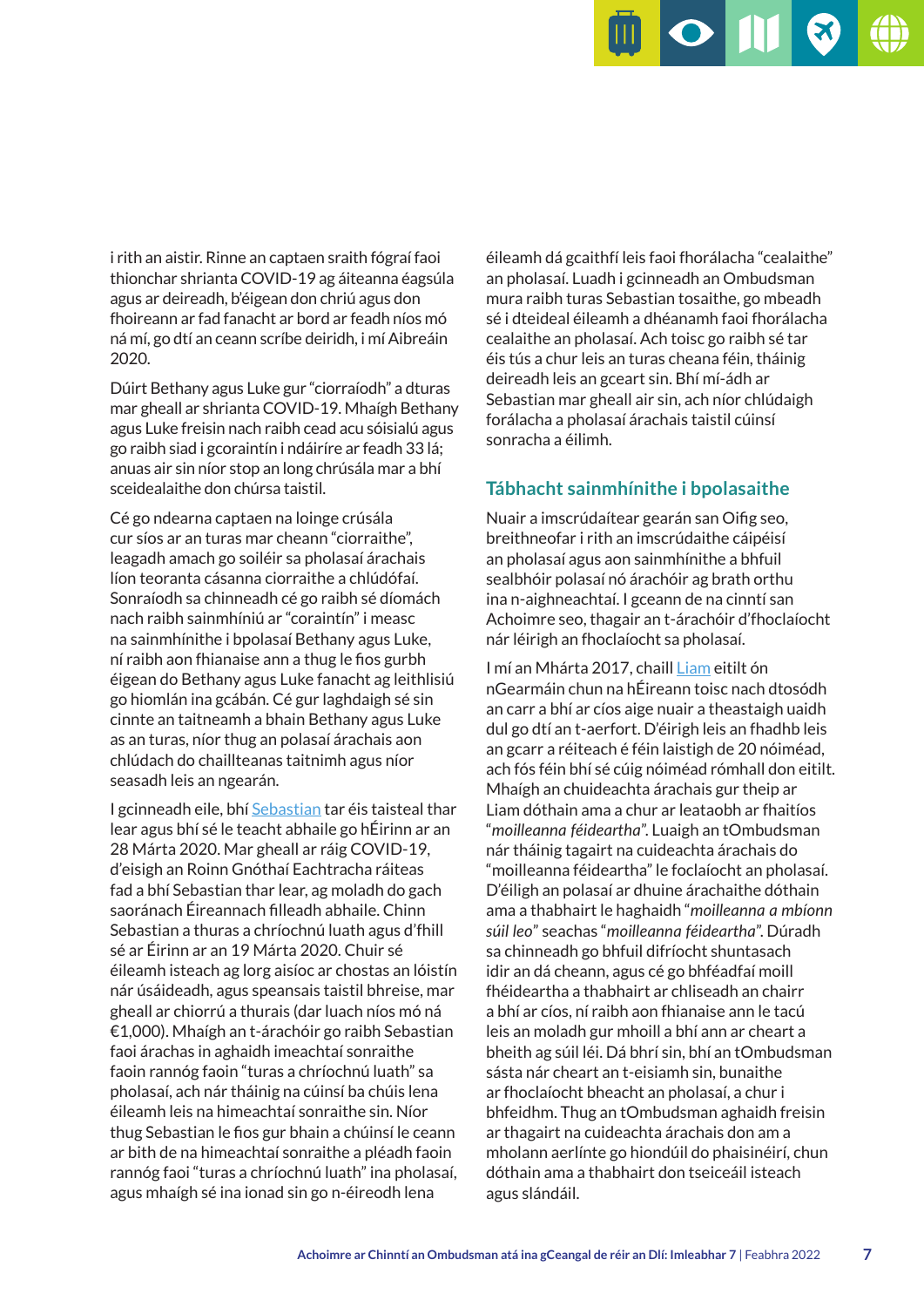Luaigh sé cé go bhféadfadh go mbeadh an-chiall leis sin a áireamh i bpolasaí árachais taistil, níor sonraíodh aon am faoi leith sa pholasaí seo ar cheart do dhaoine árachaithe a chur ar leataobh. Seasadh leis an ngearán agus ordaíodh don árachóir an t-éileamh a íoc.

Bhain cinneadh eile le heitilt a cuireadh ar ceal mar gheall ar stailc lucht rialaithe aerthráchta sa Fhrainc.Chuir [Séamus](#page-18-0) eitilt eile in áirithe le dul abhaile go hÉirinn ón bhFrainc an lá arna mhárach. Dhiúltaigh an chuideachta árachais d'éileamh Shéamuis ar an mbonn go raibh eolas aige roimh ré faoi chur isteach féideartha ar a phleananna taistil, mar gheall ar aighnis an lucht rialaithe aerthráchta sa Fhrainc. D'easaontaigh Séamus leis sin, ag rá nach raibh aon eolas mar sin aige, ná ag an aerlíne féin, a raibh eitilt iomlán lán aici le dul ón bhFrainc go hÉirinn ar dháta na heitilte bunaidh. Thagair an chuideachta árachais do roinnt suíomhanna gréasáin meáin ar ar fógraíodh go rabhthas ag cur isteach ar aerthaisteal sceidealaithe ón bhFrainc ar an dáta sin, roimh na dátaí ar chuir Séamus a thuras in áirithe agus ar cheannaigh sé a árachas taistil. D'áitigh Séamus nár cuireadh na fógraí sin in iúl dó go dtí gur chuir sé a éileamh faoi bhráid na cuideachta árachais. Dúirt an tOmbudsman go ndearnadh tagairt in aighneachtaí na cuideachta árachais don stailc a "*fógraíodh*" seachas a "*tuaradh*", mar ar foráladh dó sa pholasaí. Luaigh an tOmbudsman nár chosúil gur sainmhíníodh ceachtar téarma, "*fógraíodh*" agus "*tuaradh*", sa pholasaí agus cheistigh céard ar a mbraitheann an chuideachta árachais chun a chinneadh ar "tuaradh" stailc. Dúirt an tOmbudsman ar deireadh fiú dá mbeadh Séamus tar éis ábhar na n-alt sin ar fad a léamh go cúramach, bheadh sé deacair air a rá an gcuirfí a eitilt ar ceal nó nach gcuirfí ar an dáta faoi chaibidil. Luaigh an tOmbudsman, i gcúinsí nár shainmhínigh an chuideachta árachais céard a bhí i gceist aici le "tuaradh" agus ansin a d'úsáid an focal "fógraíodh" ina áit, go raibh sé míréasúnta diúltú don éileamh faoi chaibidil.

Sheas an tOmbudsman leis an ngearán agus d'ordaigh sé don chuideachta árachais an t-éileamh a íoc, a bhí beagán le cois €600.

#### **Buíochas**

Tarraingíonn go leor de na cinntí san Achoimre seo aird ar na cúinsí an-deacair as a n-eascraíonn na gearáin a chuirtear faoi bhráid na hOifige. Bíonn cúrsaí a bhaineann le tinneas, pleananna saoire a raibh an-súil acu a chur ar ceal agus goid i rith turas thar lear ina n-imeachtaí deacra do na daoine lena mbaineann. Is mian liom buíochas a ghabháil leis na gearánaigh agus na soláthraithe ar fad as comhoibriú lenár bpróisis éagsúla, agus muid ag féachaint leis na gearáin a chuirtear faoinár mbráid a réiteach.

Ba mhaith liom buíochas a ghabháil freisin leis an gCathaoirleach, Maeve Dineen, agus le comhaltaí uile Chomhairle an Ombudsman Seirbhísí Airgeadais agus Pinsean, agus aitheantas a thabhairt dá dtacaíocht.

Mar fhocal scoir, agus go háirithe, ba mhaith liom buíochas a ghabháil leis an té a bhí san Oifig seo romham, Ger Deering, agus aitheantas a thabhairt dó ar fhágáil na heagraíochta seo dó i mí Feabhra 2022, i ndiaidh seacht mbliana ag stiúradh na hOifige seo. Rinneadh an tOmbudsman Deering go leor de na cinntí a phléitear san Achoimre seo i rith a thionachta.

Ba mhaith liom buíochas a ghabháil freisin le Foireann Ardbhainistíochta an OSAP agus lenár bhfoireann ar fad as a dtiomantas leanúnach do fhreastal ar ár gcustaiméirí.

Margaret

**MaryRose McGovern**

**An tOmbudsman Seirbhísí Airgeadais agus Pinsean (Gníomhach)**

*Feabhra 2022*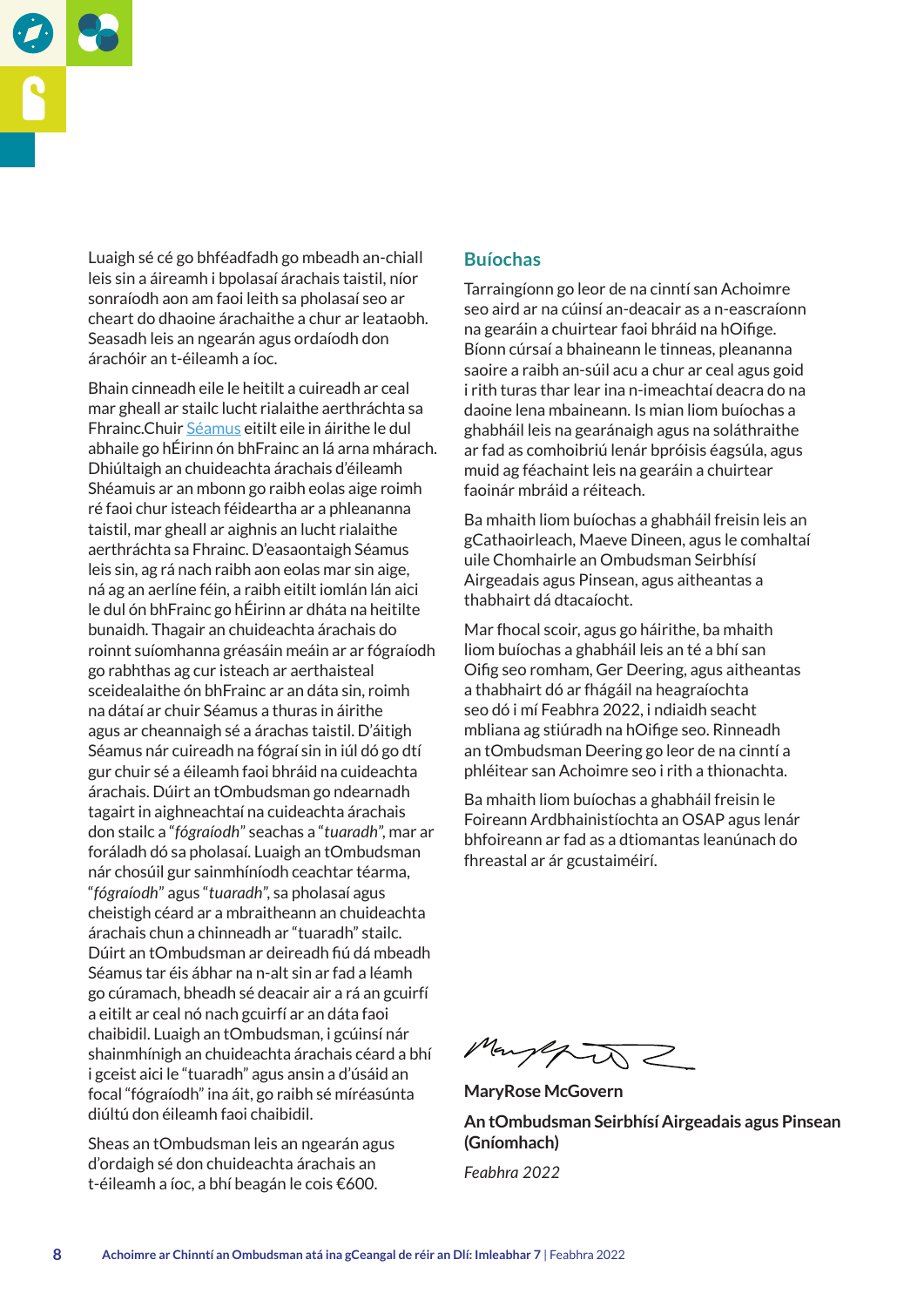# <span id="page-9-0"></span>Ár gcinntí a chuardach ar **www.fspo.ie**

### Rochtain ar ár mbunachar sonraí cinntí

Tá ár mbunachar sonraí de chinntí atá ina gceangal de réir an dlí ar fáil ar líne ar [www.fspo.ie/decisions](https://www.fspo.ie/decisions/).

Chun do chuardach a bheachtú, is féidir leat scagairí difriúla a chur i bhfeidhm.

### **Scagairí** a chur i bhfeidhm chun do chuardach a theorannú

Chun ár mbunachar sonraí cinntí a scagadh, féadfaidh tú an earnáil ábhartha a roghnú ar dtús:







 $\boldsymbol{\mathcal{Z}}$ 

 $\boldsymbol{\mathbb{Z}}$ 

**2** I ndiaidh scagadh de réir earnála, cabhróidh an uirlis chuardaigh leat ansin ár g**cinntí** a scagadh tuilleadh de réir catagóirí a 53 bhaineann leis an earnáil sin, ar nós: ▶ táirge / seirbhís iompar a ndearnadh gearán faoi **Earnáil Táirge / Seirbhís Iompar a ndearnadh gearán faoi Filter our Database** To narrow your search, you may als Conduct complained of:



Foreign Exchange

Product / Service:

#### $\overline{V}$  All

Accounts **Commercial Banking Consumer Credit** Foreign Exchange Mortgage Multiple Banking Product/Service

Advice Incorrect/Unsuitable (post sale) Application of interest rate Arrears handling **Customer Service** Disputed Fees and charges Disputed Transactions Failure to provide information/correct information Maladministration Miscellaneous Mis-selling Refusal to give product/service

**3**

**1**

**Is féidir leat ár mbunachar sonraí de chinntí a scagadh de réir bliana, agus de réir thoradh an ghearáin, .i. ar chinn an tOmbudsman Seasamh leis an ngearán, Seasamh leis an ngearán go Substaintiúil, Seasamh leis an ngearán go Páirteach, nó Diúltú don ghearán.** 

All



Outcome:  $\Delta$ **Upheld** Substantially upheld Partially upheld Rejected



Nuair atá an Cinneadh a bhí á chuardach agat aimsithe agat, cliceáil ar **View Document** chun an téacs iomlán a íoslódáil mar PDF.

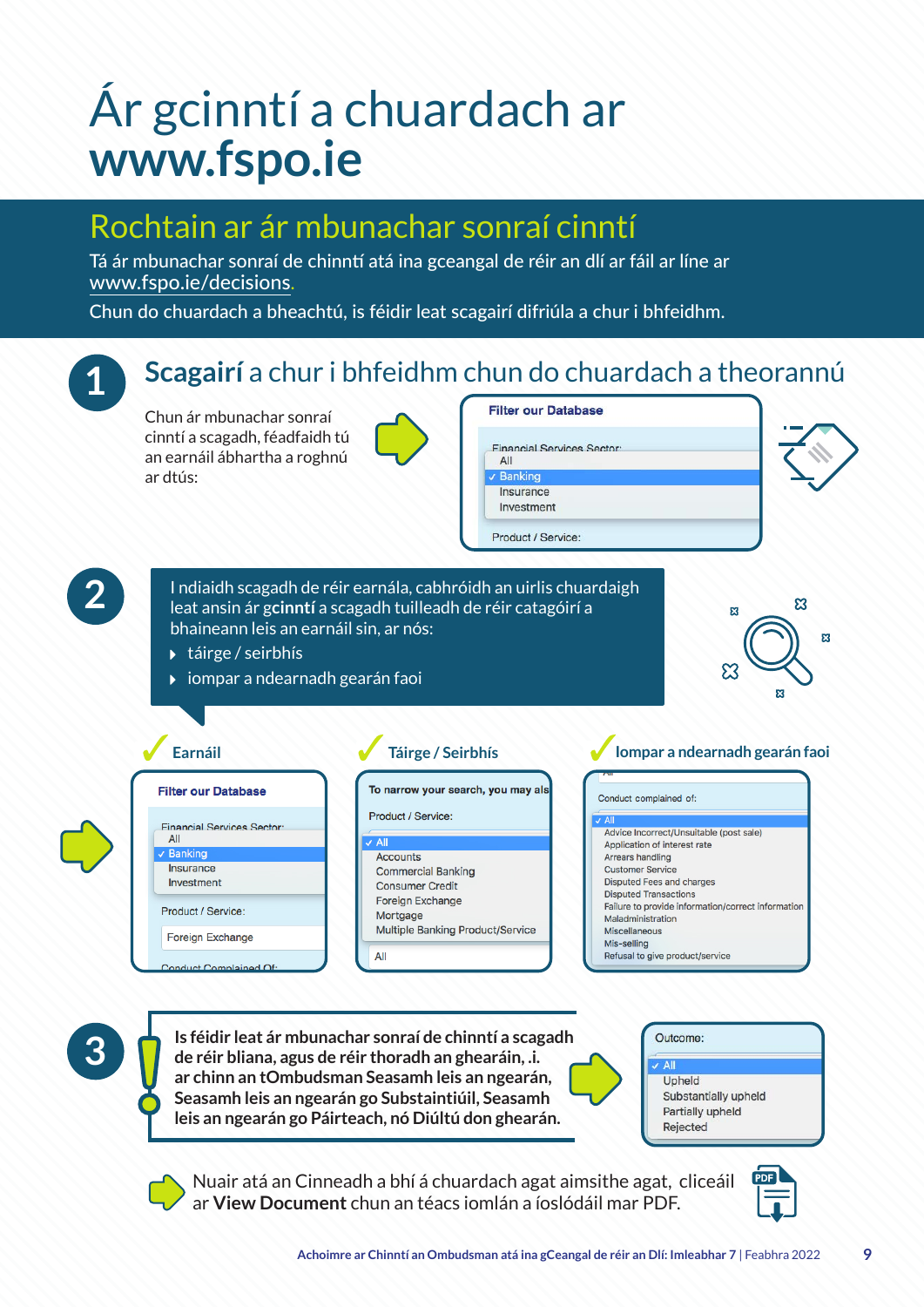**Tagairt an Chinnidh: 2018-0033** Léigh an

[cinneadh iomlán](https://www.fspo.ie/decisions/documents/2018-0033.pdf) 

### <span id="page-10-0"></span>Níor nochtadh imscrúdú leighis nuair a ceannaíodh árachas

Chuir Maeve agus John laethanta saoire in áirithe agus ghlac siad polasaí árachais taistil ar an 17 Márta 2015. Bhí Maeve agus John le dul ag taisteal i mí Aibreáin 2015, ach b'éigean dóibh an turas a chur ar ceal toisc go raibh pian uafásach ar Maeve agus í ag siúl. Rinne Maeve agus John éileamh ar a bpolasaí árachais taistil, ach dhiúltaigh an chuideachta árachais don éileamh sin toisc go raibh riocht sláinte uirthi cheana, is é sin, oisté-airtríteas.

Ní raibh Maeve ná John sásta leis sin agus chuir siad gearán faoi bhráid an Ombudsman. Rinne siad gearán go raibh an chuideachta árachais mícheart nó míréasúnta nuair a dhiúltaigh sí dá n-éileamh faoin bpolasaí. Dúirt siad, cé go ndearnadh imscrúduithe agus x-ghathanna ar Maeve i mí Feabhra 2015 chun an chúis a raibh pian uirthi a aimsiú, níor dúradh léi ag an am go raibh oisté-airtríteas uirthi, agus go deimhin nach raibh a fhios aici go raibh go dtí gur dhiúltaigh an chuideachta árachais don éileamh. Dúirt Maeve gur cheannaigh sí an polasaí de mheon macánta agus d'iarr sí aisíocaíocht ar chostas na laethanta saoire a cuireadh ar ceal, lúide barrachas an pholasaí.

Dúirt an chuideachta árachais go raibh x-gha ag Maeve i mí Feabhra 2015 ar a corróg chun an chúis a bhí leis an bpian agus an míchompord a bhí uirthi a aimsiú. Dúirt sé cé nach bhfuair Maeve diagnóis i mí an Mhárta 2015, ceannaíodh an polasaí agus fios acu go raibh comharthaí sóirt ar Maeve nár tugadh diagnóis dóibh. D'áitigh an chuideachta árachais go raibh sé réasúnta a cheapadh ar an dáta ar ceannaíodh an polasaí go bhféadfadh éileamh eascairt as na comharthaí sóirt sin. Tharraing an chuideachta árachais aird ar eisiamh a bhain le comharthaí sóirt gan diagnóis, a leagadh amach go soiléir i dtéarmaí agus coinníollacha an pholasaí.

Chinn an tOmbudsman cé go ndúirt Maeve agus John nach raibh a fhios acu go raibh oisté-airtríteas ar Maeve nuair a ghlac siad an polasaí, ba cheart imscrúduithe Maeve an mhí sular ceannaíodh an polasaí a nochtadh leis an gcuideachta árachais nuair a ceannaíodh an clúdach.

Luaigh an tOmbudsman go raibh Maeve, John agus an chuideachta árachais faoi cheangal ag téarmaí agus coinníollacha an pholasaí. Bhí an tOmbudsman sásta gur leagadh amach go soiléir sa cháipéis pholasaí nach gclúdófaí comharthaí sóirt gan diagnóis, agus gur léirigh na himscrúduithe a rinneadh ar Maeve go raibh oisté-airtríteas uirthi.

Chinn an tOmbudsman go raibh an chuideachta árachais i dteideal diúltú don éileamh agus dá bhrí sin níor seasadh leis an ngearán.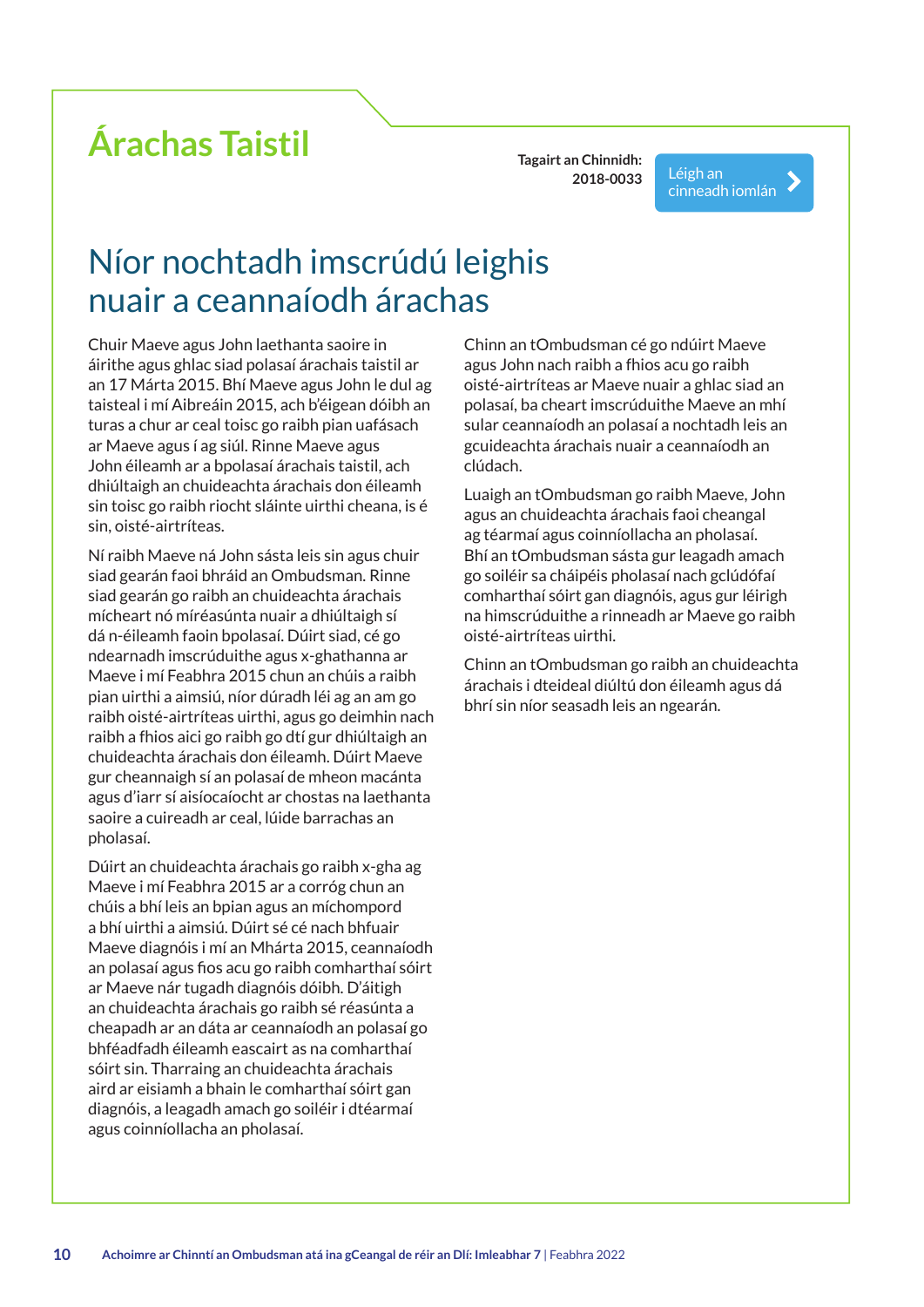**Tagairt an Chinnidh: 2019-0064** Léigh an

### <span id="page-11-0"></span>Goideadh maoin ó bhúit feithicle faoi ghlas – forálacha polasaí ag teacht salach ar a chéile

Ghlac Mark agus Sandra polasaí árachais taistil le haghaidh a laethanta saoire sa Spáinn i mí Eanáir 2018. Agus iad sa Spáinn, briseadh isteach sa charr a bhí ar cíos acu agus goideadh earraí ón mbúit. Chuir Mark agus Sandra an chuideachta árachais taistil ar an eolas faoin gcaillteanas sin ar an nguthán agus ansin chuir siad foirm éilimh isteach inar pléadh an méid ar tharla, mar ar mhínigh siad gur chuir siad a n-earraí ar fad faoi ghlas i mbúit an chairr agus go ndeachaigh siad ar siúlóid ar feadh thart ar 3.5 uair go leith. Nuair a d'fhill siad, bhí an fhuinneog chúil brúite síos agus gach rud a bhí i mbúit an chairr imithe.

Dhiúltaigh an chuideachta árachais d'éileamh Mark agus Sandra ar an mbonn nár chlúdaigh a bpolasaí árachais taistil cailliúint, goid ná dochar a tharlódh d'earraí luachmhara a d'fhágfaí gan aon duine á bhfaire ag am ar bith, fiú agus iad fágtha i gcarr.

Chuir Mark agus Sandra gearán faoi bhráid an Ombudsman, ag rá go raibh an fhoráil seo a leanas ina bpolasaí freisin:

*"Céard nach gclúdaítear: bagáiste i mótarfheithicil gan aon duine á faire idir a 9.00 r.n. agus a 9.00 i.n. seachas má tá sé i mbúit faoi ghlas atá ar leithligh ón urrann phaisinéirí i gcás feithiclí a bhfuil búit acu agus i gcás feithiclí nach bhfuil búit ar leith acu, faoi ghlas i bhfeithicil agus clúdaithe agus as amharc".*

I ndiaidh athbhreithniú a dhéanamh ar an gcás, chinn an chuideachta árachais taistil gur foráladh sa rannóg ábhartha den pholasaí nár clúdaíodh caillteanas, goid ná damáiste do bhagáiste a fágadh gan aon duine á fhaire (fiú agus iad i bhfeithicil).

D'athbhreithnigh an tOmbudsman na cáipéisí polasaí agus léirigh sé gur áiríodh earraí luachmhara leis an sainmhíniú ar "*Bagáiste*". Dúirt sé freisin gur chuimsigh an sainmhíniú ar "E*arraí luachmhara*" na hearraí a goideadh ó charr Mark agus Sandra. Rinne an tOmbudsman breithniú ar shainmhíniú ar "*gan aon duine á fhaire*" sa pholasaí, ar cuireadh síos air mar "*nuair nach féidir leat do Bhagáiste, d'Airgead Pearsanta, do mhaoin ná d'fheithicil a fheiceáil nó nach bhfuil tú sách gar dóibh le damáiste nó goid a sheachaint*".

[cinneadh iomlán](https://www.fspo.ie/decisions/documents/2019-0064.pdf) 

Bhí an tOmbudsman sásta go raibh sé réasúnta gur chinn an chuideachta árachais gur fágadh feithicil Mark agus Sandra "*gan aon duine á faire*" ar feadh os cionn trí uair an chloig. Rinne an tOmbudsman breithniú ar an eisiamh a d'úsáid an t-árachóir chun diúltú d'éileamh na lánúine, ach luaigh sé freisin an t-eisiamh a d'úsáid Mark agus Sandra (a bhí díreach i ndiaidh an ceann a d'úsáid an chuideachta árachais i gcáipéis an pholasaí) ina ndúradh go mbeadh clúdach ag bagáiste a fágadh i mótarfheithicil gan aon duine á faire idir a 9.00 r.n. agus a 9.00 i.n., dá mbeadh sé i mbúit a bhí faoi ghlas, ar leithligh ón urrann phaisinéirí, i gcás feithiclí a bhfuil búit acu.

I ndiaidh an dá chlásal eisiaimh sin a léamh le chéile, bhí an tOmbudsman den tuairim gur chruthaigh foclaíocht na gclásal eisiaimh sin cás mearbhlach ina raibh sé dodhéanta beagnach ag sealbhóir polasaí a thuiscint an raibh siad clúdaithe nó nach raibh.

Thagair an tOmbudsman do Chaibidil 4 den Chód Cosanta Tomhaltóirí, 2012 ó Bhanc Ceannais na hÉireann, toisc go ndeirtear ann go gcaithfidh eintiteas rialáilte a chinntiú go bhfuil an fhaisnéis ar fad a sholáthraíonn sé don tomhaltóir soiléir, cruinn, cothrom le dáta agus scríofa i mBéarla simplí.

Bhí an tOmbudsman den tuairim go raibh an fhaisnéis sa dá eisiamh sa pholasaí árachais, nuair a léifí in éindí iad, doiléir, agus nár tháinig sí le ceanglais an Chóid Cosanta Tomhaltóirí, 2012.

Dá réir, sheas an tOmbudsman leis an ngearán agus d'ordaigh don chuideachta árachais taistil glacadh le héileamh na lánúine, na teorainneacha clúdaigh cuí a chur i bhfeidhm, agus cúiteamh breise €500 a íoc le Mark agus Sandra laistigh de thréimhse shonraithe.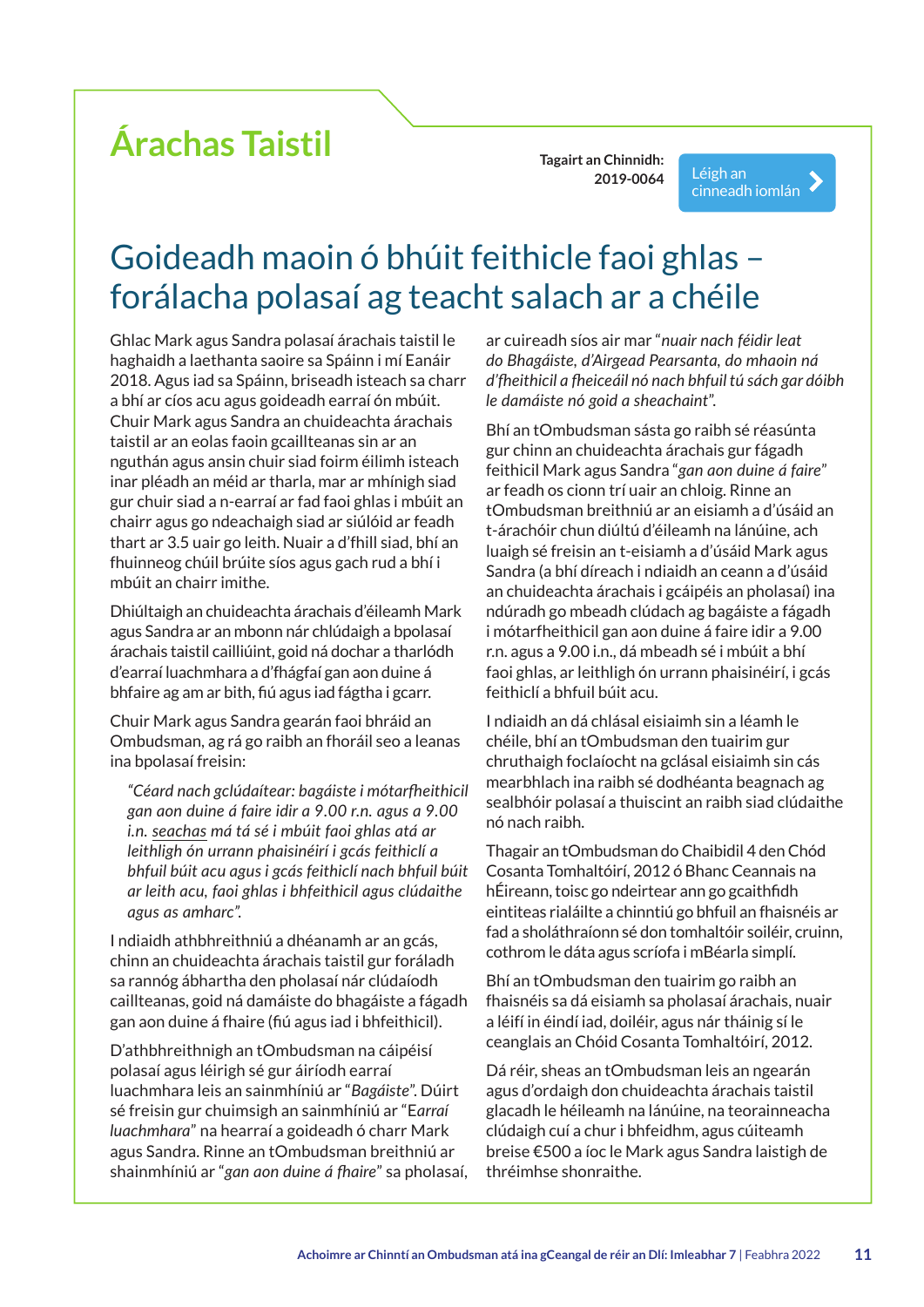**Tagairt an Chinnidh: 2021-0405** Léigh an



### <span id="page-12-0"></span>Bhí tionchar ag srianta COVID-19 ar chrús

Cheannaigh Bethany agus Luke polasaí árachais taistil a thosaigh i mí Dheireadh Fómhair 2018. Úsáideadh an polasaí sin chun clúdach a thabhairt do thuras 77 lá a thosaigh i mí Eanáir 2020.

Mar chuid dá dturas, chuaigh Bethany agus Luke ar bord long chúrsála i mí Feabhra 2020, ar thuras a bhí le stopadh cúpla babhta. Ach mar gheall ar shrianta COVID-19, athraíodh cúrsa taistil na loinge crúsála cúpla uair i rith an aistir.

Ar an 14 Márta 2020, d'fhógair an captaen go raibh cinntí a rinne údaráis náisiúnta tar éis tionchar mór a imirt ar an gcúrsa taistil beartaithe. Dá bharr sin, cuireadh pleananna malartachta i bhfeidhm don chrús. Thug an captaen rogha do na paisinéirí fanacht ar bord nó tuirlingt den long ag áit faoi leith, agus go gclúdódh an chuideachta chúrsála costas na n-eitiltí abhaile dá roghnódh na paisinéirí teacht den long.

Cúpla lá ina dhiaidh sin, rinne an captaen fógra eile, ag insint do na paisinéirí ar fad gur fógraíodh srianta nua COVID-19, a d'fhág an turas ciorraithe agus nach bhféadfadh na paisinéirí ná an criú teacht den long ag an láthair mholta. Dá réir, b'éigean don chriú agus don fhoireann ar fad fanacht ar bord go dtí an ceann scríbe deiridh, i mí Aibreáin 2020.

Chuir Bethany agus Luke éileamh faoi bhráid na cuideachta árachais ar aisíocaíocht a bhain leis an 33 lá a raibh siad i gcoraintín ar an mbád dar leo. Dúirt siad gur "ciorraíodh" a dturas mar gheall ar shrianta COVID-19. Mhaígh Bethany agus Luke gur ciorraíodh an turas ar feadh 33 lá, ó tharla nár stop an long mar a bhí beartaithe ar chúrsa taistil an aistir. Mhaígh Bethany agus Luke freisin nach raibh cead acu sóisialú agus go raibh siad i gcoraintín i ndáiríre ar feadh 33 lá mar gheall ar na bearta COVID-19 arbh éigean don chuideachta chúrsála a chur i bhfeidhm.

Bhí an t-árachóir den tuairim go raibh éileamh Bethany agus Luke lasmuigh de théarmaí agus coinníollacha an pholasaí, agus dhiúltaigh sé d'éileamh Bethany agus Luke. Chuir Bethany agus Luke gearán faoi bhráid an OSAP ina dhiaidh sin.

Bhí an tOmbudsman den tuairim go raibh sé réasúnta gur chinn an chuideachta árachais gur thit éileamh Bethany agus Luke lasmuigh de raon feidhme an pholasaí árachais. Luaigh an tOmbudsman go ndearna captaen na loinge cúrsála cur síos ar an turas mar cheann "*ciorraithe*", ach thagair don sainmhíniú ar "*ciorrú*" sa pholasaí árachais agus dúirt go leagtar amach go soiléir sa pholasaí árachais líon teoranta cásanna ciorraithe a chlúdófaí leis an bpolasaí árachais.

Dúirt an tOmbudsman cé go raibh sé díomách nach raibh sainmhíniú ar "*coraintín*" i measc na sainmhínithe i bpolasaí Bethany agus Luke, go raibh an tOmbudsman sásta sa chás seo nach raibh aon fhianaise ann a thug le fios gurbh éigean do Bethany agus Luke fanacht ag leithlisiú go hiomlán ina gcábán, chun scaipeadh COVID-19 a chosc. Ina áit sin, ba chosúil go raibh ar Bethany agus Luke fanacht ar an long chrúsála agus nach raibh siad in ann tuirlingt di, mar gheall nach raibh na calafoirt tuirlingthe bheartaithe sásta glacadh le paisinéirí ón gcrús. Luaigh an tOmbudsman cé gur laghdaigh sé sin cinnte an taitneamh a bhain Bethany agus Luke as an turas, níor thug an polasaí árachais aon chlúdach do chaillteanas taitnimh mar sin.

Níor sheas an tOmbudsman leis an ngearán.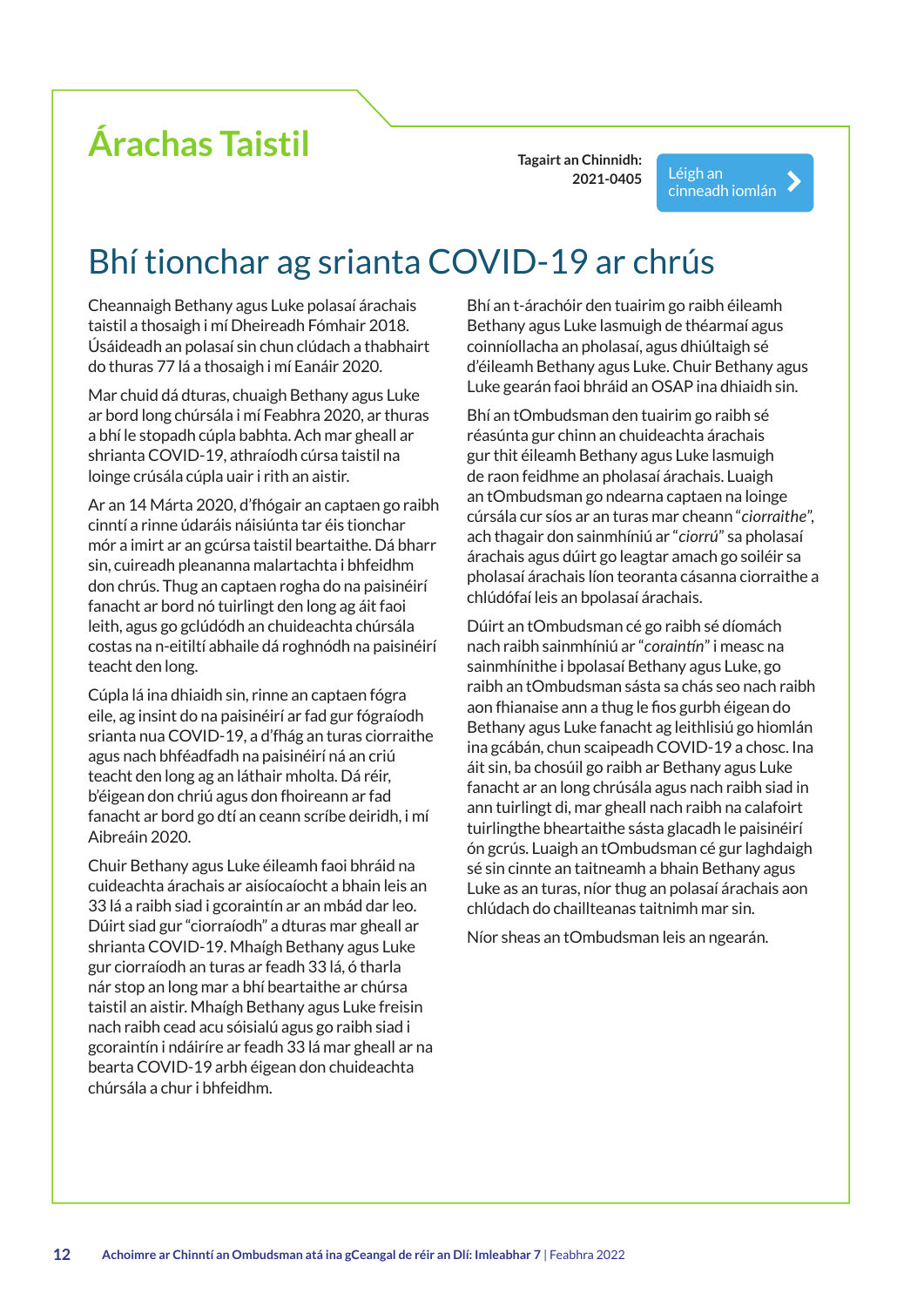**Tagairt an Chinnidh: 2021-0115** Léigh an



### <span id="page-13-0"></span>Ciorraíodh turas de bharr ráig COVID-19

Cheannaigh Sebastian polasaí árachais taistil ar an 17 Feabhra 2020, lenar bhain clúdach bliana a thosaigh ar an 28 Feabhra. Bhí sé tar éis taisteal thar lear agus bhí sé le teacht abhaile go hÉirinn ar an 28 Márta 2020. Mar gheall ar ráig COVID-19, d'eisigh an Roinn Gnóthaí Eachtracha ráiteas ag moladh do gach saoránach Éireannach filleadh abhaile. Mar gheall air sin, chinn Sebastian a thuras a chríochnú luath agus d'fhill sé ar Éirinn ar an 19 Márta 2020.

Nuair a d'fhill Sebastian ar Éirinn, chuir sé éileamh isteach ag lorg aisíoc ar chostas an lóistín nár úsáideadh, agus speansais taistil bhreise, mar gheall ar chiorrú a thurais (dar luach níos mó ná €1,000). Dhiúltaigh an chuideachta árachais glacadh le héileamh Sebastian agus dá réir, chuir sé gearán faoi bhráid an OSAP.

Bhreithnigh an tOmbudsman na haighneachtaí ó Sebastian agus ón gcuideachta árachais. Mhaígh an t-árachóir go raibh Sebastian faoi árachas in aghaidh imeachtaí sonraithe faoin rannóg faoin "*turas a chríochnú luath*" sa pholasaí, ach nár tháinig na cúinsí ba chúis lena éileamh leis na himeachtaí sonraithe sin.

D'admhaigh an tOmbudsman nár thug Sebastian le fios gur bhain a chúinsí le ceann ar bith de na himeachtaí sonraithe a pléadh faoin rannóg faoi "*turas a chríochnú luath*" ina pholasaí. Ina áit sin, mhaígh sé ina ionad sin go n-éireodh lena éileamh dá gcaithfí leis faoi fhorálacha "cealaithe" an pholasaí. I rith bhreithniú na bhforálacha cealaithe sa pholasaí, luaigh an tOmbudsman gur foráladh go mbeadh clúdach ar fáil dá mb'éigean an turas a chur ar ceal agus nach bhféadfaí é sin a sheachaint.

Thagair an tOmbudsman freisin do ráiteas na Roinne Gnóthaí Eachtracha inar iarradh ar mhuintir na hÉireann "*taisteal neamhriachtanach a sheachain*t" chuig ceann scríbe thuras Sebastian, i ndiaidh dó an tír a shroicheadh.

Tar éis forálacha éagsúla an pholasaí árachais a bhreithniú, agus go háirithe an sainmhíniú ar "*Tréimhse Clúdaigh*", bhí an tOmbudsman sásta gur chríochnaigh Sebastian a thuras luath, seachas é a "chur ar ceal".

Luaigh an tOmbudsman mura raibh turas Sebastian tosaithe, go mbeadh sé i dteideal éileamh a dhéanamh faoi fhorálacha cealaithe an pholasaí. Ach toisc go raibh sé tar éis tús a chur leis an turas cheana féin, tháinig deireadh leis an gceart sin.

D'admhaigh an tOmbudsman go raibh mí-ádh ar Sebastian leis na dátaí ar tharla sé seo ar fad, toisc gur chinn sé go ciallmhar cloí le comhairle an Rialtais. Ghlac an tOmbudsman leis mar sin féin go raibh an chuideachta árachais i dteideal clúdach a dhiúltú dá éileamh, toisc nár chlúdaigh forálacha a pholasaí árachais taistil cúinsí sonracha a éilimh.

Níor sheas an tOmbudsman leis an ngearán.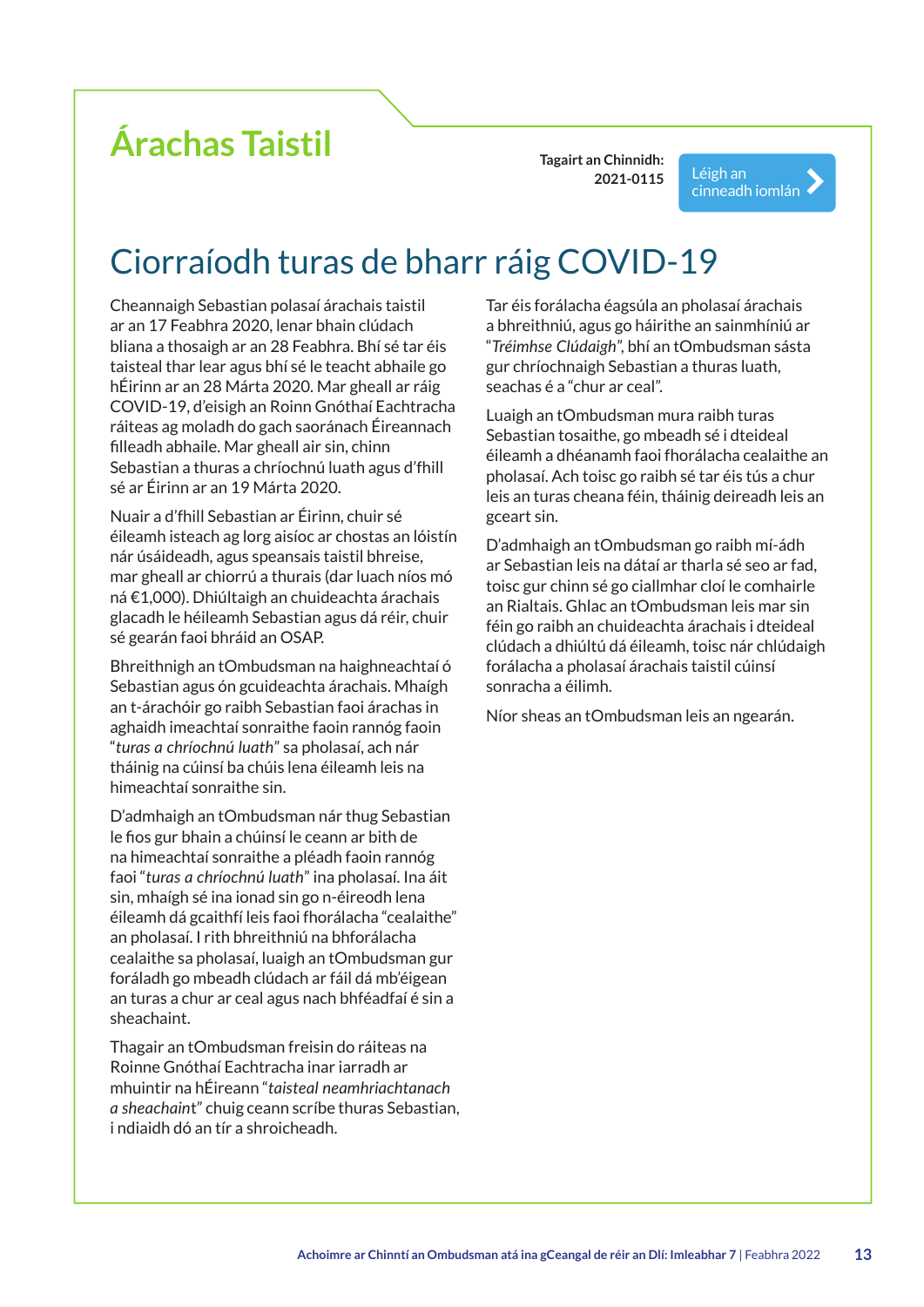**Tagairt an Chinnidh: 2019-0099** 



### <span id="page-14-0"></span>Tugadh drochsheirbhís do chustaiméir i ndiaidh gortú thar lear

Bhí polasaí árachais taistil ag Susan. Fad a bhí sí ar laethanta saoire thar lear lena teaghlach in 2017, gortaíodh Susan agus theastaigh cóir leighis uaithi. Moladh do Susan dul chuig an ospidéal agus mar sin chuaigh a fear céile i dteagmháil lena cuideachta árachais chun a shoiléiriú cén t-ospidéal a bhféadfadh sí dul chuige faoina hárachas. Diagnóisíodh níos deireanaí go raibh gimide briste ar Susan, chomh maith le damáiste fíocháin.

Rinne Susan gearán leis an Ombudsman gur léirigh a cuideachta árachais an-drochsheirbhís do chustaiméirí mar gheall ar an méid seo a leanas:

- theip ar an gcuideachta tabhairt faoi chumarsáid léi (toisc nár freagraíodh glaonna gutháin ná ríomhphoist);
- theip ar an gcuideachta seirbhís do chustaiméirí chuimsitheach nó leanúnach a sholáthar;
- theip ar an gcuideachta nósanna imeachta a chur i bhfeidhm chun plé léi i ndiaidh a gortaithe;
- theip ar an gcuideachta na nósanna imeachta sin a chur in iúl;
- ghníomhaigh an chuideachta go faillíoch, rud a chruthaigh strus agus éiginnteacht di;
- theip ar an gcuideachta tabhairt faoi imscrúdú iomlán ar a gearáin;
- theip ar an gcuideachta toradh aon imscrúdaithe mar sin a chur in iúl;
- d'eisigh an chuideachta litir freagartha ach mhaígh Susan nár léiríodh an méid a tharla inti; agus
- theip ar an gcuideachta an tseirbhís a sholáthar a mhaígh an chuideachta a sholáthródh sí.

D'iarr Susan cúiteamh airgeadais as na caillteanais a d'eascair as, an mhíchaoithiúlacht agus an strus a d'fhéadfaí a sheachaint ina measc. Bhí suim €4,000 san iomlán i gceist leis sin.

D'admhaigh an chuideachta árachais gur cheart go ngníomhódh sí níos fearr, go gcuirfeadh a cumarsáid mearbhall ar dhuine, agus go bhféadfadh sí freagra a thabhairt i bhfad níos tapa. Thairg an t-árachóir socruithe éagsúla. Ach i mí Lúnasa 2018, mhéadaigh an t-árachóir an tairiscint go €3,475 (a raibh €475 de íoctha cheana féin mar chomhartha dea-thola i bhfianaise dhrochthaithí Susan). Dúirt an t-árachóir gur chlúdaigh an tairiscint sin costas eitiltí Susan agus an costas breise lóistín a bhféadfadh a bheadh air a íoc, dá mbeadh Susan tar éis fanacht thar lear go dtí gur measadh go raibh sí ábalta taisteal ó thaobh na sláinte de, chomh maith le suim bhreise mar chomhartha dea-thola eile.

Chinn an tOmbudsman nár léirigh tairiscint chúitimh na cuideachta árachais, an tsuim a tairgeadh mar chomhartha dea-thola ina measc, i gceart na hiarmhairtí a bhí leis an teip ar an tseirbhís a soláthraíodh do Susan, i rith tréimhse nuair a bhí sí thar lear agus drochghortú ag gabháil di, agus arbh éigean di ar deireadh cinneadh a dhéanamh í féin eitilt abhaile i ndálaí a bhí an-mhífheiliúnach, mar gheall ar an easpa freagartha ón árachóir. Bhí an tOmbudsman sásta gur chruthaigh an fhaisnéis mhícheart agus a tháinig salach ar a chéile ón árachóir imní shuntasach agus míchaoithiúlacht an-mhór do Susan.

Chinn an tOmbudsman freisin gur teipeadh ar aghaidh a thabhairt ar ábhar buartha agus ceisteanna Susan cé gur cuireadh in iúl go soiléir iad cúpla uair agus ar chúpla ardán.

**Ar lean ar leathanach 15**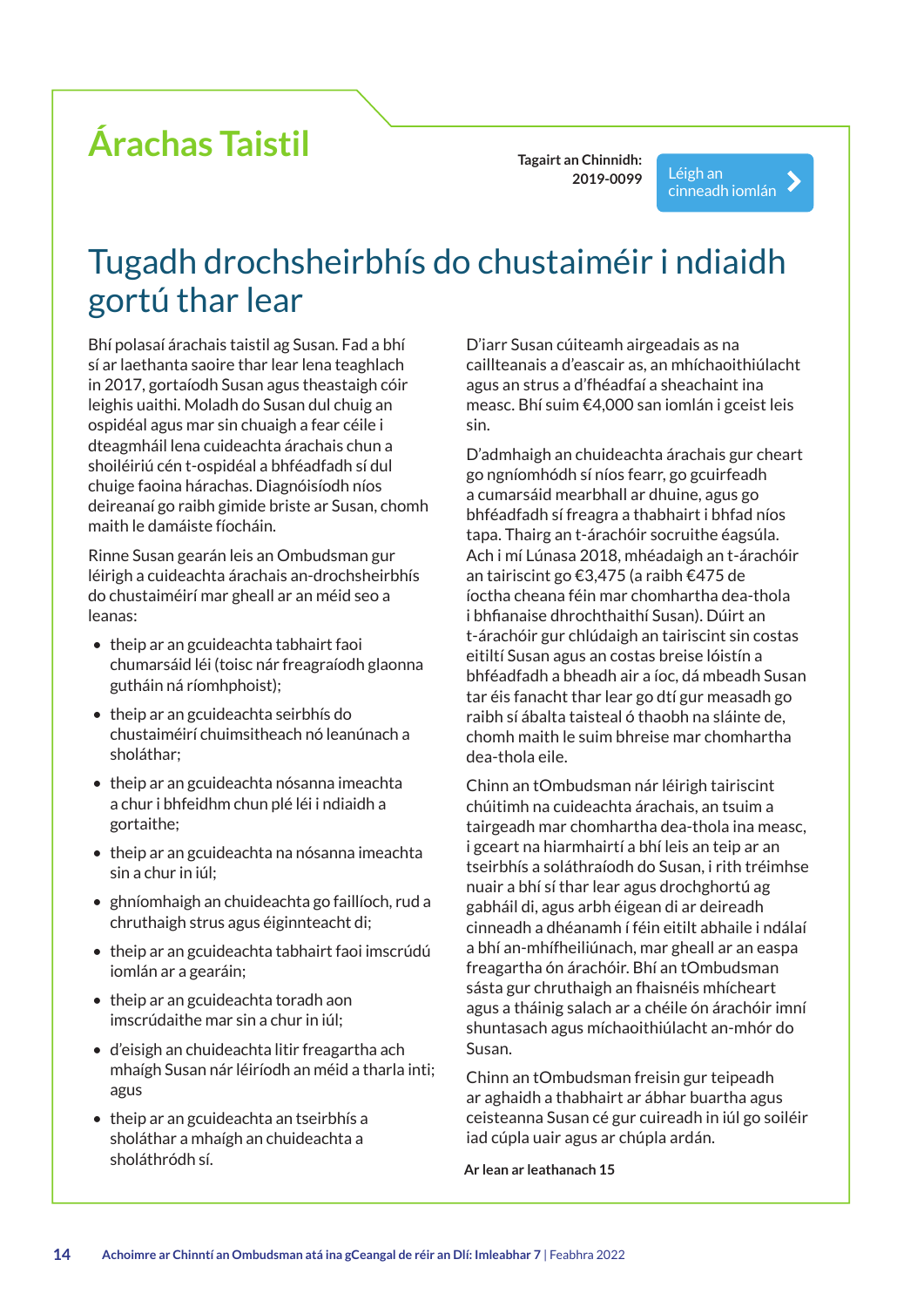#### **Ar lean ó leathanach 14**

Bhí an tOmbudsman sásta gur chuir an chuideachta árachais moill iomarcach ar chóip de thuairiscí sláinte Susan a iarraidh, a torthaí MRI ina measc, chun teacht ar chinntiúchán maidir lena hábaltacht chun eitilte agus chun é sin a chur in iúl di. Dúirt an tOmbudsman mar fhocal scoir gur mhíriarachán suntasach, droch-chumarsáid agus drochsheirbhís do chustaiméirí a bhí ansin ar fad.

Sheas an tOmbudsman leis an ngearán agus d'ordaigh don chuideachta árachais cúiteamh €5,000 a íoc le Susan, ar leithligh agus ar leith ar aon íocaíocht dea-thola a d'íoc an t-árachóir roimh sin maidir le speansais as póca agus costas na dturas a cuireadh ar ceal.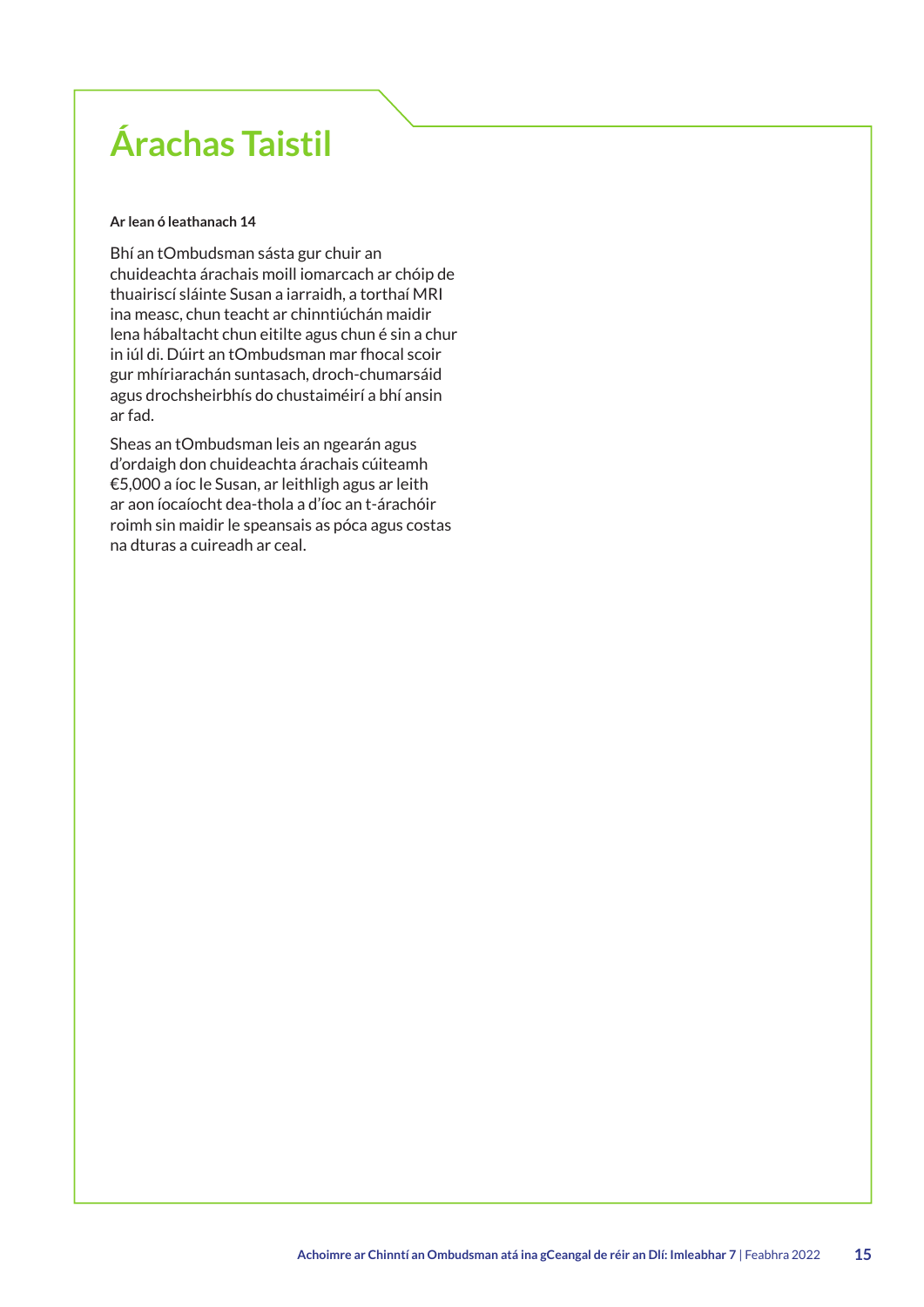**2018-0081**

#### Léigh an [cinneadh iomlán](https://www.fspo.ie/decisions/documents/2018-0081.pdf)

### <span id="page-16-0"></span>Chaill sealbhóir polasaí eitilt de bharr a bheith cúig nóiméad mall mar gheall ar charr ar cíos nach dtosódh

Bhí polasaí árachais taistil ag Liam. I mí an Mhárta 2017, chaill Liam eitilt ón nGearmáin chun na hÉireann toisc nach dtosódh an carr a bhí ar cíos aige nuair a theastaigh uaidh dul go dtí an t-aerfort. B'éigean do Liam eitilt eile a cheannach agus rinne sé éileamh ar phraghas na heitilte nua faoina pholasaí árachais taistil. Bhí Liam míshásta nuair a dhiúltaigh an chuideachta árachais dá éileamh, agus chuir sé gearán faoi bhráid an OSAP.

D'áitigh an chuideachta árachais go bhfuair a rannóg éileamh glaoch ó Liam i mí Iúil 2017 faoin eitilt a chaill sé i mí an Mhárta 2017. Dúirt sí gur inis Liam di gur chaill sé an eitilt mar nach dtosódh an carr a bhí ar cíos aige agus cé gur éirigh leis an fhadhb a réiteach é féin faoi cheann 20 nóiméad, ní raibh dóthain ama aige dul tríd an tslándáil agus chomh fada leis an ngeata sular dhún an eitilt agus gur fhág sí. Ní raibh Liam ach cúig nóiméad mall don eitilt.

Mhaígh an chuideachta árachais toisc gur chaill Liam a eitilt mar gheall ar mhoill 20 nóiméad, go raibh sí i dteideal a rá nár fhág sé dóthain ama i gcás aon mhoill a d'fhéadfadh teacht chun cinn agus é ag taisteal chuig an aerfort.

Bhraith an chuideachta árachais ar an rannóg dar teideal "*Imeacht Caillte – Rannóg 7*" den pholasaí chun tacú lena cinneadh diúltú d'éileamh Liam. Foráladh sa rannóg sin le haghaidh costais lóistín agus iompair bhreise a bhí ar an té a bhí faoi árachas a íoc, toisc nár rith an t-iompar de réir a thráthchláir nó má bhí timpiste ag an bhfeithicil ina raibh an té a bhí faoi árachas ag taisteal nó má chlis ar an bhfeithicil sin. Eisiadh go soiléir sa rannóg sin clúdach as moill mar gheall ar chliseadh feithicle, seachas má fuair an té a bhí faoi árachas "*deimhniú ar an moill ón údarás a chuaigh chuig an timpiste nó cliseadh (más*  *ábhartha) a chuir as don fheithicil*" ina raibh an té a bhí faoi árachas nó (ii) murar chuir an té a bhí faoi árachas dóthain ama ar leataobh ina bpleananna taistil le haghaidh moilleanna a mbeadh súil leo.

D'fhiafraigh an chuideachta árachais freisin cén fáth nár tuairiscíodh an cás don chuideachta carranna ar cíos agus luaigh sí nach raibh aon fhianaise ag Liam a thacódh lena ráiteas go raibh fabht ar an bhfeithicil.

Luaigh an tOmbudsman nár easaontaigh an chuideachta árachais le ráitis Liam nuair a phléigh sí leis an éileamh ar dtús, (1) gur leigheas sé an fhadhb ar an gcarr é féin; (2) gur thóg sé 20 nóiméad air é sin a dhéanamh; (3) an t-am ar shroich sé an t-aerfort; ná (4) nach raibh Liam ach cúig nóiméad mall don eitilt.

Thug an tOmbudsman aghaidh freisin ar léirmhíniú na foclaíochta ábhartha sa pholasaí. Mhaígh an chuideachta árachais gur theip ar Liam dóthain ama a chur ar leataobh ar fhaitíos "*moilleanna féideartha*". Luaigh an tOmbudsman nár tháinig tagairt na cuideachta árachais do "moilleanna féideartha" le foclaíocht an pholasaí. D'éiligh an polasaí ar dhuine árachaithe dóthain ama a thabhairt le haghaidh "*moilleanna a mbíonn súil leo*" seachas "*moilleanna féideartha*". Bhí an tOmbudsman den tuairim go bhfuil difríocht shuntasach idir an dá cheann, agus bhí an tOmbudsman sásta cé go bhféadfaí moill fhéideartha a thabhairt ar chliseadh an chairr a bhí ar cíos, ní raibh aon fhianaise ann le tacú leis an moladh gur mhoill a bhí ann ar cheart a bheith ag súil léi. Dá bhrí sin, bhí an tOmbudsman sásta nár cheart an t-eisiamh sin, bunaithe ar fhoclaíocht bheacht an pholasaí, a chur i bhfeidhm.

**Ar lean ar leathanach 17**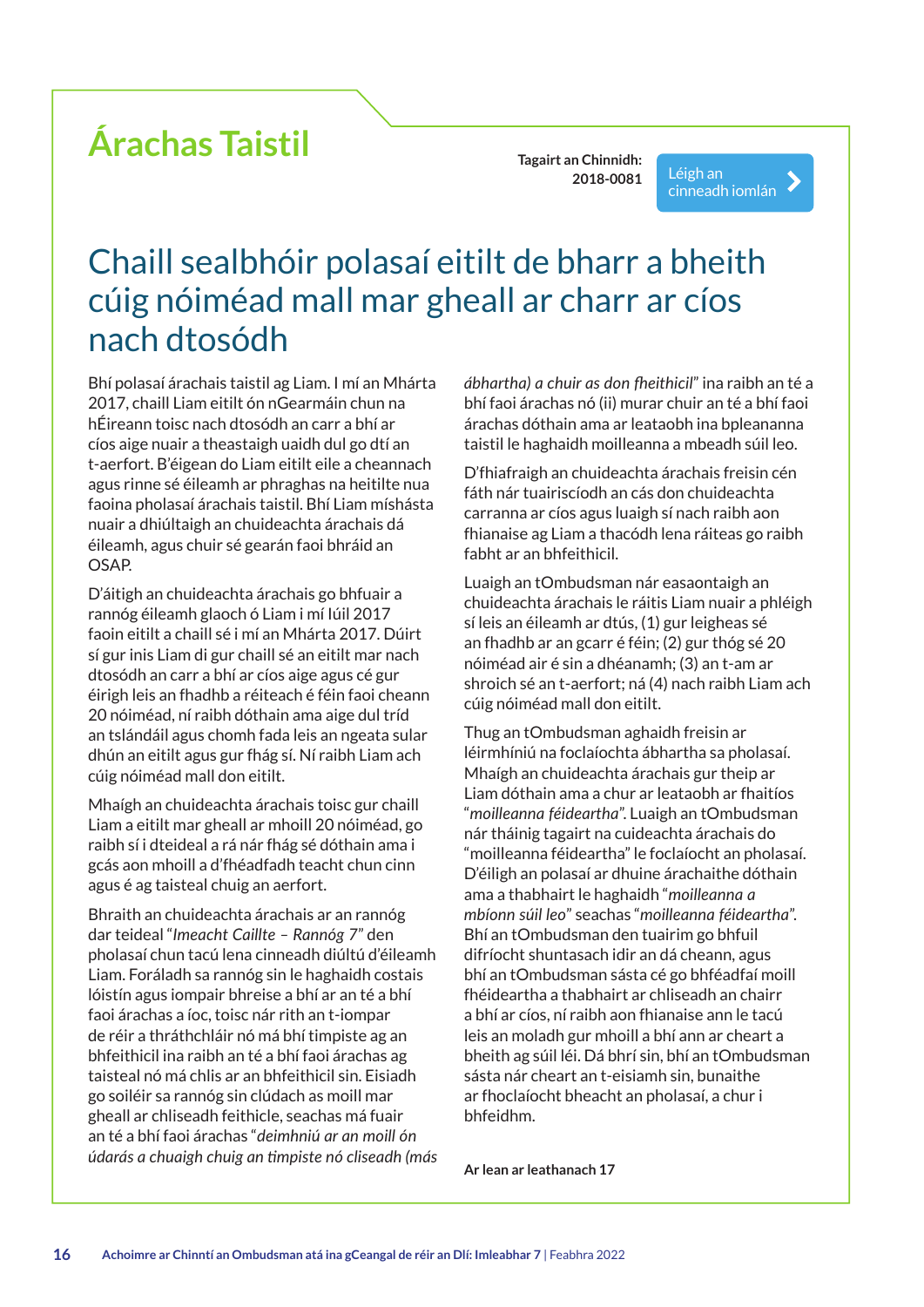#### **Ar lean ó leathanach 16**

Thug an tOmbudsman aghaidh freisin ar thagairt na cuideachta árachais don am a mholann aerlínte go hiondúil do phaisinéirí, chun dóthain ama a thabhairt don tseiceáil isteach agus slándáil. Luaigh an tOmbudsman cé go bhféadfadh go mbeadh an-chiall leis sin a áireamh i bpolasaí árachais taistil, níor sonraíodh aon am faoi leith sa pholasaí seo ar cheart do dhaoine árachaithe a chur ar leataobh.

Ar deireadh, bhreathnaigh an tOmbudsman ar argóint na cuideachta árachais go raibh sí i dteideal diúltú d'éileamh Liam mar gheall gur theip air an ceanglas a leanas a chomhlíonadh:

"*Deimhniú a fháil ar an moill ón údarás a chuaigh chuig an timpiste nó cliseadh (más ábhartha) a chuir as don fheithicil ina raibh tú ag taisteal*".

Mhaígh an chuideachta árachais go dtagraíonn na focail cháilithe "(*más ábhartha*)" don chúis leis an moill "*agus ní ar tháinig tríú páirtí i gcabhair ar an bhfeithicil nó nár tháinig*". Go bunúsach, bhí an chuideachta árachais den tuairim go bhfuil na focail faoi chaibidil ag léiriú go dteastóidh deimhniú le haghaidh ceann den dá bhunús le clúdach, ag brath ar an gceann atá i gceist.

Níor aontaigh an tOmbudsman le léirmhíniú na cuideachta árachais ar na focail sin agus bhí an tOmbudsman sásta gurb é brí shimplí an eisiaimh go dteastódh cáipéisí deimhnithe ó údarás sa chás go ndeachaigh údarás chuig an gcliseadh agus sa chás sin amháin.

Chinn an tOmbudsman go raibh sé soiléir, murach gur cuireadh moill 20 nóiméad ar Liam, nach gcaillfeadh sé a eitilt, mar nach raibh sé ach cúig nóiméad mall lena haghaidh. Ina bhfianaise sin, bhí an tOmbudsman sásta go raibh éileamh Liam clúdaithe.

Dúirt an tOmbudsman mar fhocal scoir nár bhunaigh an chuideachta árachais bunús bailí do dhiúltú d'éileamh Liam. Sheas an tOmbudsman le gearán Liam agus d'ordaigh don chuideachta árachais glacadh leis an éileamh le haghaidh measúnú ar an ngnáthbhealach.

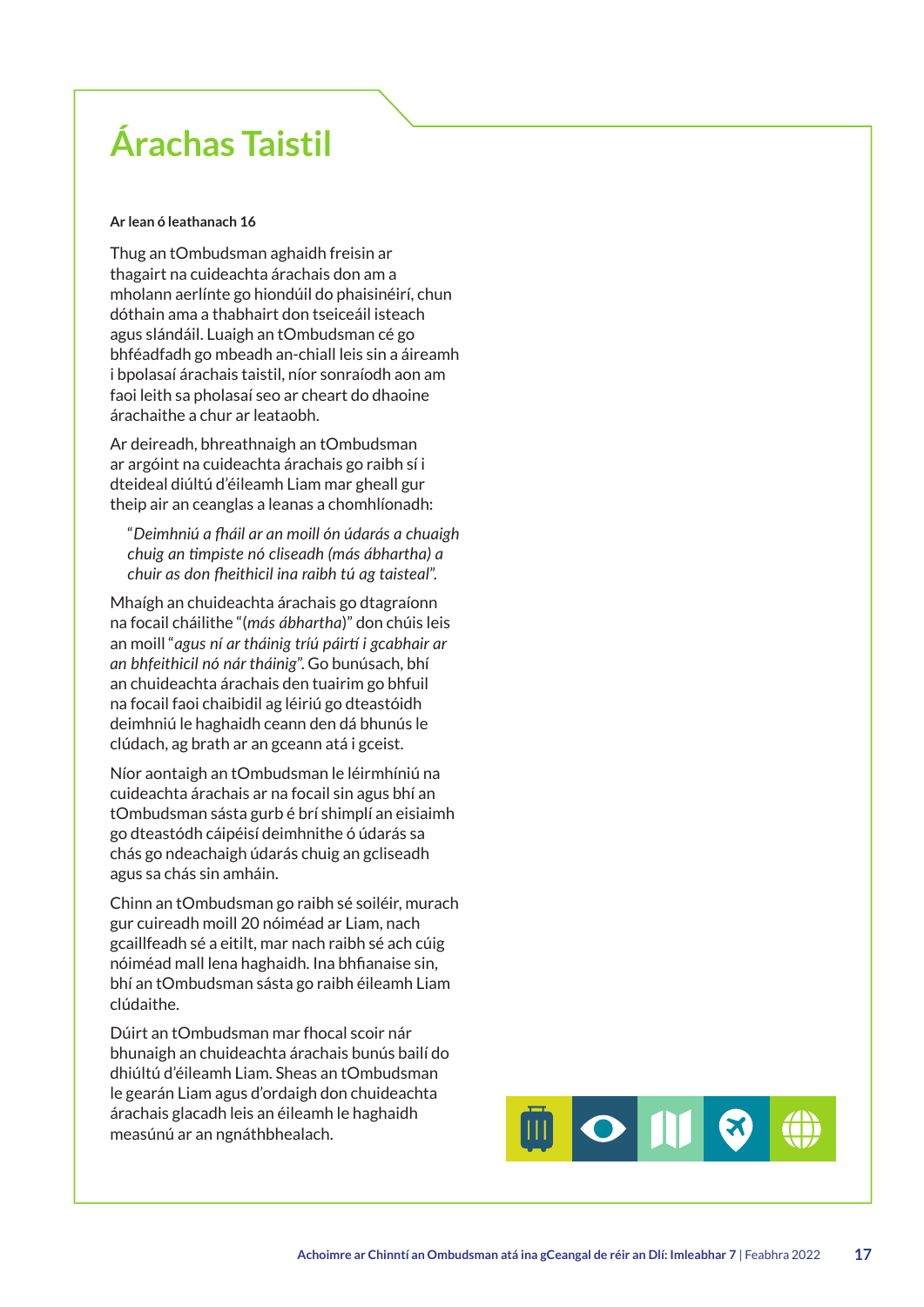**Tagairt an Chinnidh: 2018-0155** Léigh an



### <span id="page-18-0"></span>Cuireadh eitilt ar ceal mar gheall ar stailc lucht rialaithe aerthráchta

Ghlac Séamus polasaí árachais taistil le haghaidh turais ó Éirinn go dtí an Fhrainc. Cuireadh a eitilt abhaile ón bhFrainc go hÉirinn i mí an Mheithimh 2016 ar ceal mar gheall ar stailc lucht rialaithe aerthráchta sa Fhrainc ar an dáta sin. Chuir Séamus eitilt eile in áirithe le dul abhaile go hÉirinn ón bhFrainc an lá arna mhárach. Chuir sé éileamh isteach faoina pholasaí árachais taistil as costas na heitilte eile sin abhaile.

Dhiúltaigh an chuideachta árachais d'éileamh Shéamuis ar an mbonn go raibh eolas aige roimh ré faoi chur isteach féideartha ar a phleananna taistil, mar gheall ar aighnis an lucht rialaithe aerthráchta sa Fhrainc. D'easaontaigh Séamus leis sin, ag rá nach raibh aon eolas mar sin aige, ná ag an aerlíne féin, a raibh eitilt iomlán lán aici le dul ón bhFrainc go hÉirinn ar dháta na heitilte bunaidh.

Bhí Séamus míshásta le diúltú na cuideachta árachais agus chuir sé gearán faoi bhráid an OSAP.

Luaigh Séamus gur thagair an chuideachta árachais do roinnt suíomhanna gréasáin meáin ar ar fógraíodh go rabhthas ag cur isteach ar aerthaisteal sceidealaithe ón bhFrainc ar an dáta sin, roimh na dátaí ar chuir Séamus a thuras in áirithe agus ar cheannaigh sé a árachas taistil. D'áitigh Séamus nár cuireadh na fógraí sin in iúl dó go dtí gur chuir sé a éileamh faoi bhráid na cuideachta árachais. D'áitigh Séamus freisin go raibh sé míréasúnta go gceapfadh an chuideachta árachais go bhfuair sé fógra roimh ré go bhféadfaí cur isteach ar a eitiltí.

D'áitigh an chuideachta árachais go raibh eisiamh clúdaigh i bpolasaí árachais taistil Shéamuis i gcás aon éileamh as speansais taistil bhreise a tabhaíodh as filleadh abhaile, a d'eascair as ceann de na teagmhais a liostáladh i leabhrán an pholasaí (lena n-áirítear "stailc" agus "gníomhaíocht thionsclaíoch"), má cuireadh

tús leis an teagmhas sin nó má tuaradh é sular cuireadh an turas in áirithe nó sular ceannaíodh an t-árachas, pé ceann ba dheireanaí.

D'éiligh an chuideachta árachais go ndearnadh tuairisciú forleathan ar an ngníomh stailce a raibh súil léi sna meáin ar fud na hEorpa ag an am agus thagair sí do roinnt foinsí meán. Chuir an chuideachta árachais in iúl go raibh aiféala uirthi mura raibh Séamus ar an eolas faoi na stailceanna sceidealaithe sular chuir sé a thuras in áirithe nó sular cheannaigh sé a pholasaí, ach dúirt sí go raibh an t-eisiamh i bhfeidhm beag beann ar eolas Shéamuis.

Dúirt an tOmbudsman go ndearnadh tagairt in aighneachtaí na cuideachta árachais don stailc a "*fógraíodh*" seachas a "*tuaradh*", mar ar foráladh dó sa pholasaí. Luaigh an tOmbudsman nár chosúil gur sainmhíníodh ceachtar téarma, "*fógraíodh*" agus "*tuaradh*", sa pholasaí agus cheistigh céard ar a mbraitheann an chuideachta árachais chun a chinneadh ar "tuaradh" stailc. I bhfianaise go bhféadfadh sé sin an ceart a bheadh ag sealbhóir polasaí éileamh rathúil a dhéanamh i gcásanna áirithe a dhiúltú, bhí an tOmbudsman den tuairim gur theastaigh soiléire níos fearr faoi céard atá i gceist le stailc a "*thuaradh*".

Bhreithnigh an tOmbudsman aighneachtaí na cuideachta árachais maidir le tuairisciú na meán i mí na Bealtaine agus i dtús mhí an Mheithimh 2016 ar stailceanna lucht rialaithe aerthráchta a bhí le tarlú sa Fhrainc ar dhátaí difriúla i mí na Bealtaine agus i mí an Mheithimh 2016.

Dúirt an tOmbudsman ar deireadh fiú dá mbeadh Séamus tar éis ábhar na n-alt sin ar fad a léamh go cúramach, bheadh sé deacair air a rá an gcuirfí a eitilt ar ceal nó nach gcuirfí ar an dáta faoi chaibidil.

**Ar lean ar leathanach 19**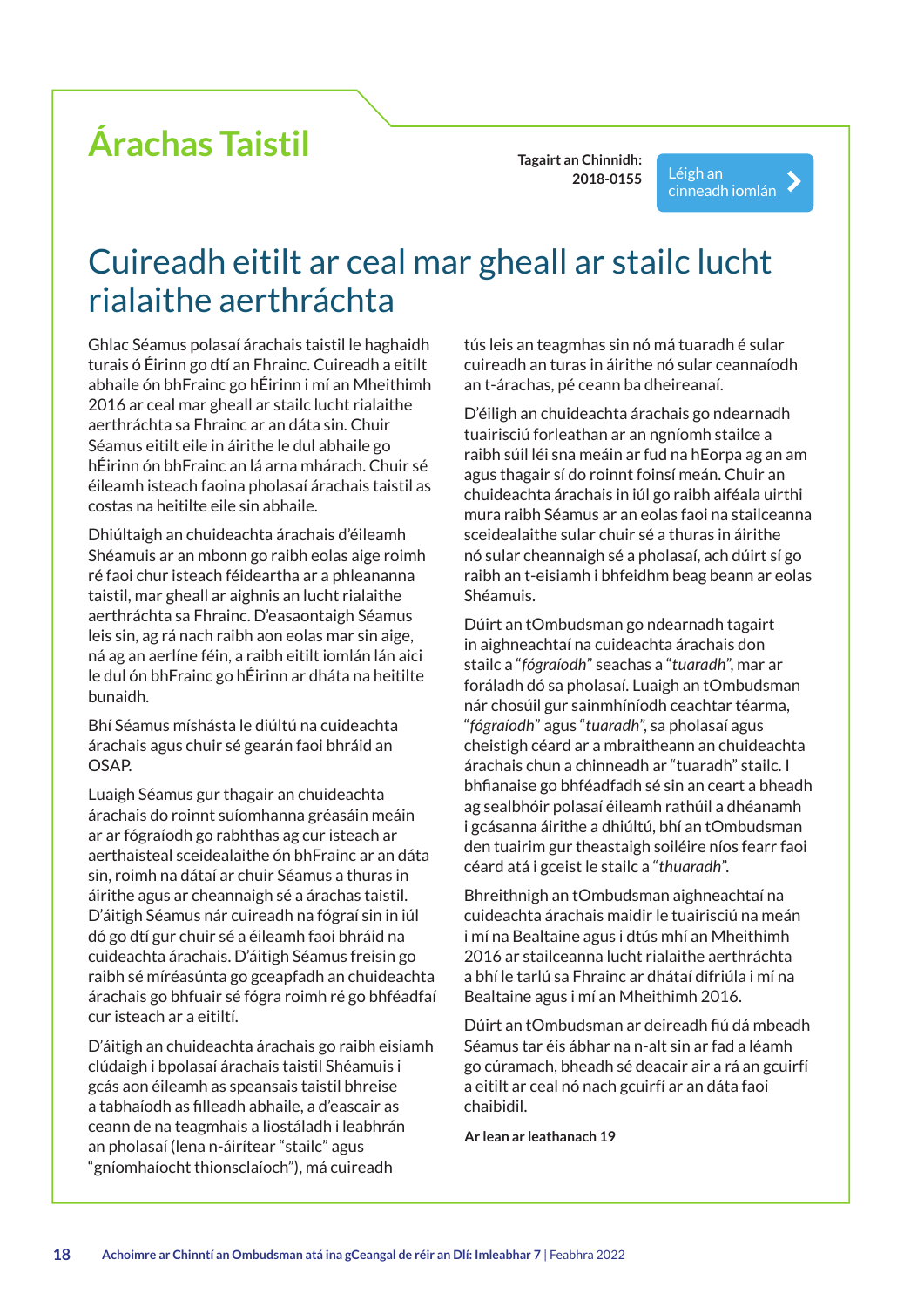#### **Ar lean ó leathanach 18**

Ghlac an tOmbudsman le haighneacht Shéamuis nach raibh sé ar aon eolas faoin ngníomhaíocht stailce. Luaigh sé go ndúirt an chuideachta árachais go bhfuil an t-eisiamh i bhfeidhm, beag beann ar eolas Shéamuis.

Luaigh an tOmbudsman freisin, maidir leis an eisiamh a d'úsáid an chuideachta árachais chun diúltú d'éileamh Shéamuis, nach ndearnadh aon tagairt san eisiamh d'aon riachtanas go mbeadh eolas ag an té a bhí faoi árachas, ach nár dúradh ach go gcaithfeadh an teagmhas "*a bheith tosaithe nó tuartha*" sular cuireadh an turas in áirithe nó sular ceannaíodh an polasaí árachais, pé ceann ba dheireanaí. I gcúinsí nár sainmhíníodh "*tuartha*" mar a bhainfeadh sé le gníomhaíocht stailce, mheas an tOmbudsman gur riachtanas míréasúnta a bhí ansin.

Luaigh an tOmbudsman, i gcúinsí nár shainmhínigh an chuideachta árachais céard a bhí i gceist aici le "tuaradh" agus ansin a d'úsáid an focal "fógraíodh" ina áit, go raibh sé míréasúnta diúltú don éileamh faoi chaibidil.

Thagair an tOmbudsman go sonrach d'alt 60(2) (c) d'Acht an Ombudsman Seirbhísí Airgeadais agus Pinsean, 2017, ina gceadaítear seasamh le gearán fiú má bhí an t-iompar a ndearnadh gearán faoi ag cloí le dlí, cleachtas bunaithe nó caighdeán rialála, má bhí an dlí, an cleachtas nó an caighdeán sin míréasúnta, éagórach, leatromach nó idirdhealaitheach go míchuí sa chaoi ar cuireadh i bhfeidhm é ar an té a rinne an gearán.

Chinn an tOmbudsman go raibh iompar na cuideachta árachais míréasúnta nuair a dhiúltaigh sí don éileamh seo. Dá réir, sheas an tOmbudsman leis an ngearán agus d'ordaigh sé don chuideachta árachais glacadh leis an éileamh dar suim €606.80.

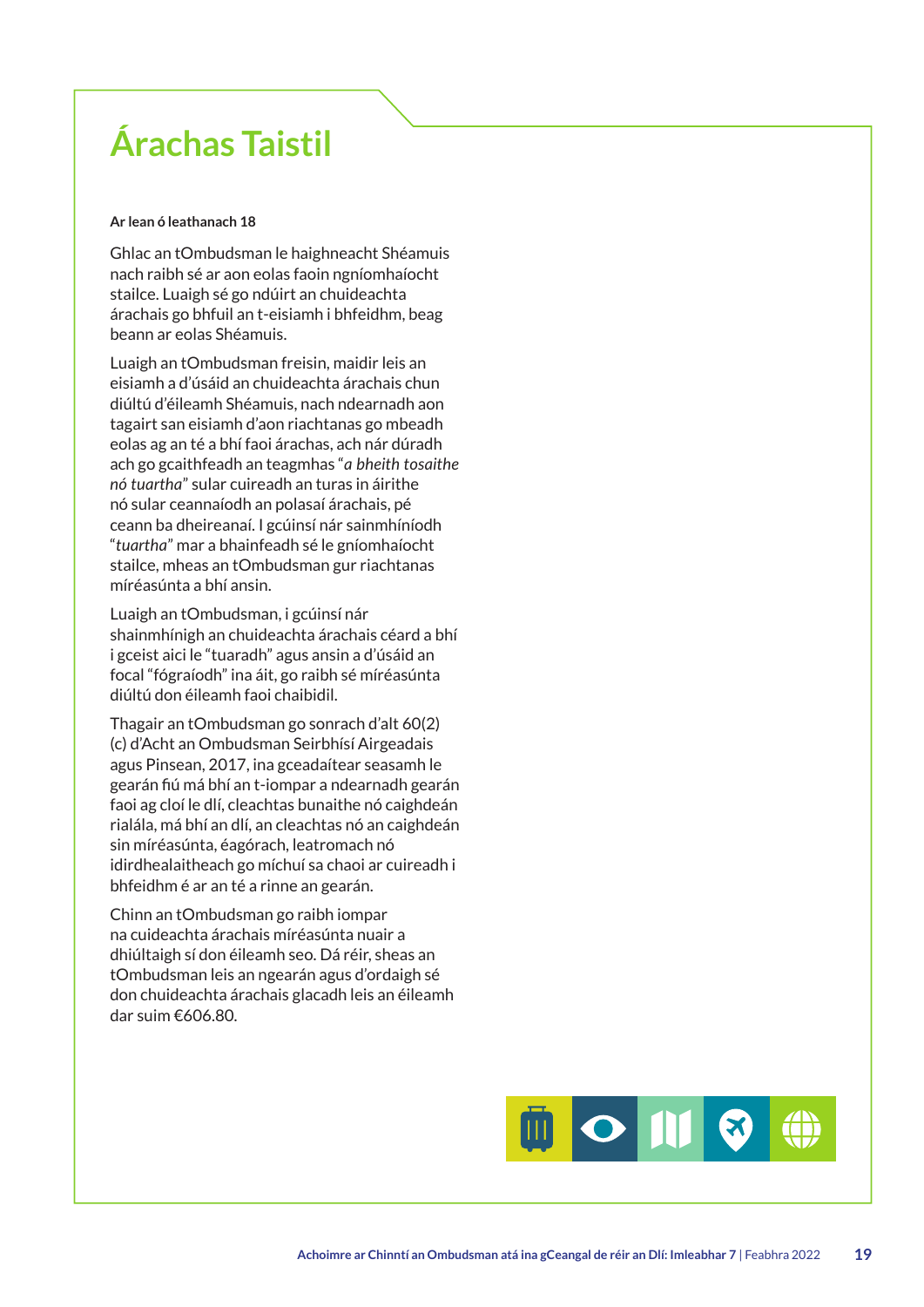**2018-0174**

#### Léigh an [cinneadh iomlán](https://www.fspo.ie/decisions/documents/2018-0174.pdf)

### <span id="page-20-0"></span>Níor chlúdaigh polasaí éilimh a d'eascair as imní

Chuir Emma agus Ross laethanta saoire san Iodáil in áirithe agus bhí siad le dul ag taisteal i mí Mheán Fómhair 2016. Cheannaigh siad polasaí árachais taistil don turas i mí Eanáir 2016. Chuaigh Emma chuig a dochtúir go luath i mí Mheán Fómhair mar go raibh pian uirthi. I ndiaidh na coinne sin, shocraigh Emma agus Ross a dturas chun na hIodáile a chur ar ceal. An lá arna mhárach, chuir Emma agus Ross éileamh faoi bhráid na cuideachta árachais ag lorg aisíoc ar a gcostais saoire.

Bunaithe ar an bhfaisnéis a thug dochtúir Emma di, dhiúltaigh an chuideachta árachais don éileamh toisc gur eisiaigh téarmaí agus coinníollacha an pholasaí go sonrach éileamh a eascraíonn go díreach nó go hindíreach as imní. Bhí Emma agus Ross míshásta leis sin toisc gur éiligh siad gur cuireadh an tsaoire ar ceal mar gheall ar an bpian a bhí ar Emma agus chuir siad gearán faoi iamh an OSAP.

D'áitigh Emma gur eascair a riocht imní go díreach as an bpian a bhí uirthi, pian a thosaigh níos túisce an samhradh sin. Cuireadh in iúl di i mí Lúnasa go raibh airtríteas uirthi. D'áitigh sí freisin, nuair nár tháinig mórán feabhais uirthi, go ndeachaigh sí chuig a dochtúir go luath i mí Mheán Fómhair 2016, mar go raibh sí buartha faoina sláinte agus na laethanta saoire a bhí ag druidim leo. D'áitigh sí freisin go raibh sí as láthair ón obair ó thús mhí Mheán Fómhair 2016. Rinne Emma agus Ross gearán gur dhiúltaigh an chuideachta árachais dá n-éileamh árachais taistil go héagórach.

Dúirt an chuideachta árachais gur chuir Emma agus Ross a laethanta saoire ar ceal mar gheall ar chomhairle leighis a fuair siad ó dhochtúir Emma, a shonraigh "imní" mar an príomhriocht ar an bhfoirm éilimh leighis a comhlánaíodh. D'áitigh an chuideachta árachais freisin gur luaigh dochtúir Emma go ndeachaigh Emma chuig an dochtúir mar gheall ar imní i dtús mhí Mheán Fómhair, agus gur mhol an dochtúir di na laethanta saoire a bhí beartaithe a chur ar ceal ina dhiaidh sin.

Bhraith an chuideachta árachais ar eisiamh ginearálta a bhí sa pholasaí inar foráladh nach n-íocfadh an chuideachta árachais as éilimh a d'eascair go díreach nó go hindíreach as strus, imní, dúlagar nó aon neamhord sláinte nó néarógach.

Bhí an tOmbudsman sásta, bunaithe ar an bhfianaise leighis a fuair sí, go raibh sé réasúnta gur chinn an chuideachta árachais gur cuireadh na laethanta saoire ar ceal mar gheall ar an diagnóis imní a fuair Emma.

Cé go bhféadfadh Emma a mhíniú go raibh imní uirthi mar gheall ar an drochphian a bhí ar a droim, chinn an tOmbudsman gur dheimhnigh a dochtúir gur cuireadh na laethanta saoire ar ceal mar gheall ar a himní. Luaigh an tOmbudsman gur eisiaigh an polasaí go sonrach éilimh a d'eascair as imní.

Níor sheas an tOmbudsman leis an ngearán.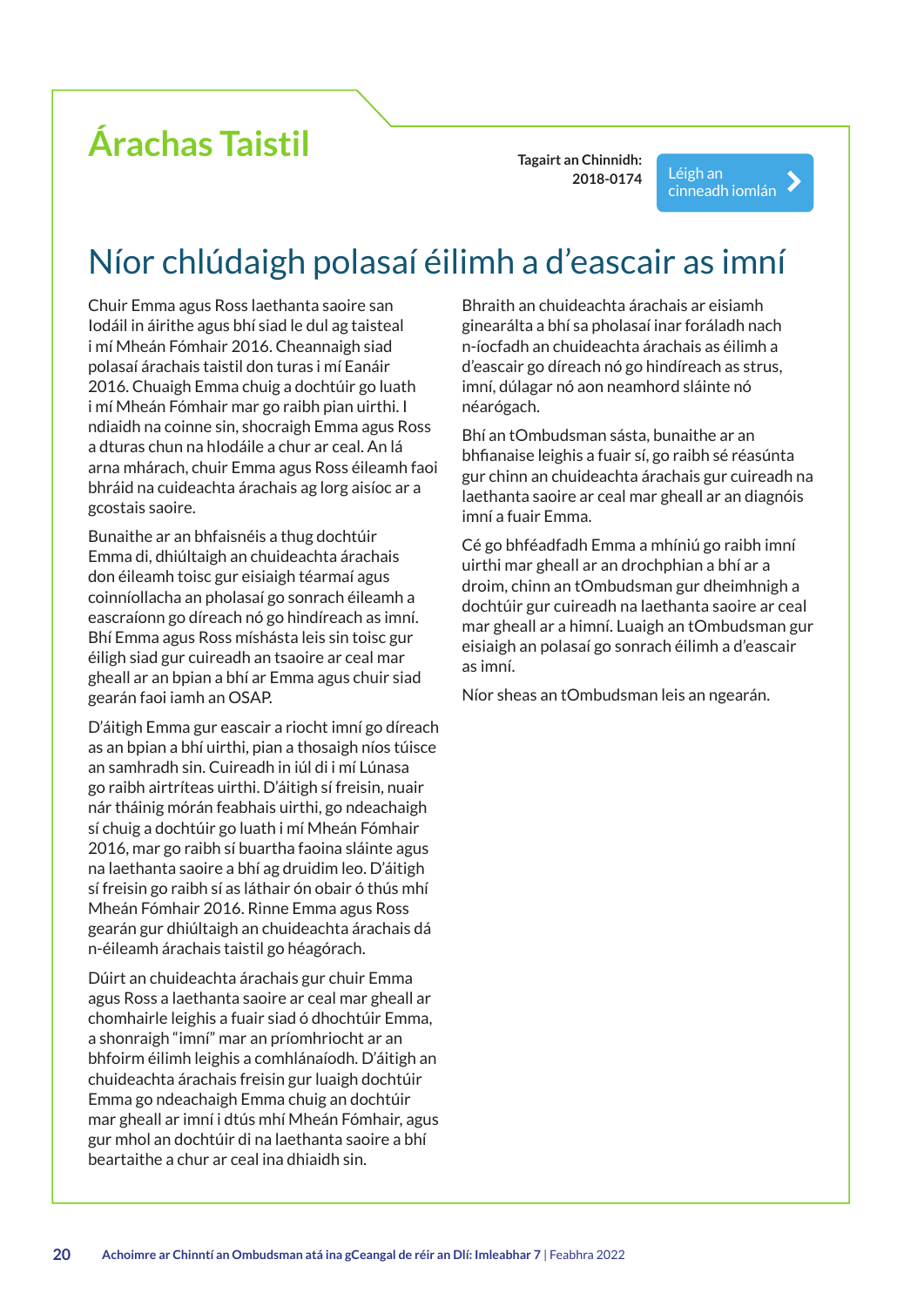**Tagairt an Chinnidh: 2018-0213**

#### Léigh an [cinneadh iomlán](https://www.fspo.ie/decisions/documents/2018-0213.pdf)

### <span id="page-21-0"></span>Lorg árachóir taistil ranníocaíocht le costas éilimh ó árachóir tí na sealbhóirí polasaí

Cheannaigh Louise agus Thomas polasaí árachais taistil ilturas bliantúil i mí an Mhárta 2016. Fad a bhí an lánúin sa Spáinn i mí Mheán Fómhair 2016, briseadh isteach ina gcarr. Goideadh roinnt earraí ón gcarr agus dá bharr sin, rinne Louise agus Thomas éileamh faoina bpolasaí árachais taistil.

Dhiúltaigh an chuideachta árachais taistil ar dtús aon chuid den éileamh a chlúdach ar an mbonn nach raibh aon chomhartha ann gur briseadh isteach sa charr le fórsa. Rinne Louise agus Thomas achomharc in aghaidh an chinnidh sin agus ar deireadh comhaontaíodh go socrófaí an t-éileamh leis an gcuideachta árachais taistil.

Fuair Louise agus Thomas litir óna gcuideachta árachais tí cúpla seachtain i ndiaidh dóibh an t-éileamh a shocrú leis an gcuideachta árachais taistil. Míníodh sa litir go bhfuarthas foirm éilimh a d'eascair as éileamh Louise agus Thomas faoina bpolasaí árachais taistil agus tháinig sé chun solais gur íoc an chuideachta árachais tí an chuideachta árachais taistil le haghaidh earraí áirithe ar dhiúltaigh an chuideachta árachais taistil a íoc le Louise agus Thomas nuair a socraíodh an t-éileamh.

Chuir Louise agus Thomas gearán faoi bhráid an OSAP ag rá gur theip ar an gcuideachta árachais taistil a n-éileamh a láimhseáil i gceart.

Dhiúltaigh an chuideachta árachais taistil go ndearna sí aon cheo as bealach agus dúirt go raibh sí i dteideal faoi théarmaí agus coinníollacha an pholasaí dul i dteagmháil le cuideachta árachais tí Louise agus Thomas chun ranníocaíocht leis an éileamh a iarraidh.

D'athbhreithnigh an tOmbudsman cóip de théarmaí agus coinníollacha ábhartha an pholasaí agus go háirithe an chuid dar teideal "*Coinníollacha Ginearálta Atá i bhFeidhm ar Gach Rannóg*" inar foráladh go raibh an chuideachta

i dteideal cearta an tsealbhóra polasaí a thógáil ar láimh i gcosaint nó socrú éilimh neamhleighis, nó imeachtaí a thionscnamh ina hainm féin dá tairbhe féin, in aghaidh páirtí eile agus gur faoi lánrogha na cuideachta cúrsaí mar sin. Míníodh sa rannóg go raibh sé sin i gceist chun a chur ar chumas na cuideachta "*aon chostais a thabhódh sí a aisghabháil ó aon tríú páirtí ag a mbeadh dliteanas as na costais*".

Bhreithnigh an tOmbudsman comhfhreagras idir Louise agus Thomas agus an chuideachta árachais tí, inar mhínigh an chuideachta árachais tí go raibh dé-árachas i bhfeidhm faoin bpolasaí árachais taistil agus an polasaí árachais tí, rud a d'fhág go raibh oibleagáid dhlíthiúil ar an dá chuideachta árachais an t-éileamh a íoc. Míníodh gur íoc an chuideachta árachais taistil an tsuim a socraíodh ar deireadh le Louise agus Thomas agus gur sheol sí iarratas ansin chuig an gcuideachta árachais tí chun ranníoc leis sin.

Dúirt an chuideachta árachais tí go raibh níos mó clúdaigh ag Louise agus Thomhas faoina bpolasaí árachais tí. Ghlac sí leis go ndearna sí míríomh ar an tsuim a bhí dlite don chuideachta árachais taistil agus dúirt gurbh í an chuideachta árachais a rinne an botún sin, agus ní an chuideachta árachais taistil. D'iarr sí ar an lánúin tabhairt faoi éileamh faoina bpolasaí árachais tí, ach dhiúltaigh Louise agus Thomas é sin a dhéanamh. Dheimhnigh an chuideachta árachais freisin nach mbeadh aon éifeacht ag an éileamh ar ranníocaíocht taistil ar a bpolasaí árachais tí ná ar a lascaine cheal éilimh ina dhiaidh sin.

Ní raibh an tOmbudsman sásta gur cuireadh in iúl go soiléir do Louise agus Thomas go bhféachfadh an chuideachta árachais taistil le costas aon éilimh a aisghabháil ó pholasaí árachais tí na lánúine. Luaigh an tOmbudsman go neamhbhalbh nach raibh aon cheist faoi go raibh an chuideachta i

**Ar lean ar leathanach 22**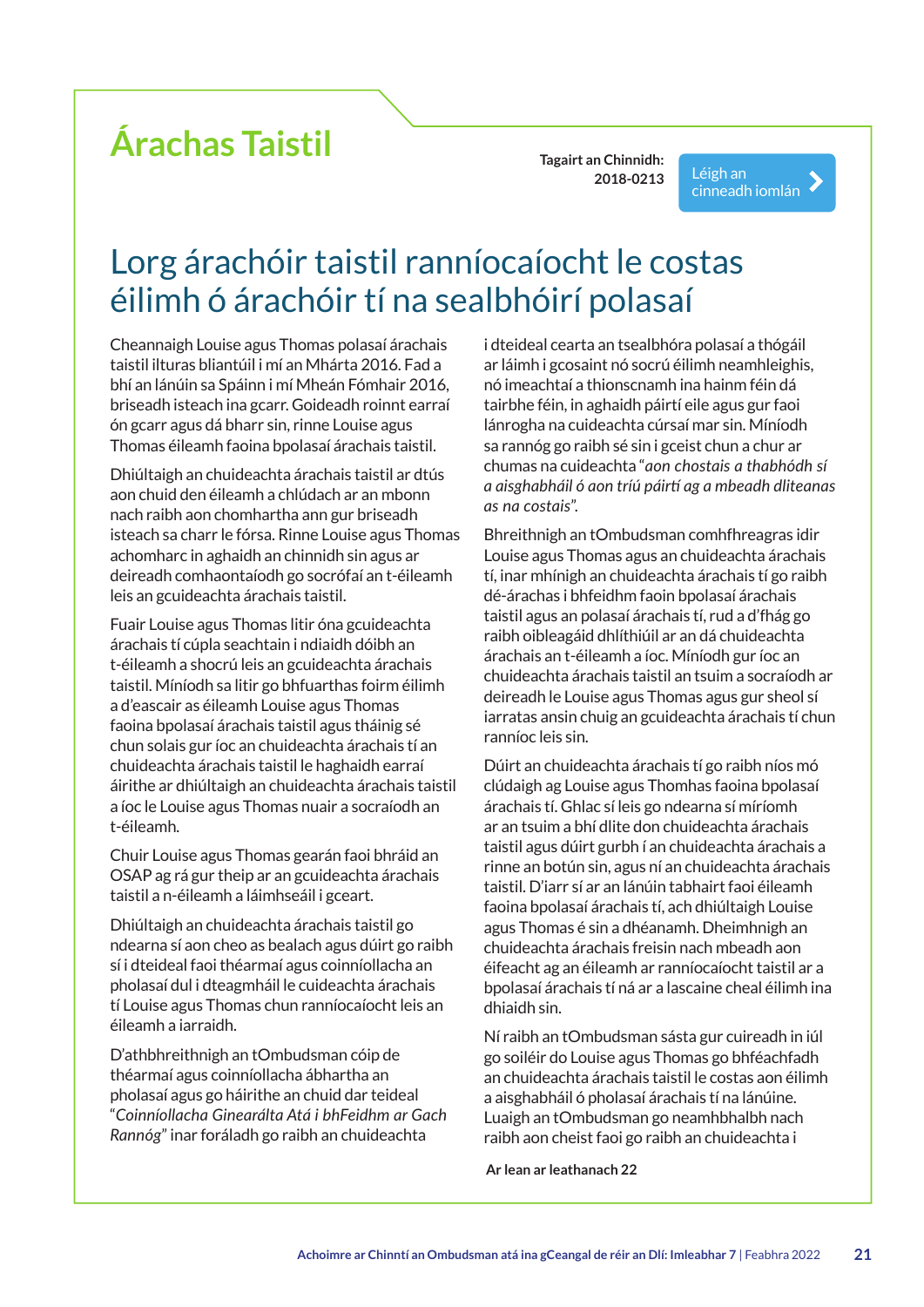#### **Ar lean ó leathanach 21**

dteideal cearta an té a bhí faoi árachas a thógáil ar láimh i gcosaint nó socrú éilimh.

Ach, dar leis an Ombudsman, b'áibhéil é an teidlíocht sin a leathnú chuig éileamh a dhéanamh ar pholasaí árachais tí na lánúine, gan é sin a phlé go soiléir agus go cuimsitheach i gcoinníollacha an pholasaí nó an lánúin a chur ar an eolas faoina rún éileamh a dhéanamh.

Luaigh an tOmbudsman cé nach raibh aon tionchar ar pholasaí árachais tí Louise agus Thomas, ní fhéadfaí talamh slán a dhéanamh de nach ndéanfadh sé dochar don lánúin amach anseo dá dteastódh uathu athrú go soláthraí árachais tí eile, toisc go mbeadh orthu a rá le haon árachóir ionchais go raibh éileamh nó imeacht i gceist lena n-árachas tí.

Mar gheall ar an bhfoclaíocht dhoiléir i dtéarmaí agus coinníollacha an pholasaí, agus mar gur theip ar an gcuideachta árachais taistil a rá le Louise agus Thomas go bhféachfadh sí le cuid den éileamh a aisghabháil óna bpolasaí árachais tí, sheas an tOmbudsman leis an ngearán. D'ordaigh an tOmbudsman go n-íocfaí €1,000 leis an lánúin mar chúiteamh as an míchaoithiúlacht a cruthaíodh dóibh.

Dheimhnigh an tOmbudsman freisin go dtarraingeofaí aird Bhanc Ceannais na hÉireann ar an gcinneadh ionas go bhféadfadh sé a mheas ar theastaigh aon ghníomh maidir leis an bhfaisnéis a tugadh do shealbhóirí polasaí maidir leis an "*Foirmle Ranníocaíochta Taistil*".

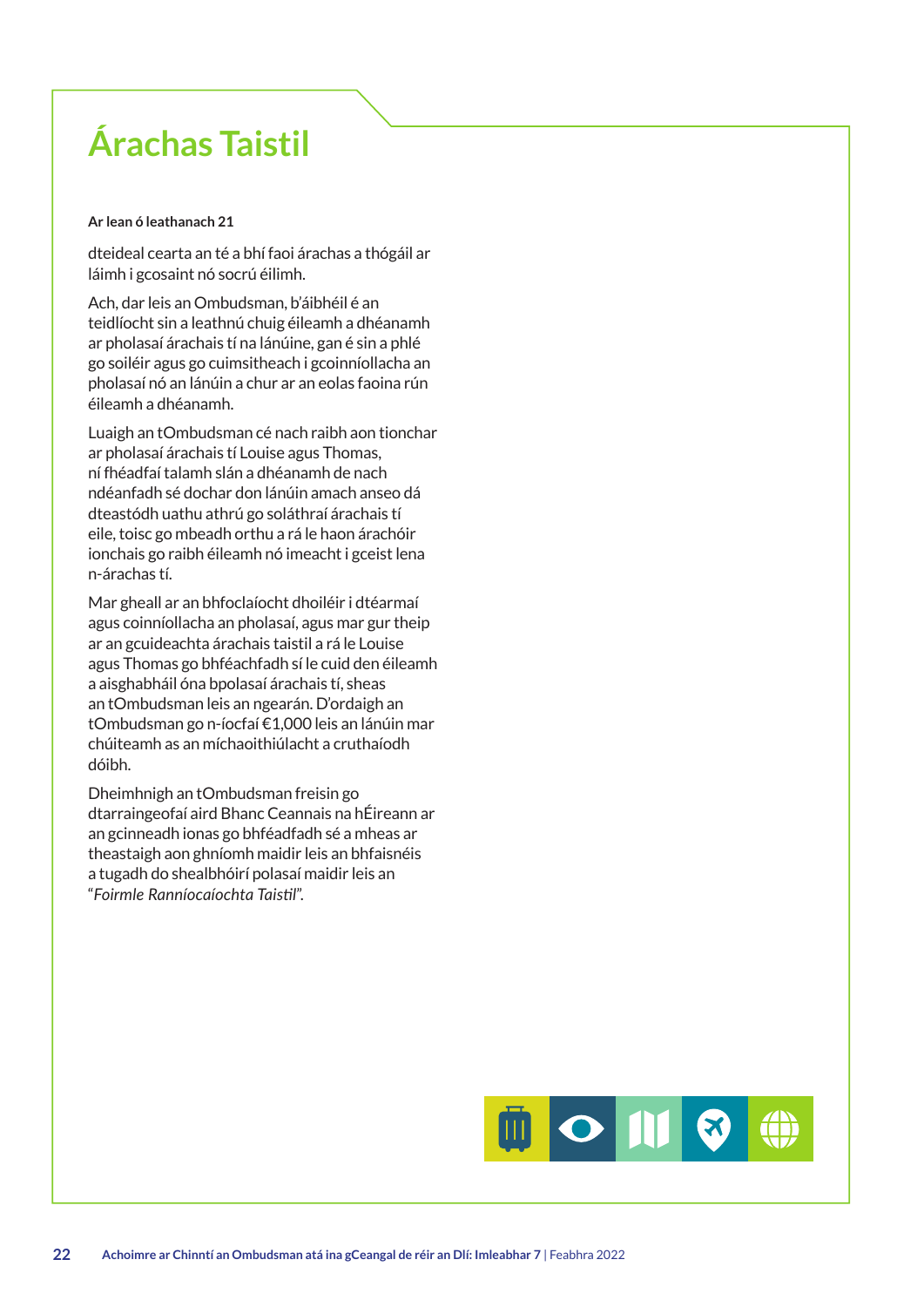**Tagairt an Chinnidh: 2019-0281** Léigh an

### [cinneadh iomlán](https://www.fspo.ie/decisions/documents/2019-0281.pdf)

### <span id="page-23-0"></span>Chuir tinneas cosc ar lánúin dul ar chrús

Bhí árachas taistil ag Damien agus Astrid agus i mí Dheireadh Fómhair 2017, thaistil siad chuig na Stáit Aontaithe agus iad ar tí dul ar bord long chrúsála ansin. Ach sular thosaigh an crús, d'éirigh Damien tinn agus, bunaithe ar chomhairle altra ar scor sna Stáit Aontaithe, d'fhill an lánúin ar Éirinn láithreach, áit a ndeachaigh Damien chuig a dhochtúir. Mhol a dhochtúir freisin do Damien gan dul ar an gcrús. Dá bharr sin, chuir Damien agus Astrid a gcrús ar ceal agus rinne siad éileamh faoina bpolasaí árachais ar chúiteamh as praghas an chrús, is é sin €6,204. Dhiúltaigh an chuideachta árachais don éileamh ar an mbonn nár chomhlíon Damien téarmaí agus coinníollacha a pholasaí árachais. Chuir Damien agus Astrid gearán faoi bhráid an OSAP.

D'áitigh an lánúin go raibh siad i dteideal aisíoc ar bhunchostas a laethanta saoire. Mhaígh Damien gur chosúil gur diúltaíodh dá éileamh mar nár chuir sé in iúl don árachóir go raibh sé i gceist aige éileamh a chur isteach go dtí gur fhill sé ar Éirinn agus tar éis dul chuig a dhochtúir. Mhaígh Damien, i bhfianaise na comhairle leighis a fuair sé ó altra ar scor sna Stáit Aontaithe, go ndearna sé an cinneadh sláinte ceart filleadh ar Éirinn seachas cúram leighis a lorg sna Stáit Aontaithe.

Dúirt Damien gur tugadh le fios sa litir freagartha deiridh a fuair sé óna árachóir nach raibh comharthaí sóirt ar bith air sna cúig lá sular thosaigh an crús. Ach mhaígh Damien nárbh amhlaidh a bhí, agus nach raibh comharthaí sóirt ar bith air sna ceithre lá sular thosaigh an crús. Luaigh sé gur thairg an chuideachta árachais suim €500 don lánúin ina litir freagartha deiridh mar shocrú, ach nár ghlac an lánúin leis sin.

D'áitigh an chuideachta árachais nár chomhlíon an lánúin téarmaí a bpolasaí árachais, inar éilíodh go rachadh custaiméirí i dteagmháil leis an árachóir i gcás fadhbanna sláinte sula dtaistealóidís abhaile nó sula gcuirfí turais ar ceal. Mhaígh an t-árachóir freisin go raibh sé deacair, bunaithe ar an bhfaisnéis a fuair sé, a

chinneadh ar ghníomhaigh an lánúin go réasúnta, toisc nach raibh aon fhianaise ann a thug le fios gur mhaolaigh an lánúin a gcaillteanas trí thaisteal abhaile chun cúram sláinte a fháil in Éirinn. Bhraith an t-árachóir freisin ar an easpa comharthaí sóirt a bhí ar Damien cúpla lá sular thosaigh an crús. Luaigh an t-árachóir nár chlúdaigh an polasaí drogall dul ag taisteal. Mheas an chuideachta árachais nach raibh aon chóir leighis a theastaigh ó Damien dá chomharthaí sóirt ina dhiaidh sin ábhartha don phróiseas achomhairc.

Mheas an tOmbudsman maíomh an árachóra gur cheart do Damien agus Astrid dul i dteagmháil leis na huimhreacha éigeandála leighis do na Stáit Aontaithe mar a tugadh iad ina cháipéisí polasaí sular thaistil siad abhaile. Bhí an tOmbudsman den tuairim nach raibh sé réasúnta gur bhraith an t-árachóir ar an ngné sin den pholasaí chun diúltú don éileamh, toisc gur leagadh na huimhreacha sin amach mar áis faisnéise den chuid is mó, seachas ceanglas conartha. I bhfianaise na gcáipéisí leighis tacaíochta a thug Damien, chinn an tOmbudsman go raibh dóthain fianaise ann a thug le fios go raibh sé réasúnta go gcuirfeadh Damien an turas ar ceal, nó go gciorródh sé é.

Mheas an tOmbudsman an ceanglas sa pholasaí gur cheart don té a bhí faoi árachas feidhmiú i gcónaí ar nós nach raibh árachas acu. Bhí an tOmbudsman den tuairim gur chomhlíon an lánúin an ceanglas sin, ó tharla nach bhféadfadh an lánúin a bheith cinnte faoi na costais leighis a thabhóidís sna Stáit Aontaithe, agus ghlac an tOmbudsman leis go ndearna siad iarracht an baol sin a laghdú.

**Ar lean ar leathanach 24**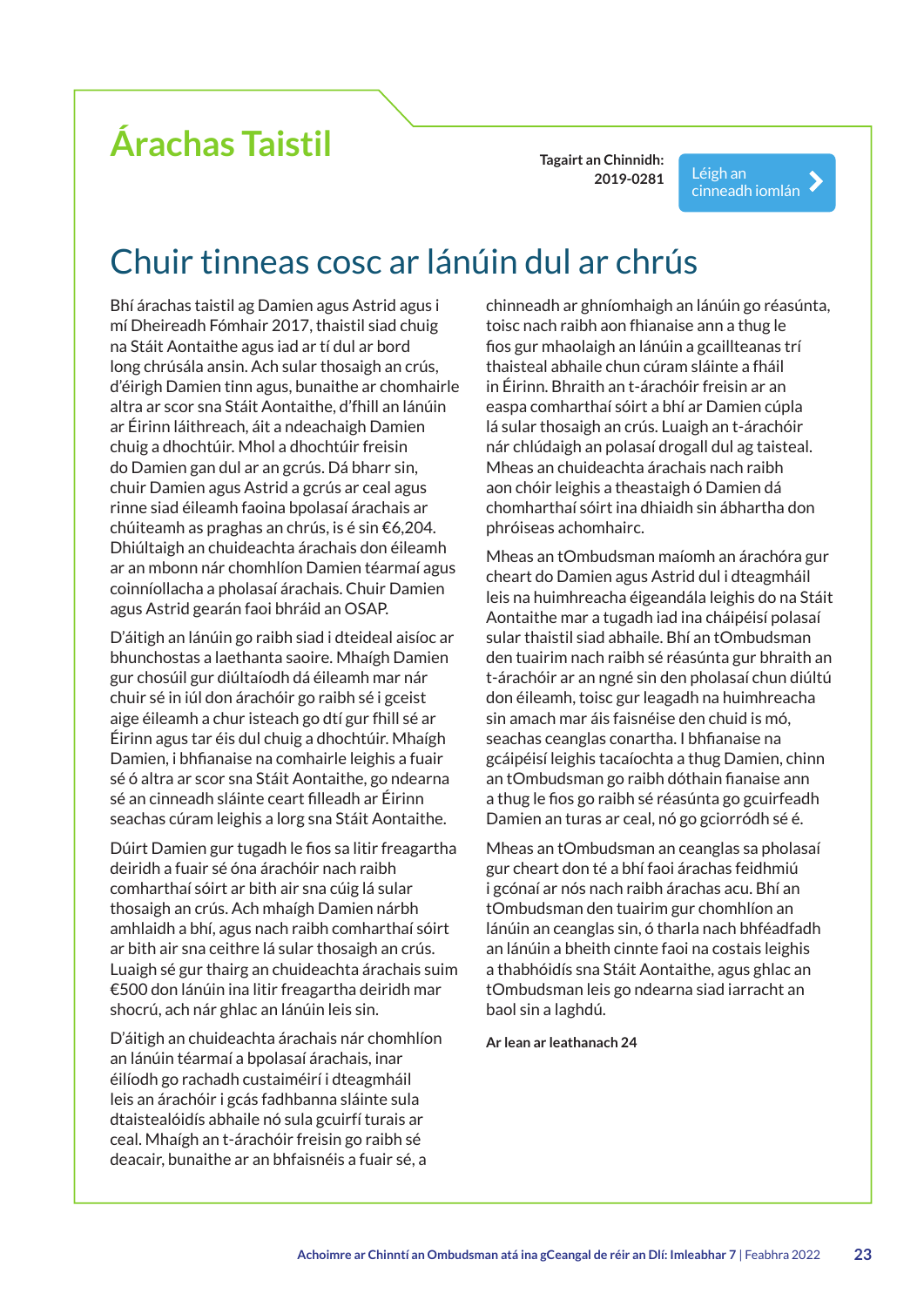#### **Ar lean ó leathanach 23**

Luaigh an tOmbudsman go ndúirt dochtúir Damien go raibh riocht sláinte Damien níos caolchúisí agus níos casta ná díreach a bheith gan comharthaí sóirt faoin dáta ar thosaigh an crús, agus bhí an tOmbudsman den tuairim nach raibh léirthuiscint mar ba chuí ag an árachóir don phointe sin nuair a bhí éileamh Damien á mheasúnú. Dá réir, bhí an tOmbudsman sásta go raibh ar Damien agus Astrid, ar bhonn na fianaise leighis, a gcrús a chur ar ceal agus gur chuir Damien dóthain cáipéisíochta faoi bhráid an árachóra chun tacú lena éileamh. Dá réir, chinn an tOmbudsman nach raibh sé réasúnta gur dhiúltaigh an t-árachóir d'éileamh Damien.

Mar sin féin, níor aontaigh an tOmbudsman le gearán Damien gur chaith an t-árachóir lena ghearán ar bhealach míréasúnta nó míchuí, agus níor seasadh leis an gcuid sin den ghearán.

Sheas an tOmbudsman go substaintiúil leis an ngearán agus d'ordaigh sé don árachóir €6,500 a íoc mar chúiteamh leis an lánúin.

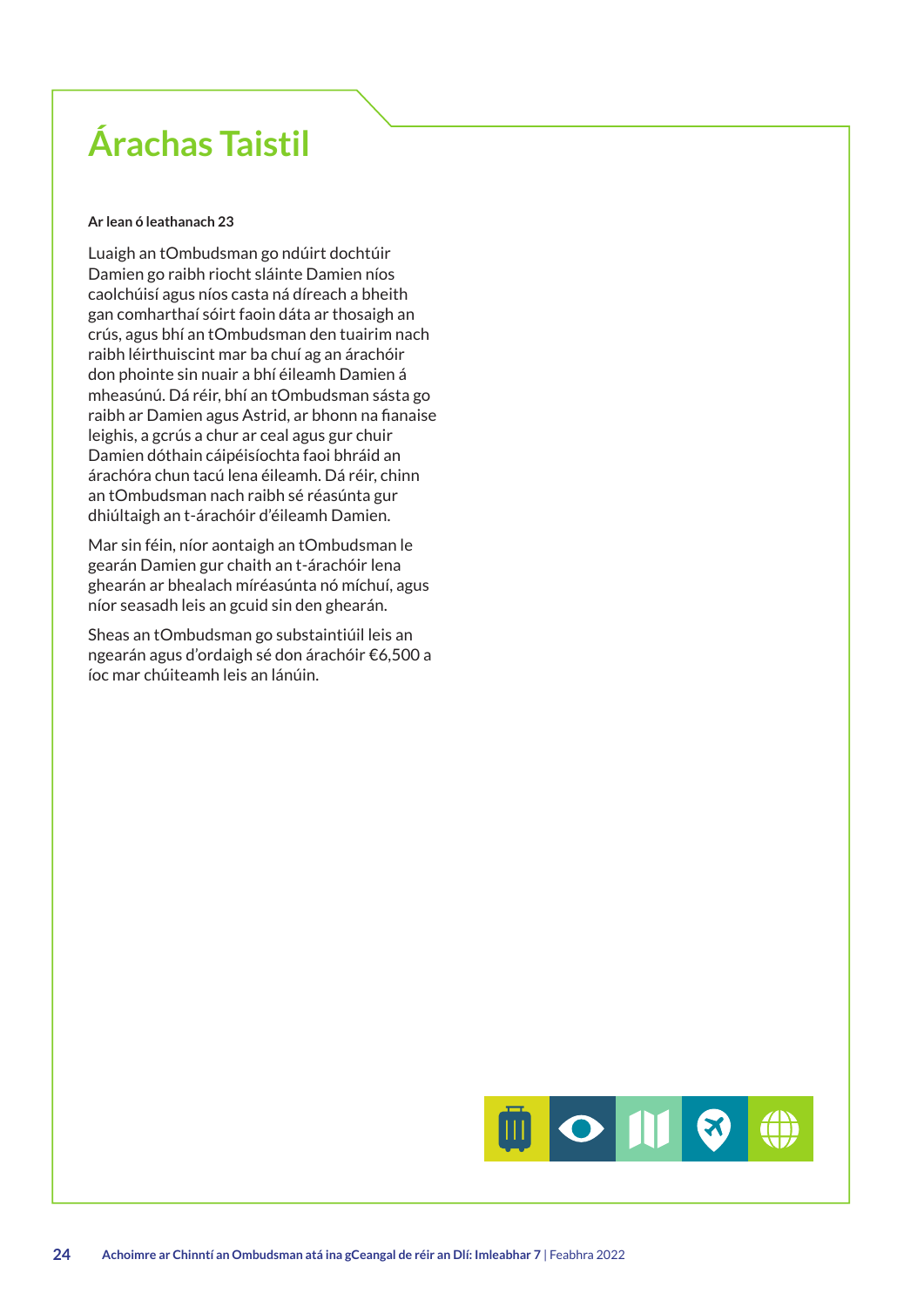**2019-0299**

#### Léigh an [cinneadh iomlán](https://www.fspo.ie/decisions/documents/2019-0299.pdf)

### <span id="page-25-0"></span>Chaill aerlíne bagáiste agus trealamh sciála

Cheannaigh Aideen árachas taistil i mí Eanáir 2016, agus bhí clúdach do spórt geimhridh san áireamh ina polasaí. I mí an Mhárta 2016, chuaigh Aideen ar shaoire sciála agus chaill an aerlíne a cás agus a raibh ann. Níor thángthas riamh ar a cás agus fágadh í gan aon éadaí ná trealamh sciála, agus dá bharr sin, cheannaigh sí earraí ina n-áit ar a costas féin. I lár mhí Aibreáin 2016, chuir Aideen éileamh faoi bhráid na cuideachta árachais faoina polasaí. Bhraith Aideen gur theip ar a hárachóir a héileamh árachais a mheasúnú ina iomláine, i gceart agus go trédhearcach, agus chuir sí gearán faoi bhráid an OSAP.

D'áitigh Aideen gur chuir an chaoi ar pléadh lena héileamh frustrachas uirthi agus go raibh an tairiscint do chúiteamh do-ghlactha. Maidir leis sin, chuir an chuideachta árachais in iúl do Aideen go luath i mí an Mheithimh 2016 go socrófaí a héileamh ar €1,085.83. Ach athraíodh suimeanna an tsocraithe cúpla uair ina dhiaidh sin, go suimeanna níos airde agus níos ísle freisin. Mhaígh Aideen nach raibh aon seasmhacht ag baint leis an gcaoi ar chaith an chuideachta árachais lena héileamh agus go ndearnadh neamhaird dá hiarratais. Mhaígh sí go raibh sé sin míghairmiúil agus mearbhlach. Bhraith Aideen gur cheart dá hárachóir cúiteamh a íoc léi as an mbagáiste caillte agus as costas na n-earraí athsholáthair a cheannaigh sí, dar luach €2,684.71.

Thug an chuideachta árachais le fios gur tairgeadh €200 ar dtús do Aideen mar gheall ar an moill ar an mbagáiste agus a luaithe a chuirfí fianaise ar fáil chun a dheimhniú go raibh a mála caillte go deo, go ndéanfaí measúnú ar an éileamh faoin mbagáiste agus go n-íocfaí as, lúide an €200 a íocadh as an moill ar an mbagáiste. Thug an t-árachóir le fios gur tairgeadh socruithe éagsúla. Ach dúirt sé freisin gur chruthaigh Aideen moill í féin toisc nach raibh sí sásta cúrsaí a phlé ar an nguthán, agus dá bhrí sin nár pléadh le cúrsaí chomh sciobtha agus ab fhéidir. D'áitigh an t-árachóir gur dhiúltaigh Aideen glacadh leis an

tairiscint socraithe don éileamh a rinneadh go mall i mí Dheireadh Fómhair 2016, toisc go raibh sí míshásta faoina chinneadh dímheas a chur i bhfeidhm as aois, caitheamh agus cuimilt, agus an easpa admhálacha, agus gan clúdach a thabhairt d'earraí nár chlúdaigh an polasaí. D'áitigh an chuideachta árachais gur chloígh sí le téarmaí pholasaí Aideen agus gur cuireadh ardleibhéal seirbhíse ar fáil. Mhaígh sí dá bhrí sin go raibh an tsuim socraithe €1,021.70 críochnaitheach agus ceart, chomh maith le cóir agus réasúnta.

Bhí an tOmbudsman den tuairim go raibh na ríomhphoist a sheol an chuideachta árachais doiléir agus neamhsheasmhach, agus go raibh na hearráidí riaracháin agus an tseirbhís do chustaiméirí míshásúil. Luaigh an tOmbudsman go raibh an tairiscint deiridh do shocrú éilimh €1,021.70 difriúil leis an tairiscint a rinne an t-árachóir roimhe sin i lár mhí Dheireadh Fómhair 2016. I dtaobh an €200 a tairgeadh, tharraing an tOmbudsman aird ar an gcaoi ar tagraíodh don tsuim sin i gcumarsáidí éagsúla, ach nár íocadh é riamh le Aideen, agus nár léir ar an mbonn sin cén fáth ar tagraíodh dó arís agus arís eile i gcomhfhreagras. Luaigh an tOmbudsman freisin nár léir cén fáth ar athraigh an tairiscint socraithe cúpla babhta, ná cén chaoi ar ríomhadh na tairiscintí éagsúla socraithe. Bhí an tOmbudsman den tuairim, d'ainneoin aighneachtaí na cuideachta árachais, go raibh Aideen an-chomhoibritheach agus go raibh an fhaisnéis a sholáthair sí ar ardchaighdeán, rud nárbh fhíor ar chor ar bith faoin tseirbhís a sholáthair an chuideachta árachais di.

Agus aird ar na teorainneacha polasaí a bhí i bhfeidhm ar éilimh as bagáiste caillte, sheas an tOmbudsman leis an ngearán agus d'ordaigh don árachóir seasamh leis an bhfigiúr socraithe a thairg sé go luath i mí na Samhna 2016 (.i. €1,331.70) agus €750 eile a íoc le Aideen mar chúiteamh.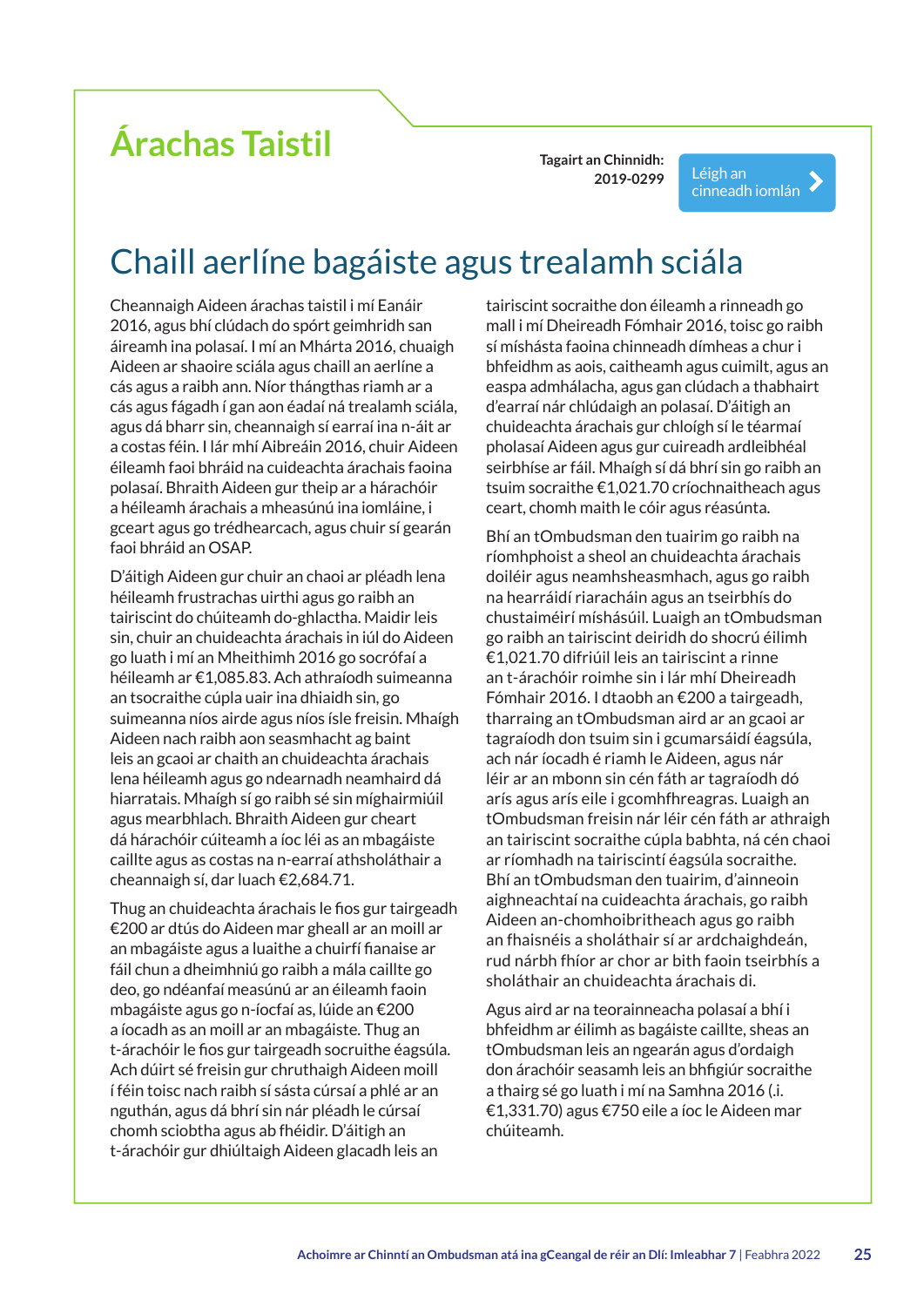**2020-0109**

#### Léigh an [cinneadh iomlán](https://www.fspo.ie/decisions/documents/2020-0109.pdf)

### <span id="page-26-0"></span>Goideadh mála droma ó thaisceadán lasnairde nach raibh "á iompar ag sealbhóir polasaí"

Cheannaigh Tara árachas taistil i mí Aibreáin 2018 agus an mhí dár gcionn chuaigh sí ar laethanta saoire thar lear. I rith na heitilte, chuir sí a hearraí pearsanta i mála droma a chuir sí sa taisceadán lasnairde sa chábán. Ach nuair a thuirling an t-eitleán, ní raibh Tara in ann teacht ar a mála droma agus thuairiscigh sí gur goideadh é. Chuir Tara éileamh faoi bhráid a cuideachta árachais ina dhiaidh sin. Diúltaíodh d'éileamh Thara ar an mbonn (i) nach raibh a hearraí pearsanta á n-iompar aici agus dá bhrí sin nach raibh siad clúdaithe ag an bpolasaí agus (ii) nach bhféadfadh sí cruthúnas úinéireachta na n-earraí faoi thrácht a thaispeáint. I bhfianaise fhreagra na cuideachta árachais, chuir Tara gearán faoi bhráid an Ombudsman.

Mhaígh Tara go raibh cinneadh na cuideachta árachais diúltú dá héileamh éagórach agus míréasúnta. Dúirt sí nár thug an polasaí clúdach seachas má bhí an mhaoin phearsanta á hiompar ag an duine árachaithe, ach go raibh sé sin míthreorach, i bhfianaise nár tugadh aon sainmhíniú ar "á iompar" sa pholasaí féin, cé go raibh an chuideachta árachais in ann diúltú d'éilimh a bheadh bailí murach sin dá bharr sin. Anuas air sin, d'áitigh Tara nach bhféadfadh sí úinéireacht na n-earraí ina mála droma a chruthú (a raibh bronntanas agus sean-earraí ina measc) agus go raibh sé éagórach fianaise ar nós aistarraingtí airgid a dhiúltú. Mhaígh Tara gur theip ar an tseirbhís cúpla bealach.

Mhaígh an chuideachta árachais nach gclúdaíonn a polasaí maoin phearsanta mura bhfuil siad á n-iompar ag an té atá faoi árachas nó faoi ghlas i suíomh slán. D'áitigh an t-árachóir go raibh a pholasaí soiléir agus go raibh sé i bhfeidhm ar Thara i gcúinsí nuair nach raibh na hearraí pearsanta ábhartha á n-iompar aici i rith na heitilte. Anuas air sin, d'áitigh an t-árachóir go ndéanann sé iarracht a bheith sofhreagrúil agus

cúinsí ar leith a chur san áireamh, ach nach bhfuil aon oibleagáid air gach cás beo a leagan amach nuair nach mbeadh clúdach polasaí i gceist. Chomh maith leis sin, mhaígh an chuideachta árachais nach bhféadfadh sí glacadh le haistarraingtí airgid mar fhianaise ar úinéireacht, toisc nach bhféadfadh sí a dheimhniú ar úsáideadh an t-airgead tirim sin chun na hearraí ábhartha a cheannach. Maidir leis an gcaoi ar caitheadh le gearán Thara, ghlac an t-árachóir leis go raibh roinnt moilleanna ann agus gur theip ar an tseirbhís do chustaiméirí mar gheall ar chomhaltaí foirne a bhí as láthair. Seoladh litir freagartha deiridh chuig Tara go luath i mí Lúnasa 2018.

Bhí an tOmbudsman den tuairim go bhféadfadh na clásail i bpolasaí na cuideachta árachais mearbhall a chur ar dhuine agus dá mbeadh an chuideachta árachais tar éis sainmhíniú soiléir a thabhairt ar "*á iompar*" ina téarmaí agus coinníollacha, go mbeadh sé soiléir do Thara dá gcuirfeadh sí a mála droma sa taisceadán lasnairde, nach measfaí go raibh sé á iompar aici, ach nár tugadh aon sainmhíniú mar sin. Chinn an tOmbudsman cé nach raibh aon oibleagáid ann gach uile chúinse ina ndiúltófaí d'éileamh a leagan amach, bheadh sé réasúnta go mbeadh tomhaltóir ag súil go n-áireofaí na cúinsí ab ábhartha.

Ghlac an tOmbudsman leis go raibh sé réasúnta go n-iarrfadh an chuideachta árachais ar Thara cruthúnas a thabhairt ar úinéireacht na n-earraí ina mála droma, ach i bhfianaise easpa sainmhínithe ar "*á iompar*" sa pholasaí, chinn an tOmbudsman go raibh sé míréasúnta gur dhiúltaigh an t-árachóir d'éileamh Thara.

Sheas an tOmbudsman le gearán Thara go páirteach agus d'ordaigh sé don chuideachta árachais €600 a íoc le Tara mar chúiteamh.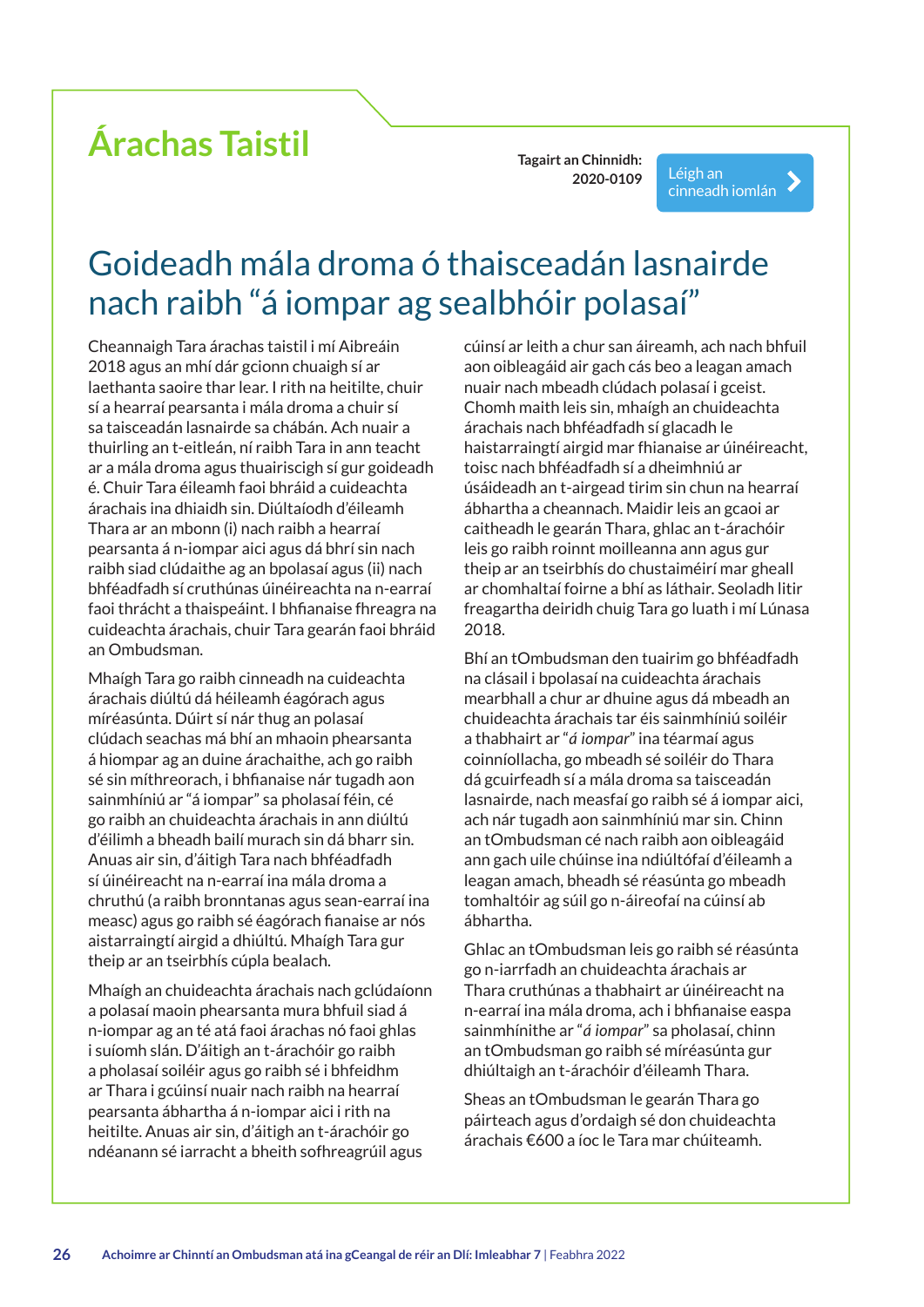**2020-0295**

#### Léigh an [cinneadh iomlán](https://www.fspo.ie/decisions/documents/2020-0295.pdf)

### <span id="page-27-0"></span>Níor clúdaíodh éileamh mar gheall ar chomharthaí sóirt sular ceannaíodh an polasaí

I mí an Mhárta 2019, chuir Chris agus Sarah saoire i Stáit Aontaithe Mheiriceá in áirithe le haghaidh thús mhí an Mheithimh 2019. Cheannaigh siad árachas taistil ar an 19 Bealtaine 2019, agus ar an lá céanna, chuaigh Sarah chuig a dochtúir toisc gur bhraith sí go dona don 12 uair roimhe sin agus dúradh léi gan dul ag taisteal mar gheall ar riocht sláinte a bhí uirthi cheana. Dá bharr sin, chuir Chris agus Sarah a n-eitiltí leis an aerlíne ar ceal an lá sula raibh siad le dul ag eitilt agus d'aisíoc an aerlíne na cánacha a bhain leis na heitiltí. Rinne an lánúin éileamh trína gcuideachta árachais. Ach dhiúltaigh an chuideachta árachais dá n-éileamh faoin bpolasaí árachais ar an mbonn gur cheannaigh Sarah an polasaí i ndiaidh do na comharthaí sóirt teacht uirthi agus fios aici go raibh riocht sláinte uirthi cheana. Chuir Chris agus Sarah gearán faoi bhráid an OSAP.

Mhínigh an lánúin nach raibh aon bhaint ag comharthaí sóirt Sarah, a bhí uirthi ar feadh 12 uair an chloig sular ceannaíodh an polasaí i mí na Bealtaine 2019, leis an gcinneadh a rinne siad a laethanta saoire a chur ar ceal. I litir ó dhochtúir comhairleach Sarah, dúradh go ndearnadh tástálacha éagsúla ar Sarah agus gur moladh di ar deireadh gan dul ag taisteal, ach nach mbeadh sé sin ar eolas aici nuair a chuir sí a turas in áirithe i mí an Mhárta 2019. Mhaígh an lánúin gur dhiúltaigh an chuideachta árachais go héagórach iad a shlánú as caillteanais a bhain leis na heitiltí a chuir siad ar ceal. Theastaigh ón lánúin go n-aisíocfadh a n-árachóir iarmhéid a dticéid, i ndiaidh don aerlíne na cánacha ábhartha a aisíoc.

Dúirt an t-árachóir gur tagraíodh do riocht sláinte a bhí ann cheana i litir a fuarthas ó chomhairleoir leighis Sarah, agus gur mar gheall air sin a chuir an lánúin a n-eitiltí ar ceal. I ndiaidh iarratas ón Ombudsman, rinneadh imscrúdú iomlán agus thug an t-árachóir le fios go rabhthas ag seasamh lena chinneadh diúltú don éileamh, bunaithe ar an bhfianaise a bhain leis an riocht sláinte a bhí ann cheana nuair a ceannaíodh an polasaí árachais. Chuige sin, chuir an t-árachóir amlíne imeachtaí ar fáil a mheas an tOmbudsman.

Thagair an tOmbudsman do na téarmaí agus coinníollacha a bhí sa pholasaí árachais agus luaigh go raibh an chuideachta árachais i dteideal diúltú don éileamh toisc go raibh Sarah ar an eolas nuair a ceannaíodh an polasaí go raibh comharthaí sóirt uirthi a bhféadfaí a mheas go réasúnta ina leith go n-eascródh éileamh astu.

I bhfianaise a bhfuil thuasluaite, ghlac an tOmbudsman leis go raibh sé réasúnta go ndiúltódh an chuideachta árachais glacadh le héileamh ar íocaíocht.

Níor sheas an tOmbudsman leis an ngearán.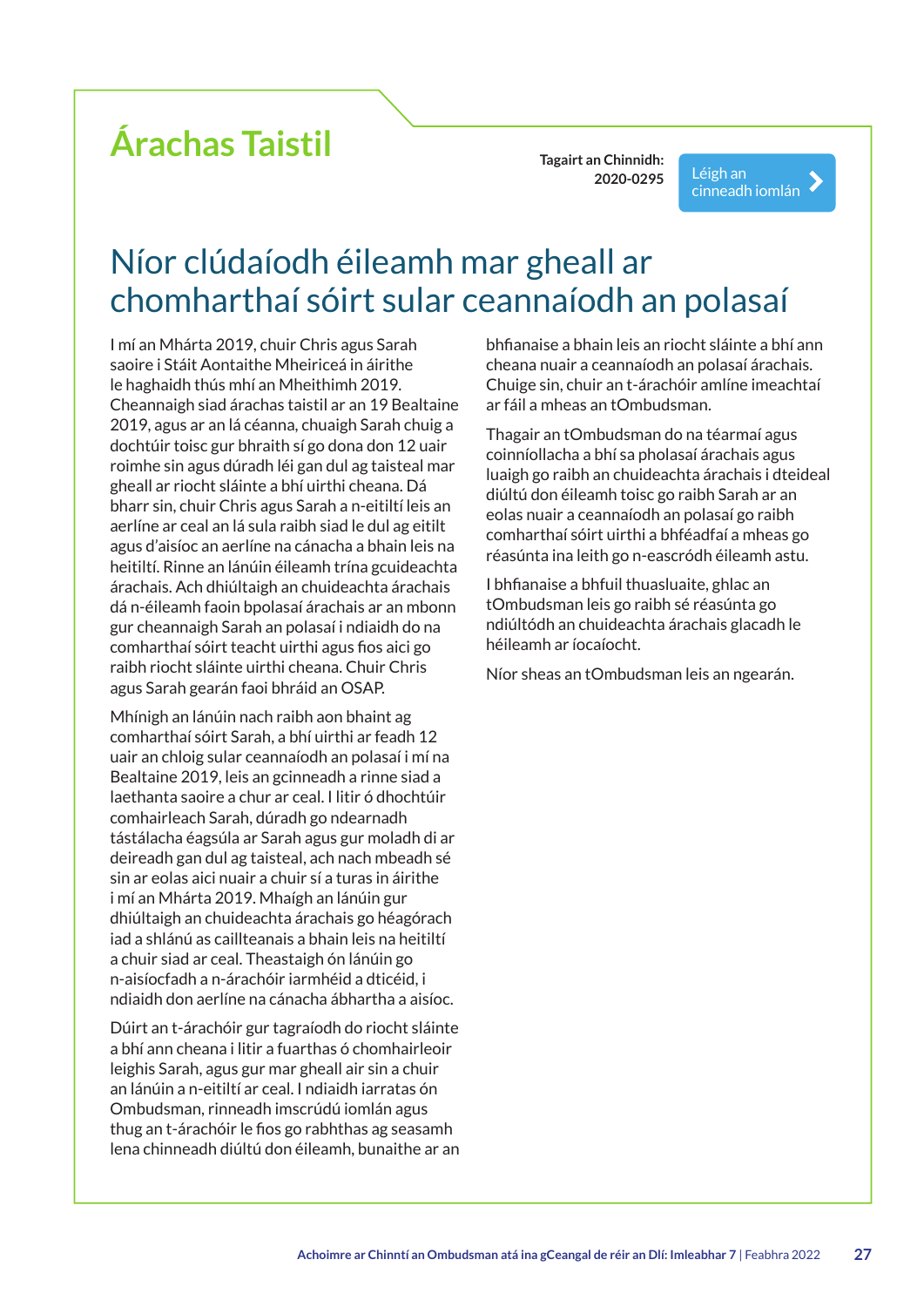**2020-0413**



### <span id="page-28-0"></span>Rinne lánúin éileamh i ndiaidh dhá ghoid ar an lá céanna

I mí Eanáir 2019, thaistil Joe agus Bridget thar lear chun bainis a n-iníne a eagrú. Ar an drochuair, faoi dhó sa lá céanna, goideadh earraí ó Joe agus Bridget agus dá bharr sin, rinne an lánúin éileamh faoina bpolasaí árachais taistil.

Dhiúltaigh an chuideachta árachais do ghnéithe áirithe d'éileamh na lánúine agus d'iarr eolas breise i leith gnéithe eile. Bhí Joe agus Bridget míshásta leis an gcaoi ar caitheadh lena n-éileamh agus le cinneadh deiridh an árachóra. Dá bharr sin, chuir an lánúin gearán faoi bhráid an OSAP.

D'áitigh an lánúin gur chuir a n-iníon agus a fiancé a n-eitiltí in áirithe dóibh. Nuair a shroich siad ceann scríbe, tógadh a n-airgead (thart ar €4,650), a málaí agus a n-earraí pearsanta (pasanna, cluasáin, seodra, éadaí, bróga, smideadh agus leigheas ina measc) as búit an chairr a bhí ar cíos acu. Ar an drochuair, níos deireanaí an lá céanna, tógadh mála láimhe Bridget as forhalla óstáin. Thuairiscigh an lánúin na coireanna sin do na póilíní áitiúla agus dá n-árachóir. Chuir an lánúin in iúl go raibh orthu pasanna nua éigeandála a cheannach agus go raibh costais eile orthu ina dhiaidh sin ar fad.

Dúirt an chuideachta árachais gur chuir an lánúin éileamh isteach as goid mála agus a raibh ann as búit cairr a bhí ar cíos, goid mála as forhalla óstáin, agus caillteanas fóin póca. D'áitigh an t-árachóir nár léir cén uair, cén áit ná cén chaoi ar cailleadh nó ar goideadh an fón póca. Mhínigh sé gur eisiadh fón póca agus airgead na lánúine ó chlúdach faoi théarmaí a bpolasaí, toisc nár chlúdaigh an polasaí earraí a bhí i gcarr, a fágadh gan aon duine á bhfaire, nó a bhí as líne amhairc na lánúine i bhforhalla an óstáin. Dá bharr sin, chuir an t-árachóir in iúl nach gclúdódh sé earraí luachmhara a fágadh gan aon duine á bhfaire, lenar áiríodh €4,000 a goideadh as búit an chairr a bhí ar cíos, an fón agus na cluasáin. I dtaobh na bpasanna, d'aontaigh an t-árachóir go raibh siad

sin clúdaithe, ach nach raibh aon earraí eile i mála láimhe Bridget a goideadh as an bhforhalla.

Tharraing an chuideachta árachais aird ar an gcaoi ar lorg sí cáipéisí tacaíochta éagsúla a chuirfeadh ar a cumas dul chun cinn a dhéanamh ar ghnéithe eile den éileamh a bhain le maoin phearsanta eile a tógadh. Cé gur sholáthair an lánúin liosta de na hearraí a goideadh agus a luach athsholáthair, níor sholáthair siad aon admhálacha bunaidh, rud nár leor a dúirt an chuideachta árachais chun riachtanais an éilimh a chomhlíonadh. Mhaígh Joe agus Bridget go raibh gach ar theastaigh ag an árachóir.

I ndiaidh breithniú ar an bpolasaí agus ar na haighneachtaí a cuireadh isteach, bhí an tOmbudsman sásta nach raibh an lánúin i dteideal aisíocaíochta as earraí a ceannaíodh ná speansais a íocadh i ndiaidh ghoid na n-earraí, toisc nár clúdaíodh ach earraí goidte faoin bpolasaí. Maidir leis na hearraí a goideadh, ghlac an tOmbudsman leis gur léir ón bpolasaí nach gclúdófaí earraí luachmhara a fágadh i mótarfheithicil. Anuas air sin, b'éigean earraí luachmhara agus airgead a iompar, a chur faoi ghlas i dtaisceadán nó a chur faoi ghlas i lóistín. Dá bharr sin, níor clúdaíodh faoin bpolasaí caillteanas na n-earraí nár stóráladh ar an mbealach sin.

Ghlac an tOmbudsman leis go raibh sé réasúnta go lorgódh an t-árachóir cáipéisí breise chun tacú leis an éileamh ar chlúdach i leith na maoine pearsanta eile a raibh an lánúin ag iarraidh íocaíocht as, agus gur cheart an fhaisnéis sin a chur ar fáil le go bhféadfadh an t-árachóir dul ar aghaidh leis an éileamh. Ar deireadh, ghlac an tOmbudsman leis nár ghníomhaigh an chuideachta árachais go héagórach ná go míréasúnta nuair a dhiúltaigh sí glacadh le héileamh na lánúine nó go bhfaighfí na cáipéisí a theastaigh.

Ar an mbonn sin, níor sheas an tOmbudsman leis an ngearán.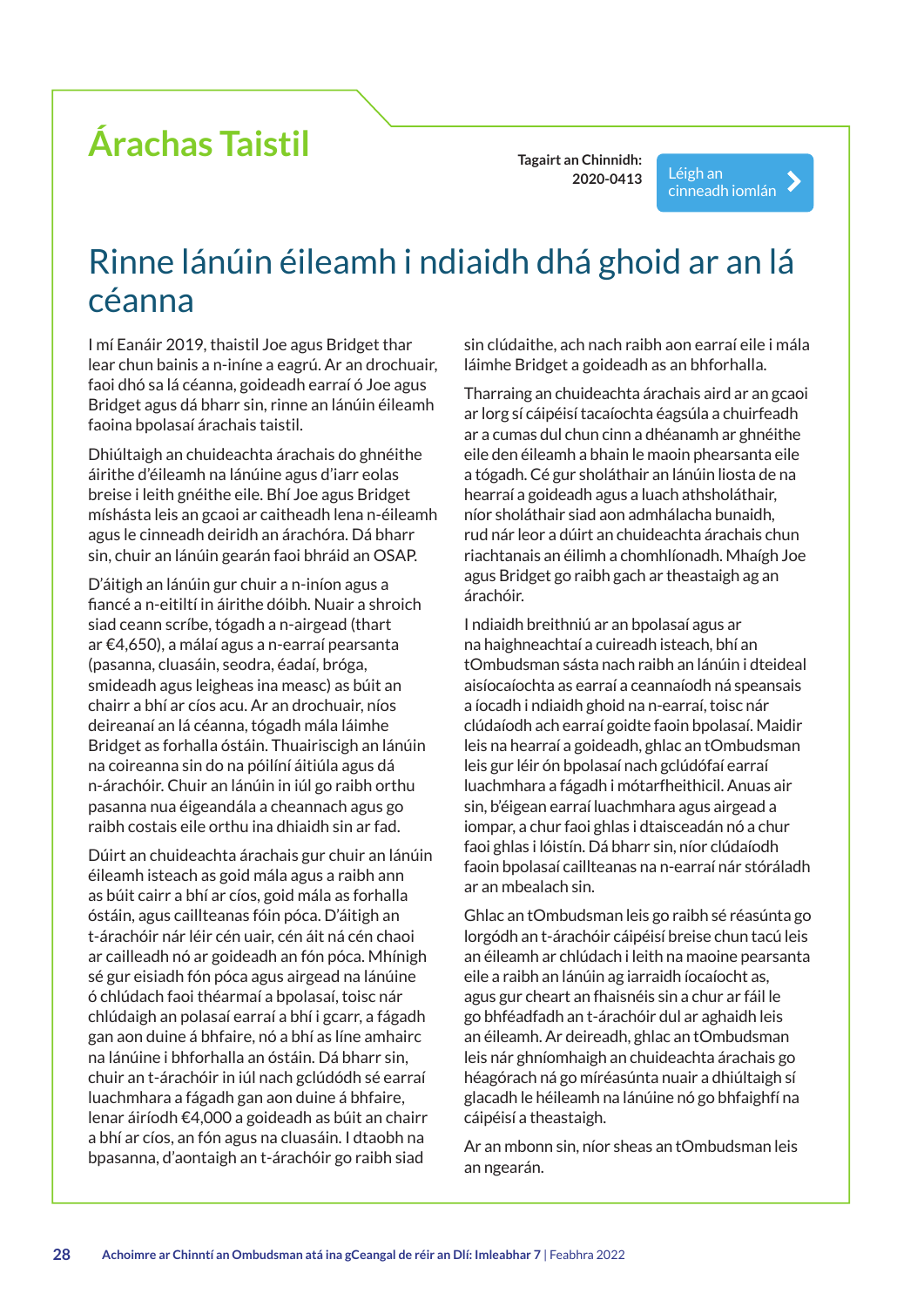**2021-0028**

#### Léigh an [cinneadh iomlán](https://www.fspo.ie/decisions/documents/2021-0028.pdf)

### <span id="page-29-0"></span>Measadh gur riocht a bhí ann cheana a bhí i bhfadhb leighis

Cuireadh tús le polasaí árachais taistil Jack agus Jennifer ar an 4 Eanáir 2019, agus ghabh tréimhse clúdaigh bliana leis. D'íoc Jack agus Jennifer préimh bhreise chun an polasaí a shíneadh chun go gclúdófaí laethanta saoire a bhí beartaithe acu ó mhí an Mheithimh go mí Lúnasa na bliana sin. Roimh an turas, bhíodh drochphian leanúnach ar dhroim Jennifer. Cheap Jennifer, ar dtús, gur eascair an phian droma sin as gortú spóirt a tharla i mí Lúnasa 2018. Mhol dochtúir Jennifer fisiteiripe agus pianmhúcháin.

Diagnóisíodh go raibh riocht an chorda dromlaigh ar Jennifer agus chuaigh sí faoi scian. Toisc nach raibh Jennifer in ann dul ag taisteal, chuir Jack agus Jennifer a laethanta saoire ar ceal agus rinne siad éileamh ar speansais dar luach €6,168.82 ón gcuideachta árachais.

Dhiúltaigh an chuideachta árachais d'éileamh Jack agus Jennifer ag rá nach raibh sé míréasúnta a cheapadh gur cheart a mheas gur riocht sláinte é pian droma shimplí, riocht ar cheart a dhearbhú ar pholasaí árachais taistil. Chreid Jack agus Jennifer go raibh sé míréasúnta gur dhiúltaigh an chuideachta árachais don éileamh, toisc nach raibh a fhios ag Jennifer chomh dona agus a bhí a riocht nuair a ceannaíodh an polasaí.

Mhaígh Jack agus Jennifer gur foráladh i leabhrán polasaí na cuideachta árachais nár ghá do shealbhóir polasaí dul i dteagmháil leis an gcuideachta árachais má bhí "*miailge*" orthu, rud a sainmhíníodh in Collins Dictionary mar "*pain in a muscle or muscle group*".

D'áitigh an chuideachta árachais nár clúdaíodh riocht sláinte Jennifer faoin bpolasaí mar, cé nár diagnóisíodh an riocht go sonrach, thuig Jennifer go raibh comharthaí sóirt uirthi ar an dáta ar ceannaíodh an polasaí. D'áitigh an chuideachta árachais freisin gurb éigean do Jack agus Jennifer, faoin bpolasaí, sonraí a nochtadh faoi aon riocht sláinte a raibh siad ag tógáil cógas ar oideas lena aghaidh nó ag fanacht ar chóir leighis mar gheall air, le dhá bhliain anuas. Luaigh an chuideachta árachais freisin nach gclúdófaí Jack ná Jennifer as aon éilimh a d'eascair go díreach nó go hindíreach as an riocht sláinte sin, seachas má comhaontaíodh i scríbhinn go gclúdódh an polasaí an riocht sláinte. Chuir an chuideachta árachais in iúl dá n-inseodh Jennifer di go raibh pian droma uirthi agus go raibh sí ag fáil cóir leighis ach nach raibh aon diagnóis aici, go gcuirfí in iúl di nach gclúdófaí faoin bpolasaí aon rud a bhain go díreach nó go hindíreach leis an bpian droma.

D'admhaigh an chuideachta árachais seasamh Jack agus Jennifer, chomh maith leis an tionchar a bhí ag an diagnóis a fuair sí ar deireadh, agus ar an mbonn sin rinne sí tairiscint fhoirmiúil €3,084.41 arb ionann í agus 50% de luach éileamh Jack agus Jennifer. Dhiúltaigh Jack agus Jennifer don tairiscint sin ach thug siad le fios go mbeidís sásta glacadh le 90% den tsuim iomlán a éilíodh.

Ghlac an tOmbudsman le seasamh Jack agus Jennifer nár thuig siad chomh dona agus a bhí riocht sláinte Jennifer nuair a cheannaigh siad an polasaí. Mar sin féin, ag an am sin, bhí Jennifer ag dul chuig a dochtúir agus a fisiteiripeoir mar gheall ar riocht a bhí uirthi ar feadh níos mó ná ceithre mhí agus ní raibh an phian ag maolú. Bhí an tOmbudsman den tuairim gur léir cé nach raibh diagnóis ag Jennifer dá riocht, bhí riocht sláinte uirthi agus go raibh sí ar an eolas faoi agus ag fáil cóir leighis leanúnach mar gheall air. Cé gur thuig an tOmbudsman crá Jack agus Jennifer, ghlac an tOmbudsman leis nach raibh aon oibleagáid ar an gcuideachta árachais glacadh le héileamh Jack agus Jennifer faoina bpolasaí árachais taistil.

Níor sheas an tOmbudsman le gearán Jack agus Jennifer, ach d'fháiltigh roimh thairiscint na cuideachta árachais €3,084.41 a íoc (arbh ionann é agus 50% de luach éileamh Jack agus Jennifer), agus luaigh go raibh an tairiscint sin fós ar fáil do Jack agus Jennifer dá mba mhian leo.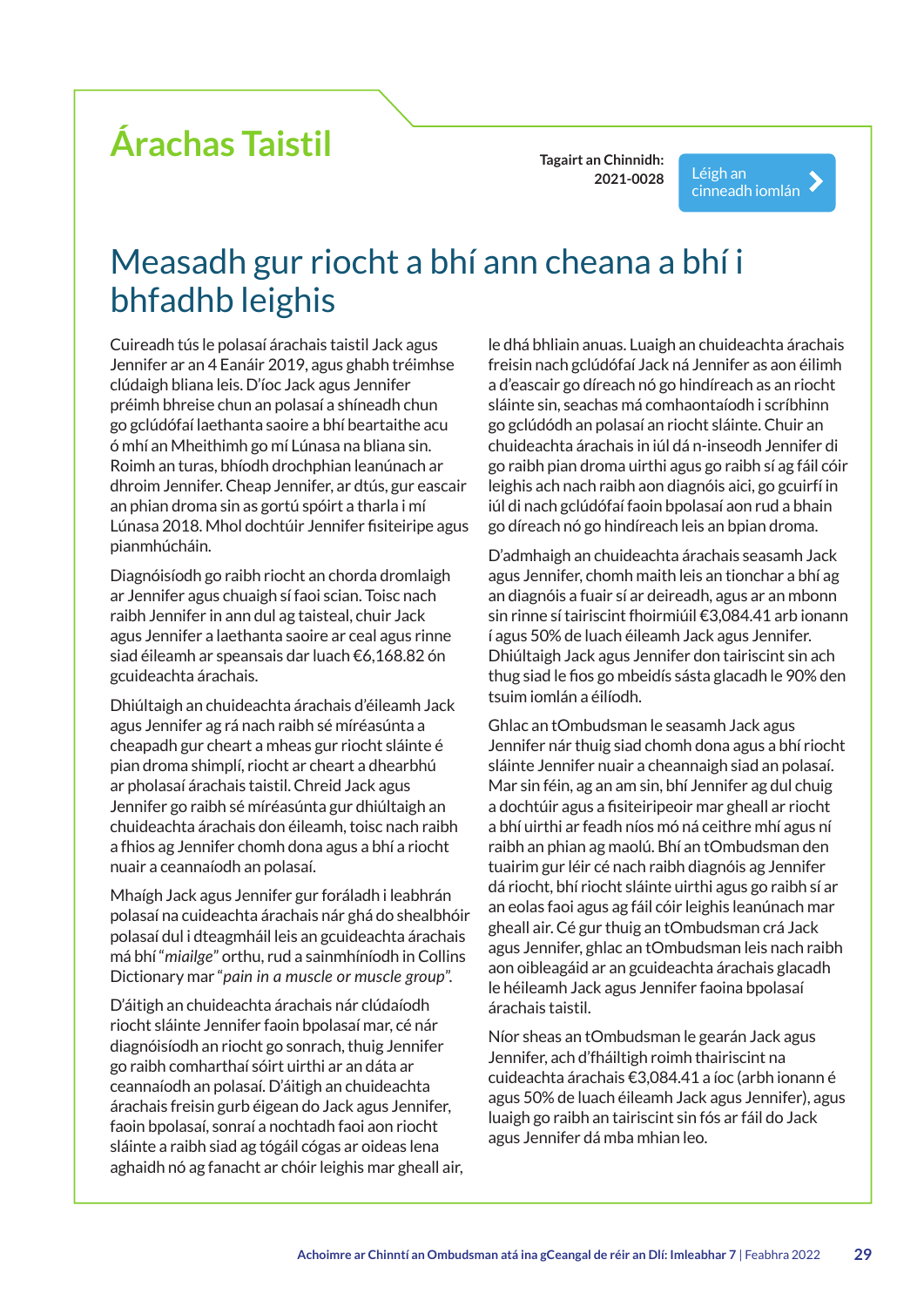**2021-0101**



### <span id="page-30-0"></span>Diúltaíodh d'éileamh as cóir leighis a d'eascair as riocht a bhí ann cheana

Bhí polasaí árachais taistil ag Emily, a thosaigh ar an 12 Lúnasa 2019. I mí Dheireadh Fómhair 2019, d'éirigh Emily tinn agus í thar lear agus tugadh isteach san ospidéal í, áit ar moladh córacha leighis agus imscrúduithe áirithe di. Léirigh na torthaí ar scanadh Emily gur theastaigh córacha leighis éagsúla ó Emily.

Chosain bille ospidéil Emily GBP £17,750 san iomlán. D'íoc Emily GBP £9,500 den bhille sin, a d'fhág iarmhéid GBP £8,250 gan íoc. Chuir Emily éileamh isteach as a speansais leighis, faoina polasaí árachais taistil, ach dhiúltaigh an t-árachóir dá héileamh.

Chuir an chuideachta árachais in iúl nár clúdaíodh éileamh Emily faoina polasaí mar gur bhain an chóir leighis a cuireadh uirthi thar lear le riocht sláinte a bhí ann cheana. Chuir an chuideachta árachais in iúl freisin nach gclúdaíonn polasaithe árachais taistil gach cás beo, agus go raibh an clúdach polasaí faoi réir teorainneacha.

Luaigh an tOmbudsman nach ndeachaigh Emily, ná páirtí Emily, i dteagmháil leis an gcuideachta árachais sular lorg sí cóir leighis thar lear. Ní dheachaigh páirtí Emily i dteagmháil leis an gcuideachta árachais go dtí deireadh na tréimhse a chaith Emily san ospidéal. Fuair an chuideachta árachais tuairiscí ansin ón ospidéal thar lear agus ó dhochtúir Emily. D'admhaigh an tOmbudsman gur chuir dochtúir Emily tic i mboscaí "tá" i dtuairisc ón 25 Deireadh Fómhair 2019 chun a thabhairt le fios go raibh stair galair chairdiach, galair scamhóige agus galair inchrínigh ag Emily. Dhearbhaigh dochtúir Emily freisin go raibh Emily ar an eolas faoi na riochtaí sin. Luaigh an tOmbudsman freisin go raibh liosta den chógas a úsáideadh dá cóir leighis sa liosta cógas leantach ó dhochtúir Emily i mí na Samhna.

Thagair an tOmbudsman do théarmaí an pholasaí árachais taistil a thug clúdach i gcás imeachtaí sonraithe áirithe a leagadh amach. Luaigh an

tOmbudsman go raibh clúdach an pholasaí faoi réir ag coinníollacha, srianta agus eisiamh. Dá bhrí sin, chun éileamh bailí a dhéanamh, chaithfí a thaispeáint gur cuireadh an t-éileamh isteach mar gheall ar cheann de na himeachtaí a sonraíodh faoin bpolasaí, agus nach mbeadh an t-imeacht sin faoi réir ag aon choinníoll, srian ná eisiamh a bhain leis an bpolasaí.

D'admhaigh an tOmbudsman cé gur leag an polasaí dualgas ar Emily nó ar pháirtí Emily dul i dteagmháil leis an gcuideachta árachais sula gcuirfí cóir leighis uirthi thar lear, ní dhearna an chuideachta árachais iarracht brath ar an gclásal sin.

Bhí an tOmbudsman sásta gur eascair an chóir leighis a cuireadh ar Emily thar lear as na riochtaí leighis a bhí uirthi cheana, agus nach raibh aon cheann díobh siúd ar an liosta de na riochtaí sláinte inghlactha sa pholasaí árachais. Cé gur thuig an tOmbudsman gur dheacair do Emily a bheith thar lear agus galar uirthi ar bhain baol báis leis, ghlac an tOmbudsman leis go raibh sé de cheart ag an gcuideachta árachais diúltú d'éileamh Emily mar nach raibh aon cheann de na riochtaí sláinte a bhí uirthi cheana dar le dochtúir Emily ar an liosta de riochtaí sláinte inghlactha sa pholasaí.

Níor sheas an tOmbudsman leis an ngearán.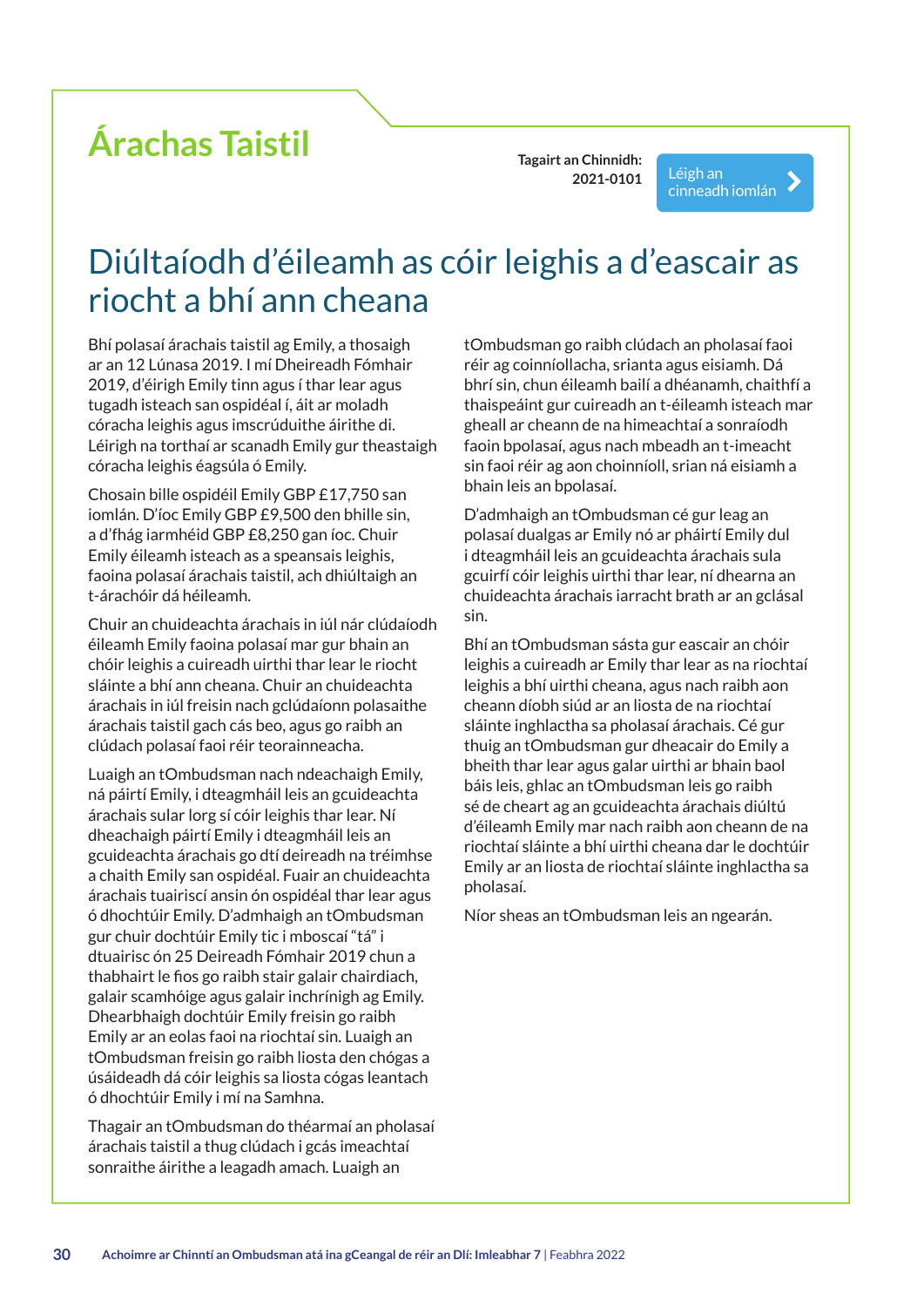**2021-0180**

Léigh an [cinneadh iomlán](https://www.fspo.ie/decisions/documents/2021-0180.pdf) 

### <span id="page-31-0"></span>Níor clúdaíodh saoire a cuireadh ar ceal le polasaí árachais taistil

Ceannaíodh clúdach árachais taistil Bhriain trína ardán baincéireachta digití agus íocadh an phréimh go míosúil.

I mí na Nollag 2019, gortaíodh Brian i dtimpiste thar lear. Ina dhiaidh sin, chuir Brian éileamh faoi bhráid na cuideachta árachais as speansais a bhain le costais ospidéil phríobháidigh agus a thaisteal abhaile. Bhí suim €882.29 san iomlán i gceist leis an éileamh sin. Shocraigh an chuideachta árachais an t-éileamh sin faoin rannóg "*cúnamh leighis éigeandála thar lear agus speansais*" de pholasaí árachais taistil Bhriain.

I mí Eanáir 2020, tógadh x-gha de Bhrian a léirigh nach raibh a ghortú tar éis cneasú. Dá bharr sin, ní raibh Brian in ann dul ar saoire a bhí beartaithe aige do dheireadh na míosa sin. D'éirigh le Brian na heitiltí don chéad chuid dá laethanta saoire a athsceidealú gan aon chostas breise, ach chosain athsceidealú an dara heitilt €268 air. Bhí caillteanas €51.44 ar Bhrian freisin nuair a chuir sé lóistín thar oíche neamh-inaisíoctha in óstán ar ceal.

Chuir Brian an dara héileamh isteach as na speansais sin, dar luach €319.44. Ach dhiúltaigh an t-árachóir don éileamh sin, ag rá nach raibh aon chlúdach aige as saoire a chur ar ceal.

Chun teacht ar a chinneadh, d'athbhreithnigh an tOmbudsman "*Cáipéis Faisnéise Táirge Árachais*" an árachóra, cáipéis inar leagadh amach céard a bhí faoi árachas faoin bpolasaí. Luaigh an tOmbudsman gur clúdaíodh "*Cúnamh Leighis Éigeandála Thar Lear agus Speansais*", "*Imeacht ar Cuireadh Moill Air*" agus "*Bagáiste ar Cuireadh Moill Air*".

Mhaígh Brian go raibh a chaillteanas breise inghnóthaithe faoin gcatagóir "*Imeacht ar Cuireadh Moill Air*" toisc gur "*cuireadh moill*" ar a laethanta saoire i mí Eanáir. D'athbhreithnigh an tOmbudsman na forálacha faoin gceannteideal

"*Imeacht ar Cuireadh Moill Ai*r", inar foráladh go raibh sé de cheart ag duine tairbhe a aisghabháil faoin bpolasaí "*…má chuirtear moill ceithre uair an chloig ar a laghad ar imeacht an Iompair Phoiblí atá in áirithe agat don taisteal, de réir Do chúrsa taistil*".

Bhí an tOmbudsman sásta nár chuir Brian iompar poiblí in áirithe a chuir moill air dul ar a laethanta saoire go mall i mí Eanáir 2020.

D'admhaigh an tOmbudsman go raibh díomá ar Bhrian mar gheall ar an tsaoire a cuireadh ar ceal ach ghlac an tOmbudsman nár clúdaíodh caillteanas Bhriain, toisc nár bhain sé leis na catagóirí clúdaigh a bhí ar fáil dó, is é sin "*Cúnamh Leighis Éigeandála Thar Lear agus Speansais*", "*Imeacht ar Cuireadh Moill Air*" nó "*Bagáiste ar Cuireadh Moill Air*". Luaigh an tOmbudsman freisin, fiú dá gcuirfeadh Brian an méid sin san áireamh ina chéad éileamh nach mbeidís inghnóthaithe ag an am sin, toisc nár chomhlíon siad aon cheann de na trí chatagóir clúdaigh a sonraíodh sa pholasaí. Luaigh an tOmbudsman, ach oiread le gach polasaí árachais, nach gclúdaíonn polasaithe árachais taistil gach cás beo a d'fhéadfadh tarlú.

Níor sheas an tOmbudsman leis an ngearán.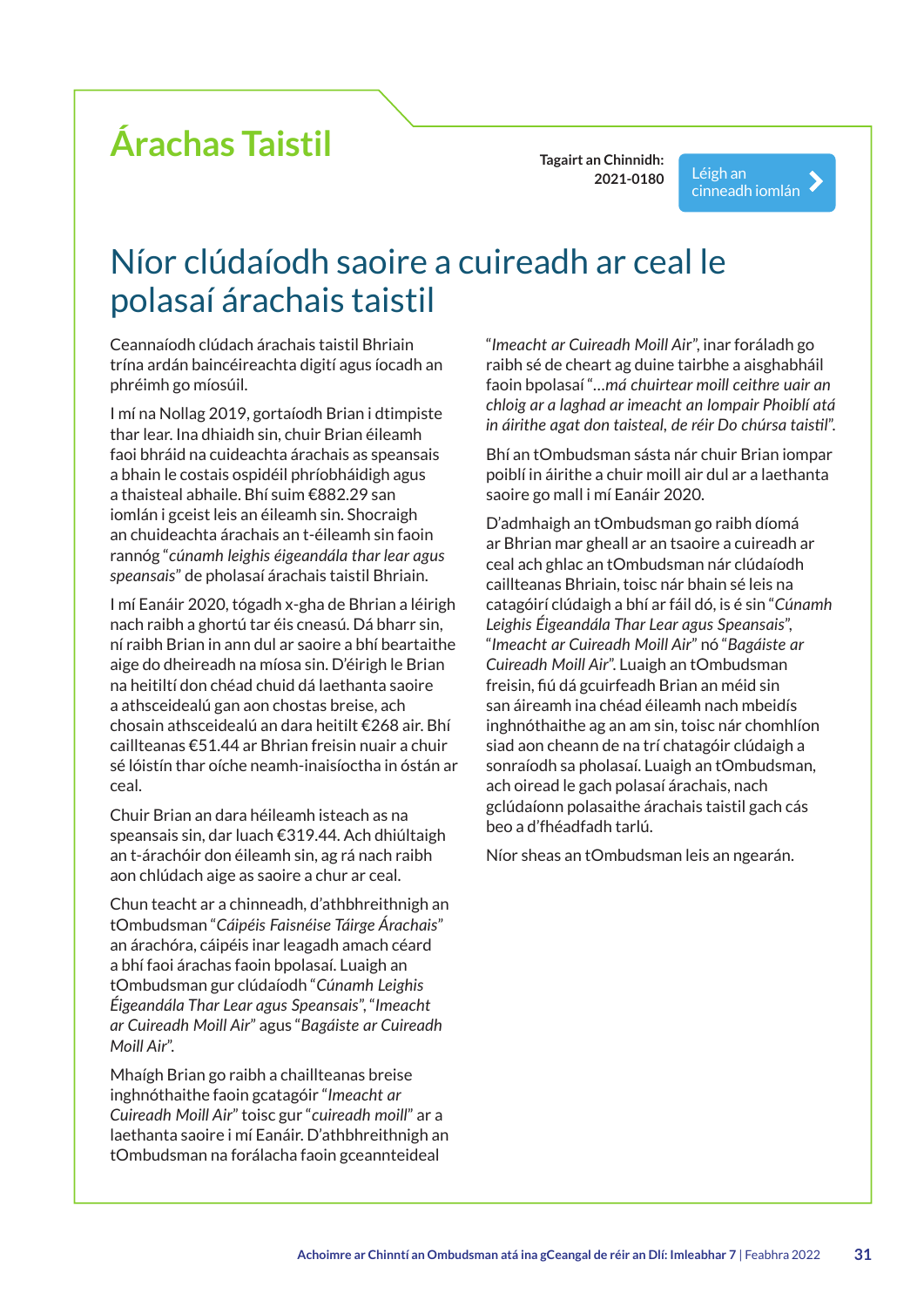**Tagairt an Chinnidh: 2021-0290** Léigh an

### [cinneadh iomlán](https://www.fspo.ie/decisions/documents/2021-0290.pdf)

### <span id="page-32-0"></span>Rinneadh éileamh ar shochar Míchumais Iomláin Bhuain i ndiaidh dul faoi scian mar gheall ar ghortú thar lear

I mí an Mheithimh 2016, bhí Lily ar laethanta saoire thar lear nuair a bhris sí a gualainn agus chuir sí an chuideachta árachais ar an eolas faoin ngortú. Bhí Lily le hobráid éigeandála a fháil ar a gualainn ar an 4 Iúil 2016, ach d'eagraigh an chuideachta árachais eitilt abhaile di ar an 5 Iúil 2016 ionas go bhféadfadh sí dul faoi scian in Éirinn.

Tháinig Lily abhaile ar an 6 Iúil 2016 agus ar an 7 Iúil d'fhreastail sí ar an gcéad ospidéal, áit ar moladh bainistíocht choimeádach ar a gortú. D'iarr sí an dara tuairim agus seoladh í chuig máinlia ortaipéideach comhairleach in ospidéal eile. Bunaithe ar chomhairle an mháinlia chomhairligh sin, chuaigh Lily faoi scian faoi dhó, an chéad uair i mí Lúnasa 2016 agus an dara huair i mí Aibreáin 2017.

Chreid Lily dá mbeadh sí tar éis dul faoi scian thar lear ar an 4 Iúil mar a beartaíodh ar dtús, go dtiocfadh biseach uirthi níos luaithe agus/nó níos fearr i ndiaidh a gortaithe. Chun tacú leis sin, chuir Lily litir nuashonraithe isteach ón máinlia ortaipéideach comhairleach inar dúradh go raibh an obráid deacair mar gheall ar an moill ó tharla an briseadh cnáimhe, agus sa chás ab fhearr, ba cheart go gcuirfí cóir leighis ar a gualainn bhriste laistigh de choicís ó tháinig sí i láthair dochtúra. Dúirt an máinlia comhairleach freisin go mbeadh sé deacair a rá go cinnte an athródh sé sin an toradh i gcás briseadh cnáimhe mar sin.

I mí na Bealtaine 2018, sheol Lily foirm éilimh chuig an gcuideachta árachais, ag cur in iúl ina litir chumhdaigh gur theastaigh uaithi cur isteach ar shochar Míchumais Iomláin Bhuain, dar luach €40,000. Bhreithnigh an t-árachóir an sainmhíniú ar "*Míchumas Iomlán Bua*n" agus dhiúltaigh sé d'éileamh Lily ar an mbonn gur chinn an fhianaise leighis gur fheabhsaigh a riocht i ndiaidh na

hobráide, agus nár thacaigh an comhad leighis lena maíomh nach raibh sí ábalta ó thaobh na sláinte de tabhairt faoi obair ar bith. Mhaígh Lily go raibh uirthi, mar chuid dá post mar altra, daoine a ardú, CPR a dhéanamh agus tabhairt faoi obair láimhe, rud nach bhféadfadh sí a dhéanamh le lámh lag agus cumas srianta sínte. D'éiligh Lily gur fhulaing sí ó thaobh cúrsaí airgeadais de toisc go raibh sí dífhostaithe ar feadh 2 bhliain agus 8 mí, agus mar sin gur leor cúiteamh airgeadais.

I rith a mheasúnaithe ar éileamh Lily, thagair an t-árachóir don rannóg "*Speansais Leighis agus Speansais Eile a tabhaíodh thar lear*" sa pholasaí, inar sonraíodh gur choimeád an chuideachta árachais an ceart aici féin chun athlonnú Lily a eagrú go hÉirinn ag am ar bith i rith an turais, de réir tuairim gairmí leighis. D'áitigh an t-árachóir go ndearna an dara dochtúir ag an tsaoráid cóireála thar lear measúnú ar Lily ar an 4 Iúil 2016 agus gur chomhlíon an dochtúir sin "*Deimhniú ar Ábaltacht chun Eitilte*" inar deimhníodh go raibh sí ábalta eitilt gan tionlacan leighis.

Mar fhreagra ar an méid a chreid Lily, is é dá mbeadh sí tar éis dul faoi scian thar lear ar an 4 Iúil 2016, go dtiocfadh biseach uirthi níos luaithe agus/nó níos fearr seans i ndiaidh a gortaithe, d'áitigh an chuideachta árachais nach raibh sa mhéid sin ach tuairimíocht, agus nach raibh aon fhianaise leighis ann chun tacú leis sin. Dúirt an t-árachóir freisin, i ndiaidh athbhreithniú a dhéanamh ar na tuairiscí leighis a fuarthas ón ospidéal nuair a d'fhill Lily ar Éirinn, gur léir go dteastódh an obráid ar deireadh ach nach raibh sé práinneach.

**Ar lean ar leathanach 33**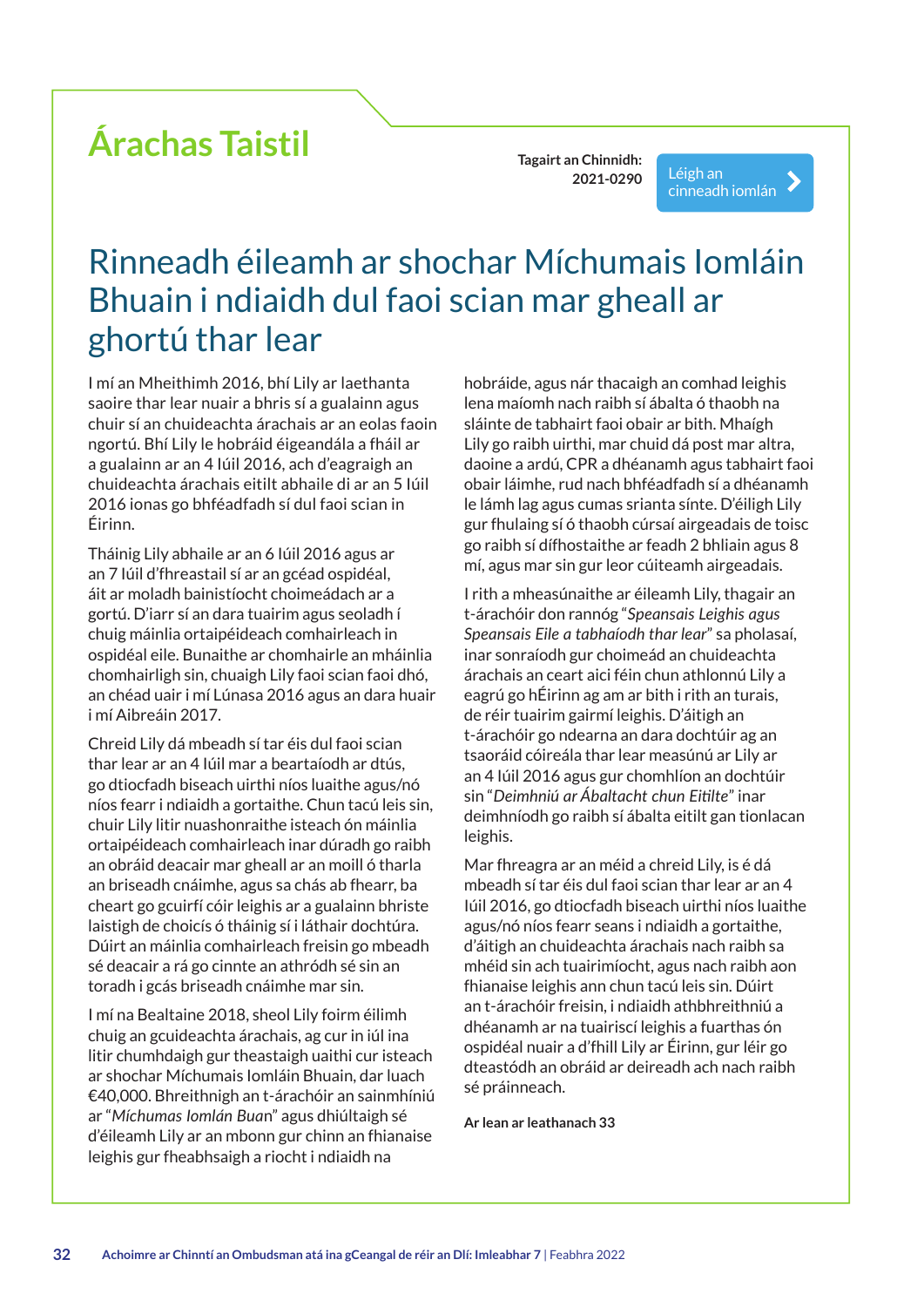#### **Ar lean ó leathanach 32**

D'áitigh an t-árachóir gur threoraigh comhairle leighis é i gcónaí agus é ag eagrú go bhfillfeadh Lily ar Éirinn, agus go ndearnadh na hiarrachtaí chun Lily a thabhairt abhaile de mheon macánta go hiomlán.

I rith an mheasúnaithe ar éileamh Lily, dhírigh an chuideachta árachais ar an sainmhíniú ar "*Míchumas Iomlán Buan*" faoin bpolasaí árachais taistil, a sainmhíníodh mar seo a leanas:

"Míchumas a chuireann cosc iomlán ar an Té atá faoi Árachas freastal ar ghnó nó gairm bheatha de shaghas ar bith ar feadh 12 mhí ar a laghad agus ag deireadh na tréimhse sin nach bhfuil aon dóchas ann go dtiocfaidh feabhas ar an té atá faoi árachas."

Ghlac cáipéisí a chuir Lily isteach go bhféadfadh sí filleadh ar an obair i réimse eile nó le dualgais níos éadroime, ach bhí drogall uirthi é sin a dhéanamh mar gheall ar a haois agus castacht a bhain le bunghalar eile. Cé gur admhaigh an chuideachta árachais go raibh teorainn shealadach ar chumas Lily oibriú mar altra, agus go bhféadfadh sé nach bhfillfeadh sí ar an altranas sa bhealach céanna riamh arís, chun cáiliú don sochar Míchumais Iomláin Bhuain, theastódh fianaise leighis nach bhfillfeadh Lily ar an obair riamh i gcáil ar bith, mar gheall ar a gortú. Dá bharr sin, chinn an t-árachóir nár chomhlíon gortú Lily sainmhíniú an pholasaí ar Mhíchumas Iomlán Buan.

Agus é ag teacht ar a chinneadh deiridh, d'athbhreithnigh an tOmbudsman iomlán na fianaise leighis agus bhí sé den tuairim go raibh sé réasúnta go gcinnfeadh an t-árachóir, bunaithe ar an bhfianaise leighis a fuarthas, nach raibh an obráid a moladh práinneach agus go raibh sé sábháilte ó thaobh na sláinte de do Lily eitilt abhaile chun cóir leighis a fháil in Éirinn.

Luaigh an tOmbudsman, ach oiread le gach polasaí árachais, nár chlúdaigh polasaí árachais Lily gach cás agus go raibh sé faoi réir téarmaí, coinníollacha agus eisiamh. Thagair an tOmbudsman don rannóg Sainmhínithe i bpolasaí Lily agus chinn go raibh sé réasúnta gur chinn an chuideachta árachais nár thacaigh an fhianaise

leighis a fuarthas le héileamh Lily nach raibh sí ábalta ó thaobh na sláinte de tabhairt faoi obair ar bith, agus go raibh sé réasúnta gur sheas an chuideachta árachais lena cinneadh diúltú don éileamh.

Níor sheas an tOmbudsman le gearán Lily.

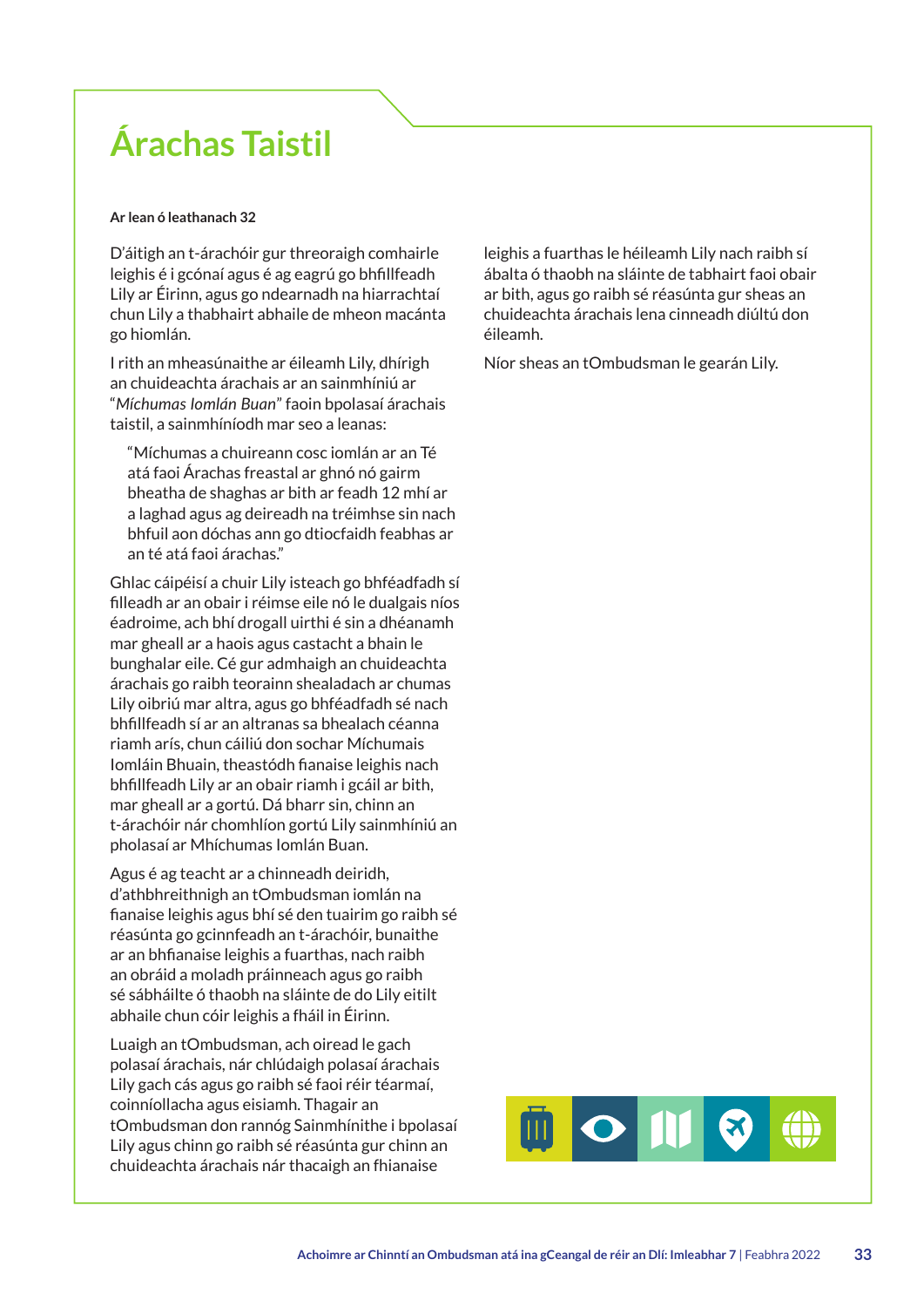**Tagairt an Chinnidh: 2021-0393** Léigh an

### [cinneadh iomlán](https://www.fspo.ie/decisions/documents/2021-0393.pdf)

### <span id="page-34-0"></span>Níor clúdaíodh costas eitiltí nua agus speansais i ndiaidh don aerlíne an eitilt bhunaidh a chur ar ceal

Bhí polasaí árachais taistil ag Conor ón 11 Iúil 2018. Bhí bean chéile Conor, Chloe, agus a mac, faoi árachas freisin faoin bpolasaí.

Ar an 12 Iúil 2018, chuaigh an teaghlach ar laethanta saoire. Bhí siad le filleadh abhaile go hÉirinn ar eitilt a bhí sceidealaithe don 27 Iúil 2018. Ach mar gheall ar fhabht mheicniúil, chuir an aerlíne an eitilt ar ceal. Cuireadh in iúl do Conor agus Chloe ina dhiaidh sin go raibh an chéad eitilt eile a bheadh ar fáil dóibh le filleadh ar Éirinn ceithre lá níos deireanaí.

Chuir Conor in iúl nach raibh siad in ann ceithre lá bhreise a chaitheamh ar na laethanta saoire, mar gheall ar thiomantais oibre. Ar deireadh thiar thall, ní raibh an dara rogha ag Conor agus Chloe ach lóistín thar oíche a chur in áirithe agus eitilt eile a lorg don lá arna mhárach.

I mí Mheán Fómhair 2019, chuir Conor "*Foirm éilimh ar imeacht ar cuireadh moill air/a cailleadh*" faoi bhráid na cuideachta árachais, ag iarraidh suim €2,378.16 a aisghabháil mar gheall ar an gcostas a bhí ar eitiltí nua, lóistín agus tacsaí agus traein. Mheasúnaigh an chuideachta árachais éileamh Conor faoi Rannóg 2 dá pholasaí a phléigh le "*Moill ar Thaisteal*" agus thairg sí suim €285.00 mar shocrú iomlán ar an éileamh.

Ní raibh Conor sásta leis an measúnú agus chreid sé gur cuireadh an eitilt a bhí le himeacht ar an 27 Iúil ar ceal, seachas gur cuireadh moill uirthi. Bhí Conor den tuairim gur cheart don chuideachta árachais measúnú a dhéanamh ar a éileamh faoi Rannóg 1 den pholasaí, a phléigh le "*Cealú, Ciorrú [agus] Athshocrú*". D'fhoráil an rannóg sin do chlúdach suas le €3,000.

D'áitigh an chuideachta árachais go bhféadfadh gur cheap Conor agus Chloe gur cheart go mbeadh Rannóg 1 den pholasaí i gceist mar gur

cuireadh a n-eitilt ar ceal. Mhínigh an chuideachta árachais gur bhain Rannóg 1 le saoire a cuireadh ar ceal, ní le heitilt a cuireadh ar ceal.

Thug Rannóg 2 clúdach do shealbhóir polasaí má bhí moill "*12 uair an chloig ar a laghad ar an turas amach nó abhaile…*" agus cé gur cuireadh a n-eitilt ar ceal, cuireadh moill ar an bhfilleadh abhaile ó na laethanta saoire, seachas na laethanta saoire féin a chur ar ceal.

Dúirt an chuideachta árachais freisin gur sainmhíníodh "*Saoire*" sa pholasaí mar "*thuras atá beartaithe go hiomlán do thaitneamh, sos, nó scíth, nuair a thosaíonn agus a chríochnaíonn an taisteal in Éirinn*", agus dá bharr sin, nach mbeadh Rannóg 1 i bhfeidhm ach sa chás gur cuireadh an tsaoire ar fad ar ceal, gur ciorraíodh í nó gur athshocraíodh í.

Anuas air sin, d'áitigh an chuideachta árachais nár thug sé clúdach as lóistín breise, taisteal, eitiltí nua, srl., mar gheall go raibh an aerlíne féin freagrach as na costais sin, faoi Rialachán (CE) Uimh. 261/2004 ó Pharlaimint na hEorpa agus ón gComhairle an 11 Feabhra 2004. Luaigh an chuideachta árachais gur sonraíodh é sin san fhógra a fuair Conor ón aerlíne faoin gcealú. Chreid an t-árachóir go raibh míthuiscint ar Conor agus Chloe maidir leis an méid a thairg an aerlíne.

Luaigh an tOmbudsman, ach oiread le gach polasaí árachais, nár chlúdaigh polasaí árachais taistil Conor gach cás beo, agus go raibh sé faoi réir a théarmaí, a choinníollacha agus a theorainneacha.

**Ar lean ar leathanach 35**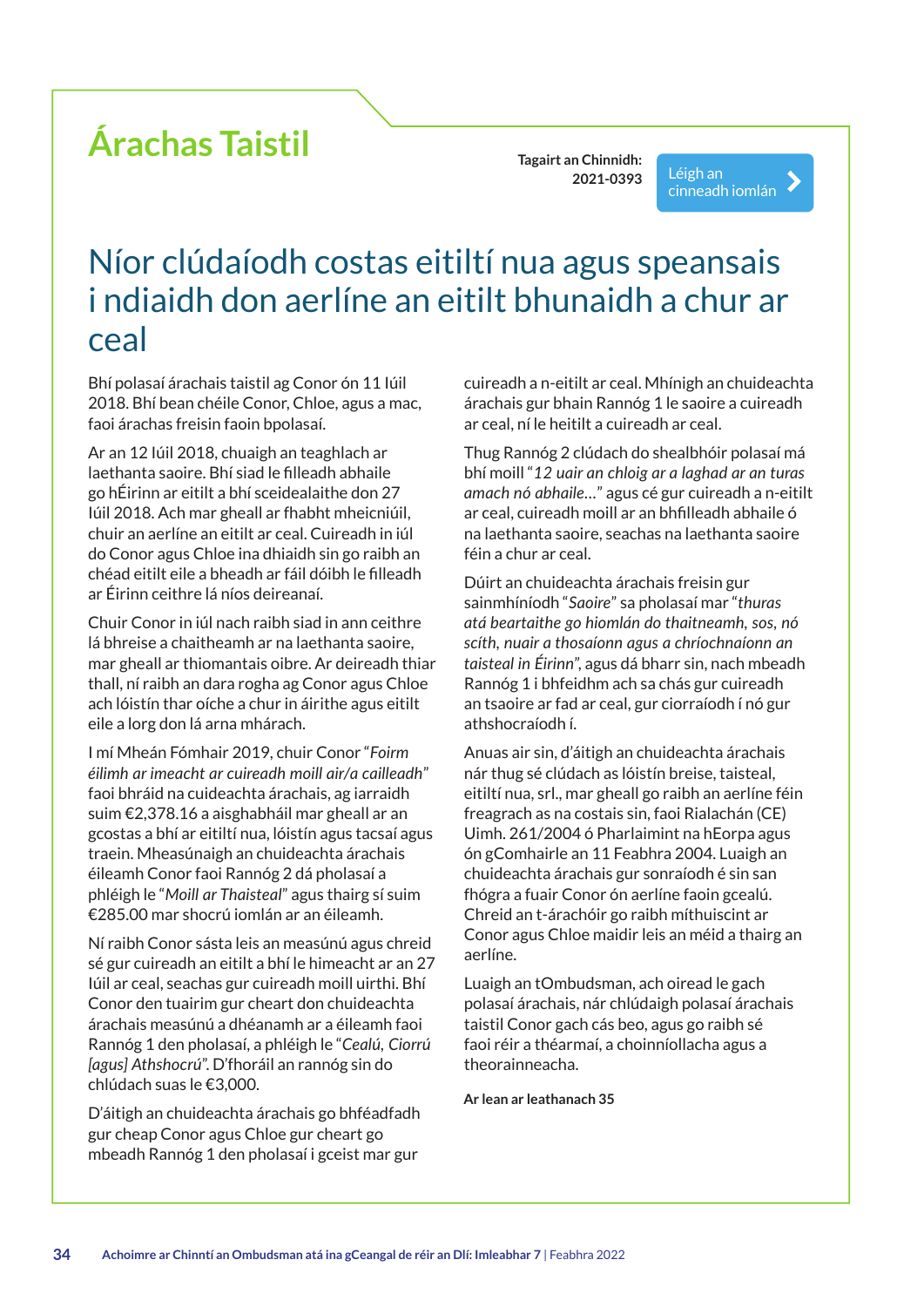#### **Ar lean ó leathanach 34**

D'athbhreithnigh an tOmbudsman na forálacha faoi pholasaí Conor, agus béim faoi leith ar an bhfoclaíocht i Rannóga 1 agus 2. I dtaobh Rannóg 1, bhí an tOmbudsman sásta dá mbeadh an rannóg sin den pholasaí le cur i bhfeidhm, go mbeadh an tsaoire ar fad le cur ar ceal, le ciorrú nó le hathshocrú, agus nach bhféadfaí costais taistil agus lóistín a d'eascair as an gcealú, ciorrú nó athshocrú a aisghabháil ó aon fhoinse eile.

Thagair an tOmbudsman freisin don sainmhíniú ar "Saoire" faoi cháipéisí an pholasaí agus luaigh gur léir go raibh saoire Conor fós ar bun go dtí gur fhill Conor ar Éirinn. Ghlac an tOmbudsman leis mar sin go raibh an ceart ag an gcuideachta árachais a rá nach bhféadfadh Conor agus Chloe na speansais éilithe a aisghabháil faoin bpolasaí árachais.

Ach bhí an tOmbudsman den tuairim go mbeadh sé i bhfad níos soiléire do shealbhóirí polasaí dá sonródh an fhoclaíocht faoi Rannóg 1 gurb ionann an cealú dár tagraíodh agus an tsaoire iomlán a chur ar ceal. Thagair an tOmbudsman d'oibleagáidí na cuideachta árachais faoin gCód Cosanta Tomhaltóirí, 2012 ó Bhanc Ceannais na hÉireann, a chinntiú go bhfuil an fhaisnéis ar fad a sholáthraíonn sé don tomhaltóir soiléir, cruinn, cothrom le dáta agus scríofa i mBéarla simplí.

Bhí an tOmbudsman sásta gur chruthaigh foclaíocht an pholasaí mearbhall agus míchaoithiúlacht do Conor agus Chloe, agus bhí sé den tuairim gur cheart seasamh leis an ngearán go páirteach. D'ordaigh an tOmbudsman don chuideachta árachais cúiteamh €1,500 a íoc le Conor agus Chloe mar aitheantas don fhoclaíocht easnamhach agus mhearbhlach sa pholasaí, agus mhol freisin go n-athbhreithneodh an t-árachóir an fhoclaíocht faoi Rannóg 1 den pholasaí chun a mheas an bhféadfaí an seasamh faoi chlúdach a shoiléiriú do shealbhóirí polasaí.

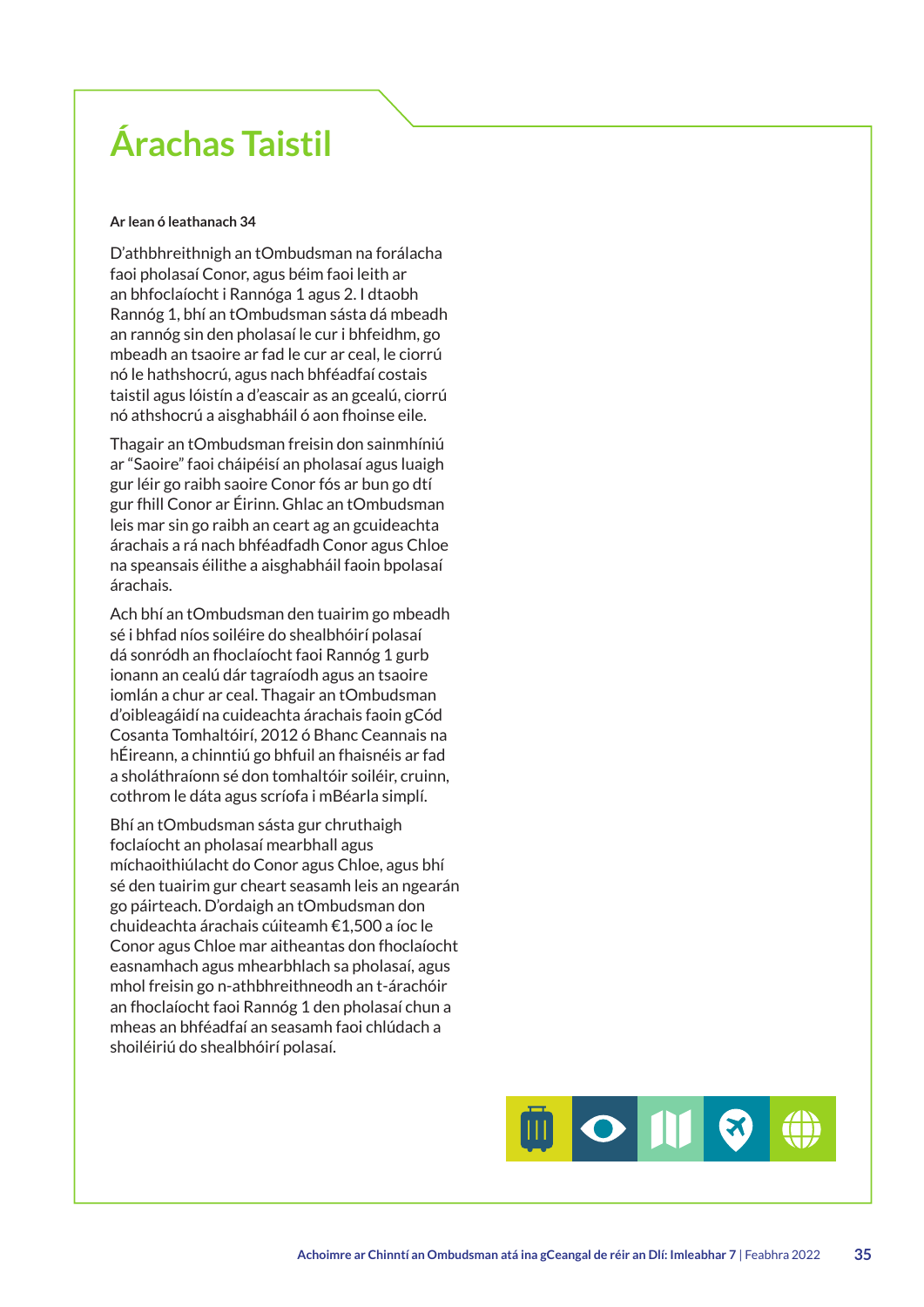**2018-0096**

Léigh an [cinneadh iomlán](https://www.fspo.ie/decisions/documents/2018-0096.pdf) 

### <span id="page-36-0"></span>Bhí fianaise ar chomharthaí sóirt sular ceannaíodh polasaí

Ghlac Sharon polasaí árachais taistil ilturas bliantúil ar an 9 Márta 2016. Bhí Sharon 16 bliana d'aois ag an am agus bhí sí le dul ar laethanta saoire sna Stáit Aontaithe lena haintín níos deireanaí i mí an Mhárta 2016. Cuireadh an tsaoire sin in áirithe i mí Mheán Fómhair 2015.

Ar an 11 Márta 2016, tugadh aintín Sharon san ospidéal, áit ar diagnóisíodh le riocht sláinte í agus moladh di gan dul ag taisteal i rith na tréimhse a bhí beartaithe do na laethanta saoire. De bharr dhiagnóis a haintín, bhí ar Sharon a turas a chur ar ceal agus rinne sí éileamh faoin bpolasaí as costas a turais. Dhiúltaigh an chuideachta árachais d'éileamh Sharon ar an mbonn go raibh comharthaí sóirt ar a haintín sular ceannaíodh an polasaí.

Bhí Sharon míshásta leis sin agus chuir sí gearán faoi bhráid an OSAP, agus d'iarr cúiteamh as costas a turais.

Mhaígh an chuideachta árachais cé gur diagnóisíodh aintín Sharon ar an 11 Márta 2016, go raibh na comharthaí sóirt ba chúis leis an diagnóis uirthi an lá sular ceannaíodh an polasaí ar an 9 Márta 2016. Dá réir, dúirt an chuideachta árachais go raibh an t-éileamh eisiata faoin gcuid den pholasaí dar teideal "*Eisiaimh atá i bhfeidhm má bhíonn Riochtaí Sláinte ar Dhlúthghaol nó Compánach Taistil*". Bhraith an chuideachta árachais freisin ar an gcuid den pholasaí dar teideal "*Táillí Cealaithe nó Ciorruithe*" inar foráladh nach n-íocfaí as costais taistil agus lóistín do-aisghabhála agus nár úsáideadh, mar aon le haon speansais taistil bhreise réasúnta, seachas má tá cealú an turais riachtanach agus dosheachanta mar gheall ar imeachtaí áirithe a tharla i ndiaidh préimh an pholasaí a íoc agus go dtabhaítear na costais i rith an téarma faoi árachas.

Mheas an tOmbudsman na cáipéisí ábhartha faoin bpolasaí árachais taistil. Luaigh an tOmbudsman an dáta ar ceannaíodh an polasaí agus na dátaí ina dhiaidh sin ar chuir dochtúir agus fisiteiripeoir aintín Sharon cóir leighis uirthi. D'athbhreithnigh an tOmbudsman na nótaí ábhartha leighis freisin. Chinn an tOmbudsman gur léir go raibh roinnt comharthaí sóirt ar aintín Sharon an lá sular ceannaíodh an polasaí, comharthaí sóirt a cheangail sí le stair péine roimhe sin. Bhí an tOmbudsman den tuairim gur thug sé sin le fios gur thuig aintín Sharon go raibh "*galar, tinneas nó gortú*" uirthi (mar a thagraítear dó sa pholasaí).

Ag breithniú théarmaí agus choinníollacha ábhartha an pholasaí, bhí an tOmbudsman sásta gur léir nach gclúdódh an polasaí árachais aon éileamh a d'eascair as riocht sláinte a raibh dlúthghaol nó compántas taistil ar an eolas faoi ach nach raibh diagnóis acu lena aghaidh, agus mar sin go raibh an chuideachta árachais i dteideal diúltú don éileamh.

Dá bhrí sin, níor sheas an tOmbudsman leis an ngearán seo.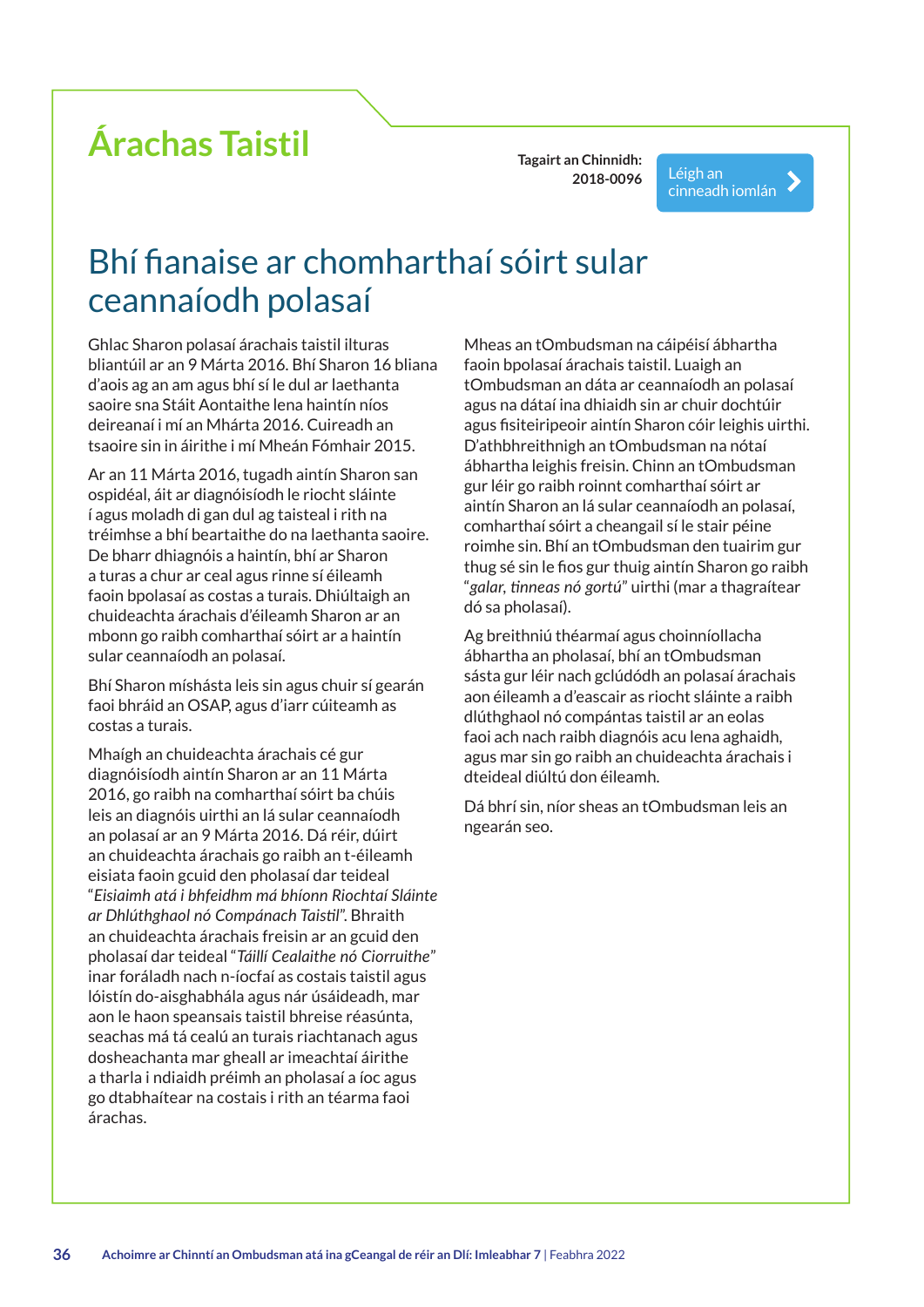# <span id="page-37-0"></span>3 Chéim chun gearán a dhéanamh faoi sholáthraí seirbhísí airgeadais nó soláthraí pinsean

**Breathnaigh** ar ár bhfíseán ['How to make a](https://www.fspo.ie/make-a-complaint/)  complaint to the FSPO'

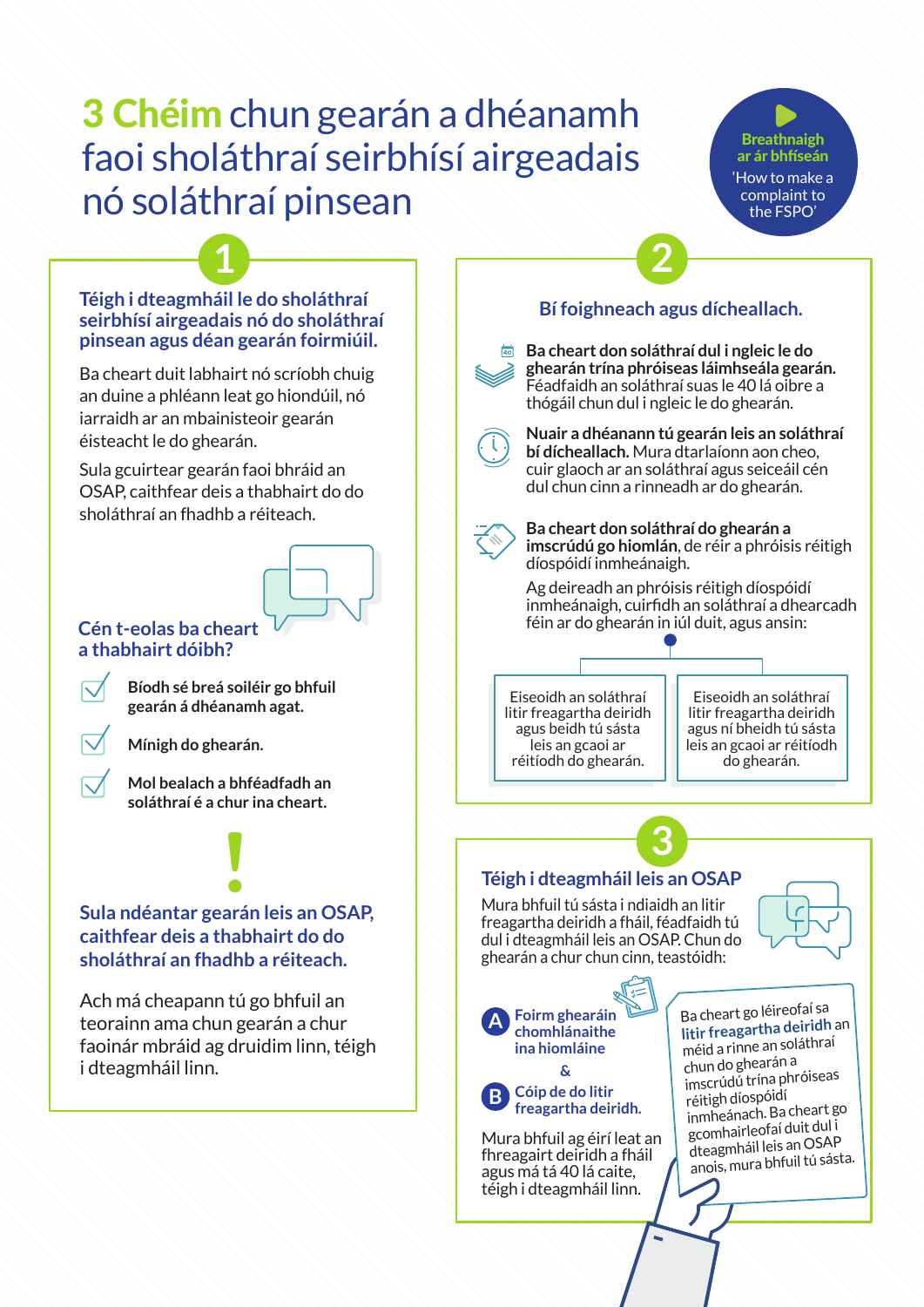